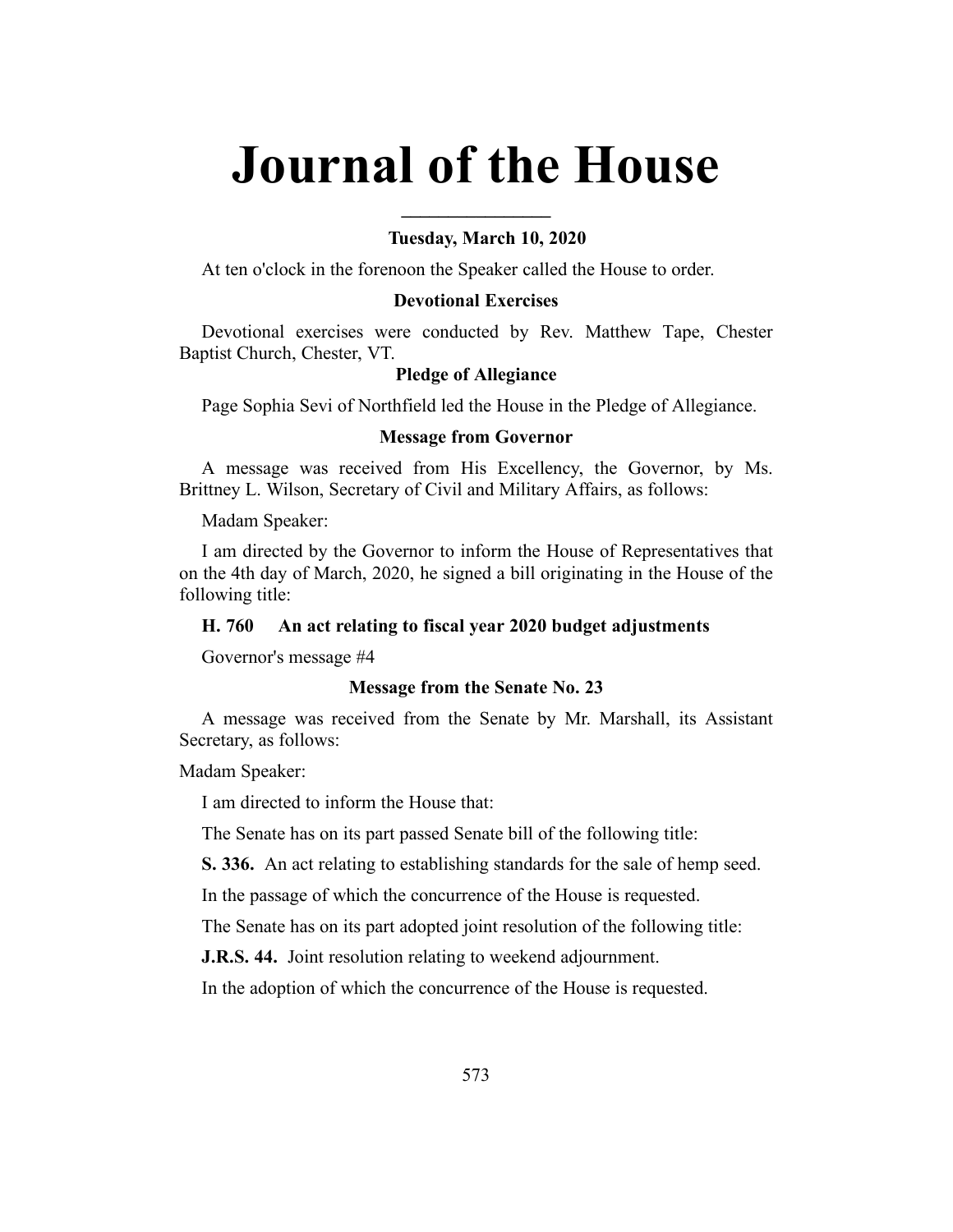The Governor has informed the Senate that on the Fifth day of March, 2020, he approved and signed a bill originating in the Senate of the following title:

**S. 110.** An act relating to data privacy and consumer protection.

# **House Bills Introduced**

House bills of the following titles were severally introduced, read the first time and referred to committee or placed on the Calendar as follows:

#### **H. 937**

By Reps. Christie of Hartford, Chesnut-Tangerman of Middletown Springs, Cina of Burlington, Coffey of Guilford, Colburn of Burlington, Colston of Winooski, Cordes of Lincoln, Dolan of Waitsfield, Gannon of Wilmington, James of Manchester, LaLonde of South Burlington, Lippert of Hinesburg and Redmond of Essex,

House bill, entitled

An act relating to supporting the work of the Executive Director of Racial Equity;

To the committee on Government Operations.

#### **H. 938**

By Rep. Rogers of Waterville,

House bill, entitled

An act relating to an incremental approach to health insurance coverage for augmentative speech devices;

To the committee on Health Care.

#### **H. 939**

By Rep. Rogers of Waterville,

House bill, entitled

An act relating to prohibiting gifts to legislators from lobbying entities;

To the committee on Government Operations.

# **Bill Referred to Committee on Ways and Means**

#### **H. 209**

House bill, entitled

An act relating to ending the suspension of State aid for school construction projects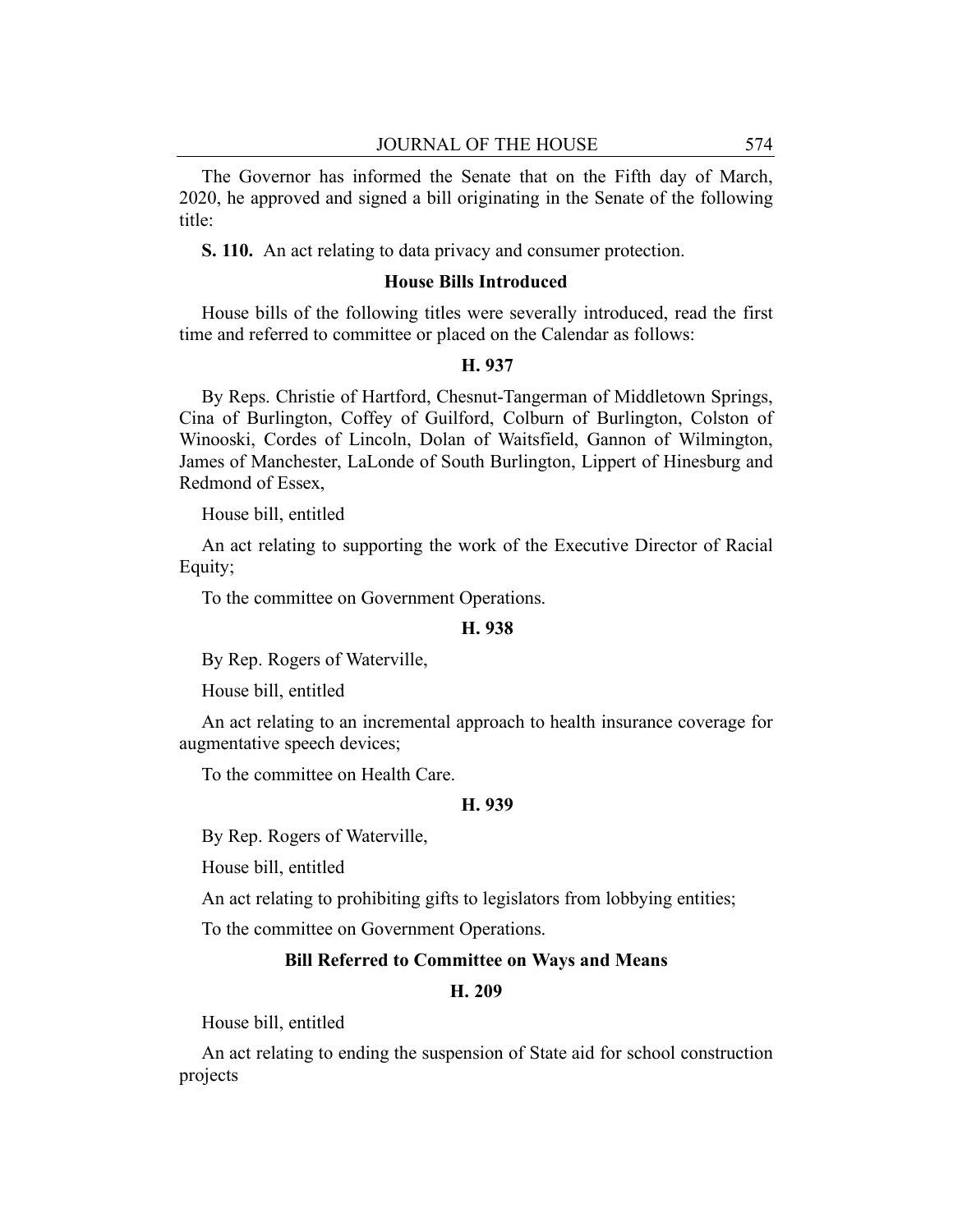Appearing on the Calendar, affecting the revenue of the state, under rule 35(a), was referred to the committee on Ways and Means.

#### **Bill Referred to Committee on Ways and Means**

#### **H. 668**

House bill, entitled

An act relating to evidence-based structured literacy instruction for students in kindergarten–grade 3 and students with dyslexia and to teacher preparation programs

Appearing on the Calendar, affecting the revenue of the state, under rule 35(a), was referred to the committee on Ways and Means.

## **Bill Referred to Committee on Appropriations**

# **H. 742**

House bill, entitled

An act relating to grants for emergency medical personnel training

Appearing on the Calendar, carrying an appropriation, under rule 35(a), was referred to the committee on Appropriations.

#### **Bill Referred to Committee on Appropriations**

#### **H. 775**

House bill, entitled

An act relating to creating the State Youth Council

Appearing on the Calendar, carrying an appropriation, under rule 35(a), was referred to the committee on Appropriations.

# **Bill Referred to Committee on Appropriations**

#### **H. 901**

House bill, entitled

An act relating to expanding access to adult technical education equipment funding

Appearing on the Calendar, carrying an appropriation, under rule 35(a), was referred to the committee on Appropriations.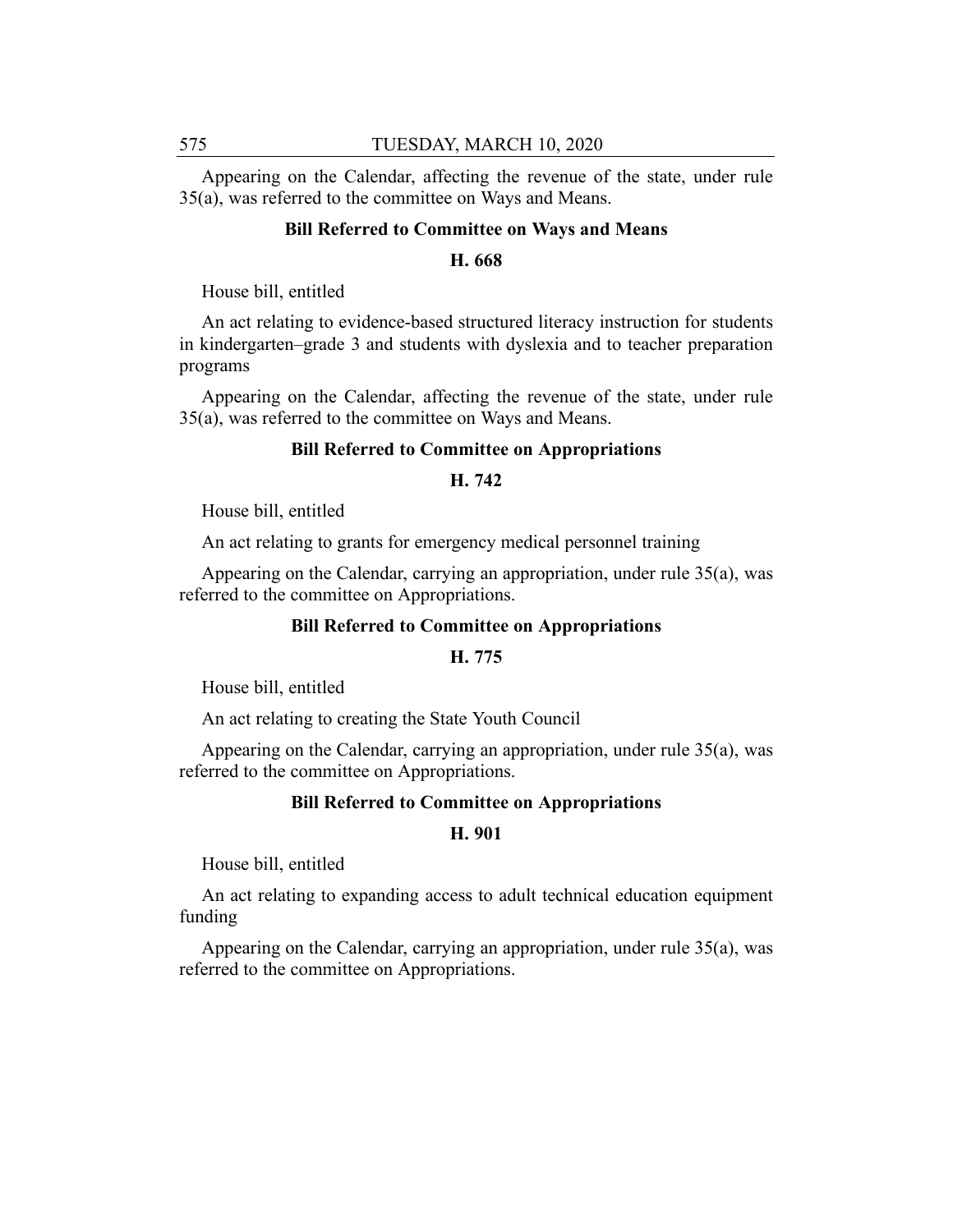#### **Joint Resolution Adopted in Concurrence**

# **J.R.S. 43**

By Senator Nitka,

**J.R.S. 43.** Joint resolution providing for a Joint Assembly to vote on the retention of five Superior Judges and one Environmental Judge.

## *Resolved by the Senate and House of Representatives:*

That the two Houses meet in Joint Assembly on Thursday, March 19, 2020, at ten o'clock and thirty minutes in the forenoon to vote on the retention of five Superior Judges and one Environmental Judge. In case the vote to retain said Judges shall not be made on that day, the two Houses shall meet in Joint Assembly at ten o'clock and thirty minutes in the forenoon on each succeeding day, Saturdays and Sundays excepted, and proceed until the above is completed.

Was taken up, read and adopted in concurrence.

# **Senate Proposal of Amendment Concurred in**

# **H. 550**

The Senate proposed to the House to amend House bill, entitled

An act relating to unclaimed property

The Senate proposes to the House to amend the bill as follows:

First: In Sec. 2. 27 V.S.A. § 1461(5) after the word "a" by inserting payroll card or and by striking out "other than amounts held on a payroll card, but"

Second: In Sec. 2. 27 V.S.A § 1461(11) by striking out "including" and inserting in lieu thereof other than and by striking out the word "on" and inserting in lieu thereof the word in

Third: In Sec. 2. 27 V.S.A. § 1462(a) after "years after" by inserting the later of

Fourth: In Sec. 2. 27 V.S.A.  $\S$  1462(a)(1) by striking out "the later of"

Fifth: In Sec. 2. 27 V.S.A.  $\S$  1462(a)(2)(A) by striking out "70.5" and inserting in lieu thereof 72

Sixth: In Sec. 2. 27 V.S.A.  $\S$  1469(b)(4) after "is held," by inserting or in another account of the owner's held by the same business association or financial organization,

Seventh: By striking out Sec. 3, effective date, in its entirety and inserting in lieu thereof a new Sec. 3 to read as follows: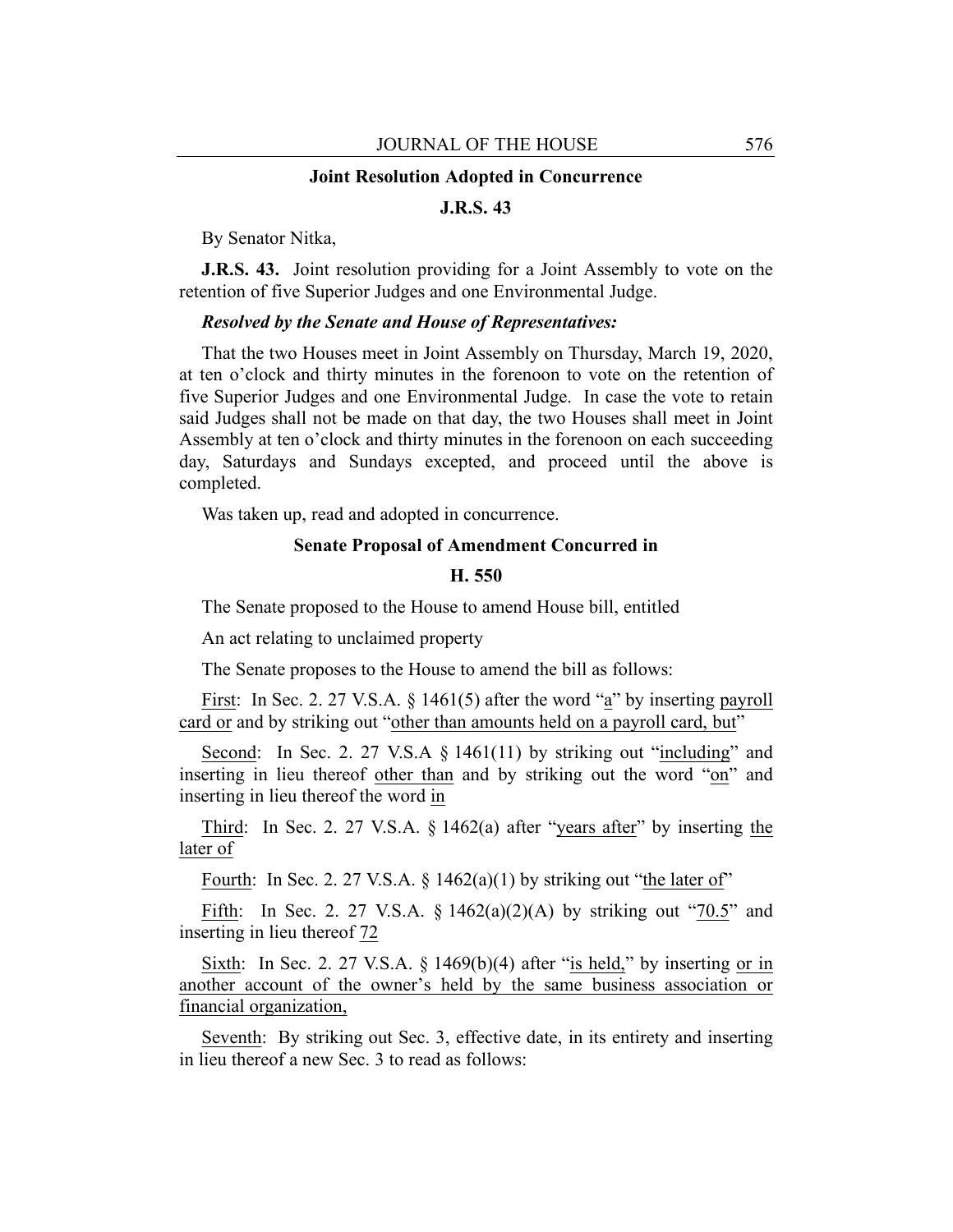# Sec. 3. EFFECTIVE DATE

This act shall take effect on January 1, 2021.

Which proposal of amendment was considered and concurred in.

#### **Third Reading; Bill Passed**

#### **H. 635**

House bill, entitled

An act relating to regulation of long-term care facilities

Was taken up, read the third time and passed.

#### **Third Reading; Bill Passed**

# **H. 741**

House bill, entitled

An act relating to criminal record checks on contractors working in Stateowned or -leased facilities

Was taken up, read the third time and passed.

## **Second Reading; Bill Amended; Third Reading Ordered**

#### **H. 215**

**Rep. Redmond of Essex**, for the committee on Human Services, to which had been referred House bill, entitled

An act relating to the Office of the Child Advocate

Reported in favor of its passage when amended by striking all after the enacting clause and inserting in lieu thereof the following:

Sec. 1. ASSESSMENT AND RECOMMENDATION; OFFICE OF THE

CHILD ADVOCATE

(a) The Joint Legislative Child Protection Oversight Committee established pursuant to 2015 Acts and Resolves No. 60, Sec. 23, as amended by 2018 Acts and Resolves No. 207, Sec. 2, shall assess the need for an Office of the Child Advocate in Vermont and explore models adopted by other states to achieve the same. In conducting its assessment and formulating a recommendation, the Committee shall specifically consider:

(1) the scope of an Office of the Child Advocate, including whether the Office would provide systems-wide oversight or review individual complaints, or both;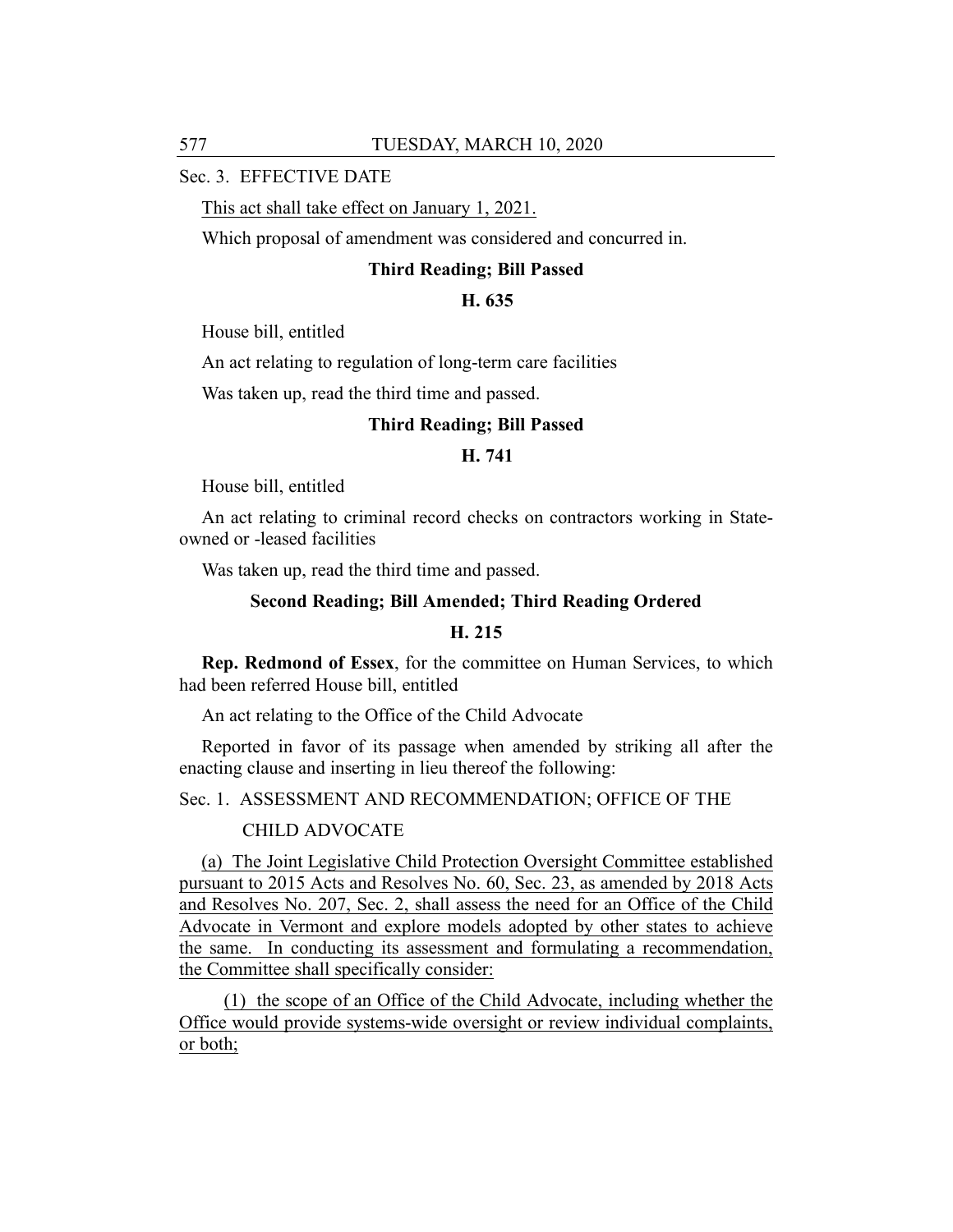(2) the degree of independence with which the Office would operate and in which State agency it would be embedded, if any;

(3) the relationship of the Office to the Department for Children and Families' Family Services Division, other government entities with existing child protection responsibilities, and current complaint processes;

(4) the composition of the staff and reporting structure within the Office;

(5) the manner of appointing and confirming a Child Advocate and the composition of any advisory board to the Child Advocate; and

(6) access to confidential data held by the Department for Children and Families and the ability of the Child Advocate to speak directly to a child without the permission of a parent or guardian.

(b) In conducting its assessment, the Committee shall consult with:

(1) the Department for Children and Families;

(2) a representative of the Vermont Foster and Adoptive Family Association;

(3) a representative of Vermont Kin as Parents;

(4) at least one person who was previously in foster care in Vermont;

(5) one or more parents of origin who have experienced Vermont's child protection system and had their parental rights terminated;

(6) one or more parents of origin who have experienced Vermont's child protection system and have been reunited with their child or children;

(7) a representative of Vermont's Judicial Branch;

(8) a guardian ad litem;

(9) the Defender General or designee;

(10) a representative of the Vermont Citizen's Advisory Board; and

(11) any other person or entity from whom the Committee chooses to receive testimony.

(c) The Committee shall provide an opportunity for the public to provide feedback to the Committee on the creation and structure of an Office of the Child Advocate in Vermont.

(d) On or before December 1, 2020, the Committee shall submit any proposed draft legislation to the General Assembly that shall reflect the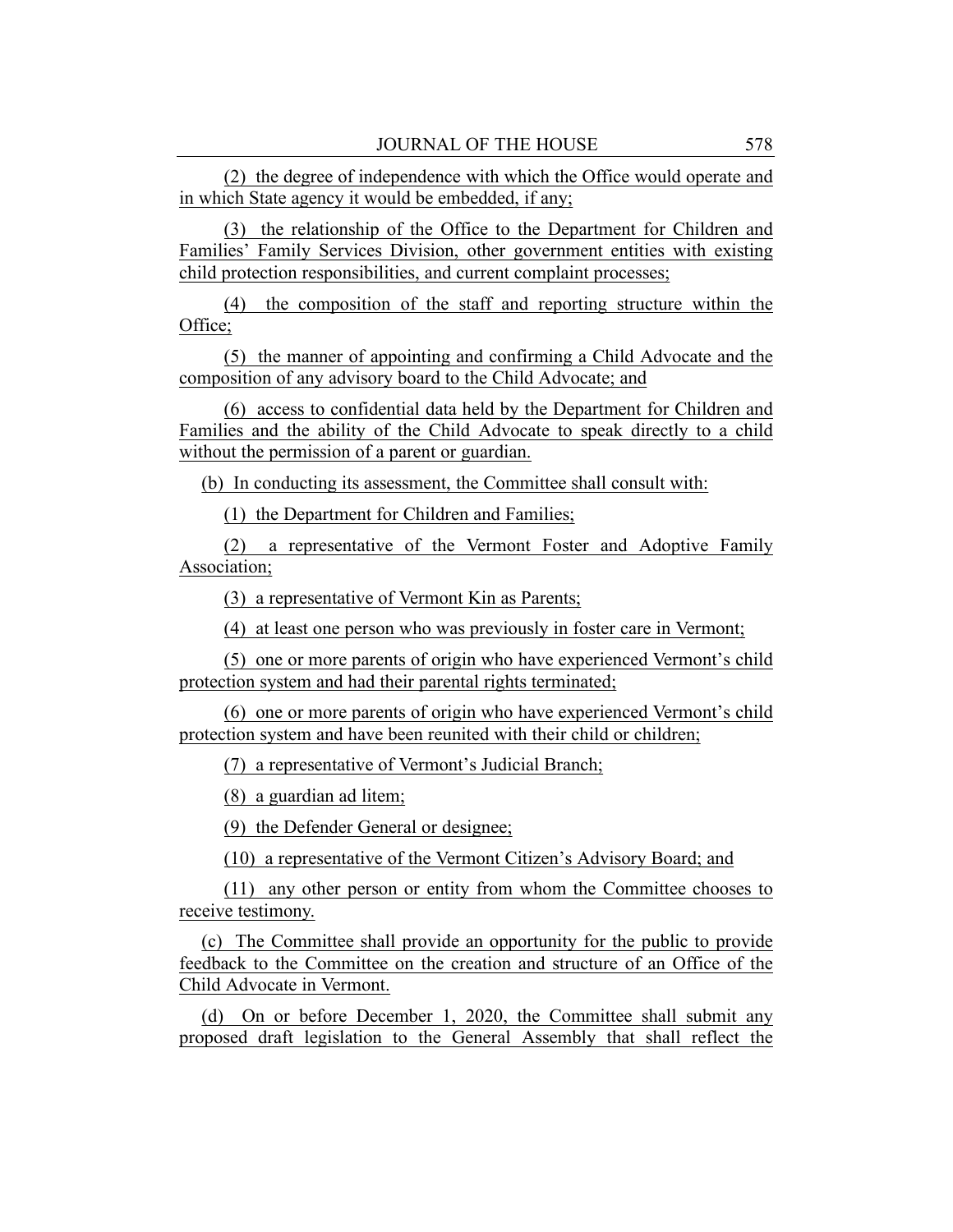findings and recommendations of the Committee's assessment conducted pursuant to this section.

# Sec. 2. EFFECTIVE DATE

This act shall take effect on July 1, 2020.

The bill, having appeared on the Calendar one day for Notice, was taken up, read the second time, report of the committee on Human Services agreed to and third reading ordered.

# **Second Reading; Bill Amended; Third Reading Ordered H. 438**

**Rep. Durfee of Shaftsbury**, for the committee on Health Care, to which had been referred House bill, entitled

An act relating to the Board of Medical Practice and the licensure of physicians and podiatrists

Reported in favor of its passage when amended by striking all after the enacting clause and inserting in lieu thereof the following:

\* \* \* Board of Medical Practice and Physician Licensure \* \* \*

Sec. 1. 26 V.S.A. chapter 23 is amended to read:

CHAPTER 23. MEDICINE

Subchapter 1. General Provisions

# § 1311. DEFINITIONS

For the purposes of As used in this chapter:

(1) "Practice of medicine" means:

(A) using the designation "Doctor," "Doctor of Medicine," "Physician," "Dr.," "M.D.," or any combination thereof in the conduct of any occupation or profession pertaining to the prevention, diagnosis, or treatment of human disease or condition unless the designation additionally contains the description of another branch of the healing arts for which one holds a valid license in Vermont;

(B) advertising, holding out to the public, or representing in any manner that one is authorized to practice medicine in the jurisdiction;

(C) offering or undertaking to prescribe, order, give, or administer any drug or medicine for the use of any other person;

(D) offering or undertaking to prevent, diagnose, correct, or treat in any manner or by any means, methods, or devices any disease, illness, pain,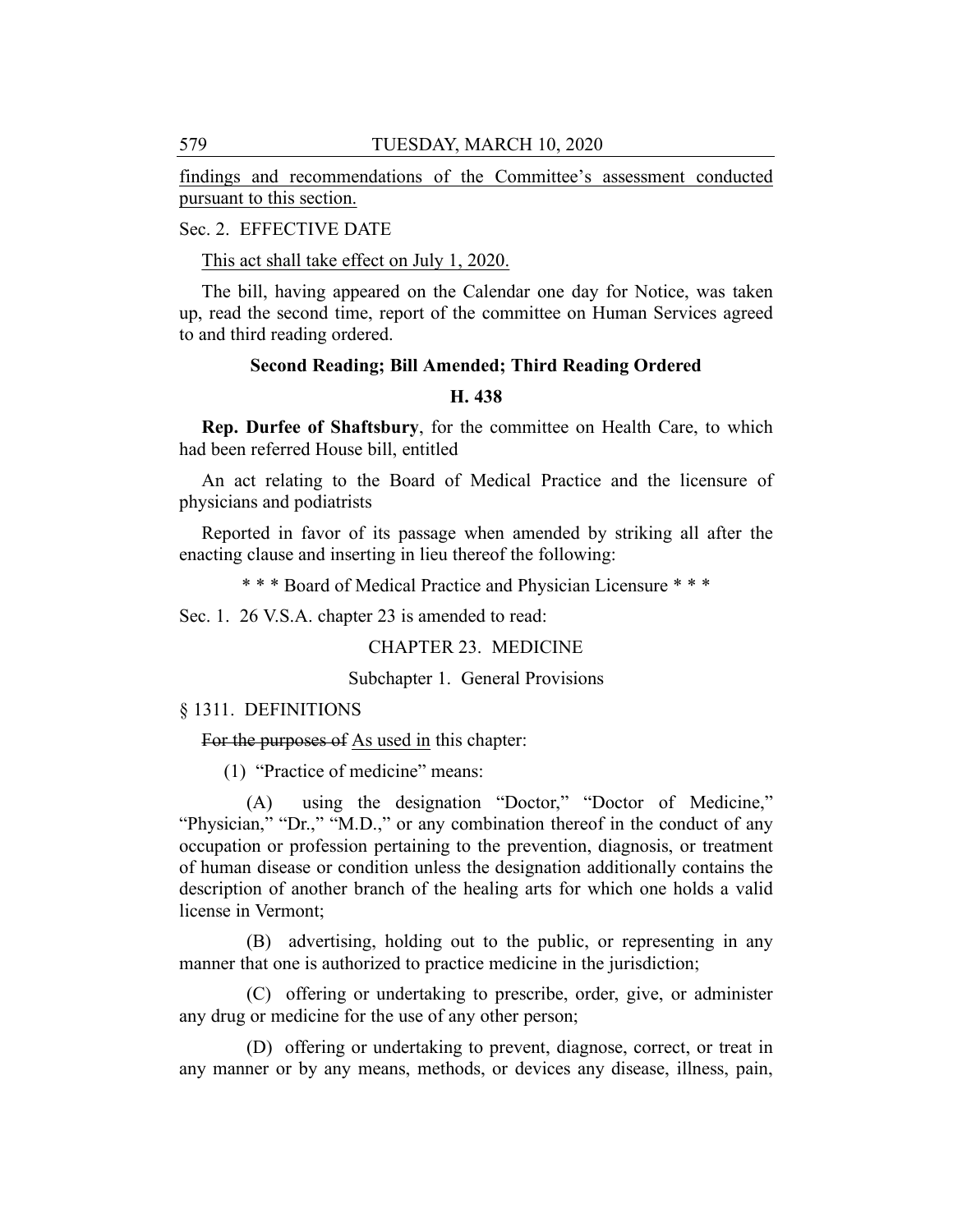wound, fracture, infirmity, defect, or abnormal physical or mental condition of any person, including the management of all aspects of pregnancy, labor and delivery, and parturition postpartum care;

(E) offering or undertaking to perform any surgical operation upon any person;

(F) rendering a written or otherwise documented medical opinion concerning the diagnosis or treatment of a patient or the actual rendering of treatment to a patient within the State by a physician located outside the State as a result of the transmission of individual patient data by electronic or other means from within the State to the physician or his or her agent; or

(G) rendering a determination of medical necessity or a decision affecting the diagnosis or treatment of a patient.

(2) "Board" means the State Board of Medical Practice established under section 1351 of this title.

(3) "License" means license to practice medicine and surgery in the State as defined in subchapter 3 of this chapter. "Licensee" includes any individual licensed or certified by the Board.

(4) "Medical director" means, for purposes of this chapter, a physician who is Board-certified or Board-eligible in his or her field of specialty, as determined by the American Board of Medical Specialties (ABMS), and who is charged by a health maintenance organization with responsibility for overseeing all clinical activities of the plan in this State, or his or her designee.

(5) "Health maintenance organization," as used in this section, shall have has the same meaning as defined in 18 V.S.A. § 9402(9).

(6) "Members" means members of the Board.

(7) "Secretary" means the Secretary secretary of the Board.

\* \* \*

# § 1313. EXEMPTIONS

(a) The provisions of this chapter shall not apply to the following:

(1) a A health care professional licensed or certified by the Office of Professional Regulation when that person is practicing within the scope of his or her profession;.

(2) a A member of the U.S. Armed Forces or National Guard carrying out official military duties, including a National Guard member in state active duty status, or to any person giving aid, assistance, or relief in emergency or accident cases, pending the arrival of a regularly licensed physician;.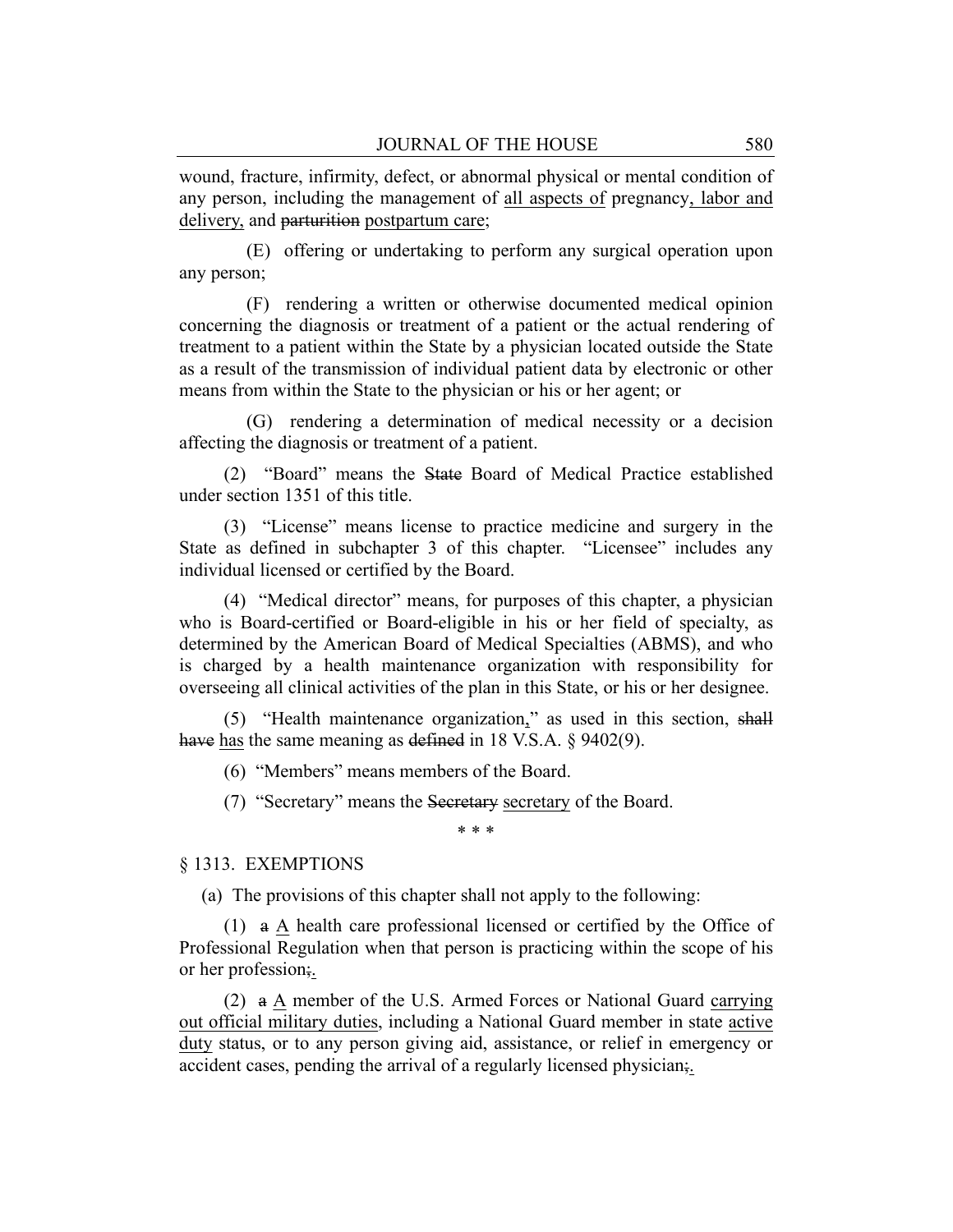(3) a A nonresident physician coming into this State to consult or using telecommunications to consult with a duly licensed practitioner herein;.

(4) a A duly licensed physician in another state, in Canada, or in another nation as approved by the Board, who is visiting a medical school or a teaching hospital in this State to receive or conduct medical instruction for a period not to exceed three months, provided the practice is limited to that instruction and is under the supervision of a physician licensed by the Board; or.

(5) a A physician who is duly licensed and in good standing in another state, territory, or jurisdiction of the United States or in Canada if the physician is employed as or formally designated as the team physician by an athletic team visiting Vermont for a specific sporting event and the physician limits the practice of medicine in this State to medical treatment of the members, coaches, and staff of the sports team employing or designating the physician.

(6) A student who is enrolled in an accredited educational program that leads to the issuance of a degree that would satisfy the educational requirement for a profession licensed or certified by the Board, who is engaged in an organized clinical training program, and who engages in acts constituting the practice of medicine while under the supervision of a Vermont-licensed or Vermont-certified health care professional who is qualified to supervise any acts by the student that constitute the practice of medicine. This exemption does not apply to postgraduate trainees who are required to obtain a training license.

#### \* \* \*

#### § 1317. UNPROFESSIONAL CONDUCT TO BE REPORTED TO BOARD

(a) Required reporters. Any hospital, clinic, community mental health center, or other health care institution in which a licensee performs professional services shall report to the Board, along with supporting information and evidence, any reportable disciplinary action taken by it or its staff that significantly limits the licensee's privilege to practice or leads to suspension or expulsion from the institution, a nonrenewal of medical staff membership, or the restrictions of privileges at a hospital taken in lieu of, or in settlement of, a pending disciplinary case related to unprofessional conduct as defined in sections 1354 and 1398 of this title. The Commissioner of Health shall forward any such information or evidence he or she receives immediately to the Board. The report shall be made within 10 days of the date such disciplinary action was taken, and, in the case of disciplinary action taken against a licensee based on the provision of mental health services, a copy of the report shall also be sent to the Commissioner of Mental Health and the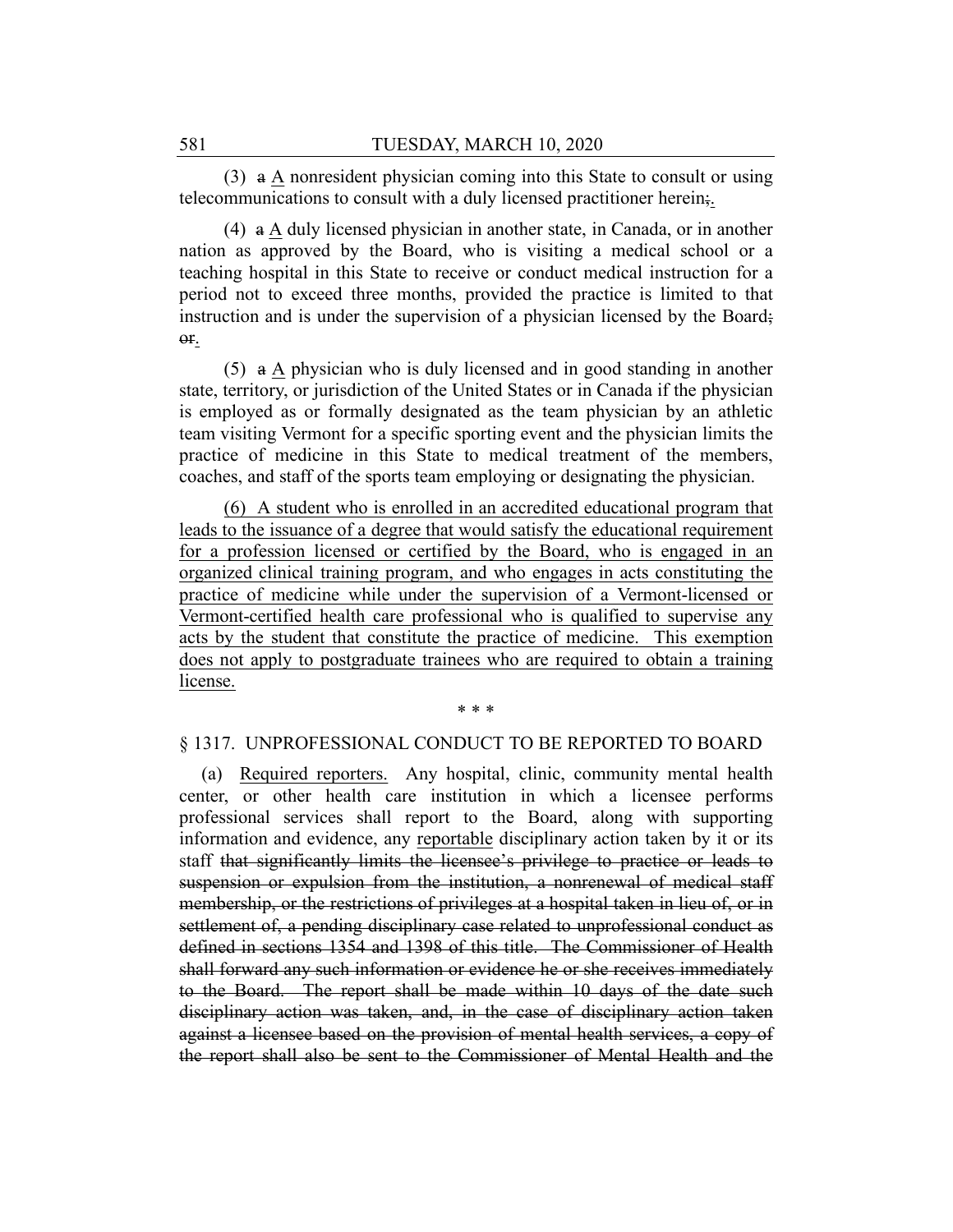Commissioner of Disabilities, Aging, and Independent Living. This section shall not apply to cases of resignation or separation from service for reasons unrelated to disciplinary action.

(b) Within 30 days of any judgment or settlements involving a claim of professional negligence by a licensee, any insurer of the licensee shall report the information to the Commissioner of Health and, to the extent the claim relates to the provision of mental health services, to the Commissioner of Mental Health.

Definition of reportable disciplinary action. A reportable disciplinary action is an action based on one or more of the following:

(1) Acts or omissions of a licensee that relate to the licensee's fitness or competence to practice medicine under the license held.

(2) Acts or omissions of the licensee that constitute a violation of a law or rule that relates in any way to the practice of medicine.

(3) Acts or omissions of the licensee that occur in the course of practice and result in one or more of the following:

(A) Resignation, leave of absence, termination, or nonrenewal of an employment relationship or contract. This includes a licensee's own initiation of such action following notification to the licensee by the reporter that the reporter or an affiliated entity is conducting an investigation or inquiry regarding an event that, assuming the accuracy of the information or allegation, is likely to result in reportable disciplinary action. The reporter or affiliated entity shall complete the investigation or inquiry even if the licensee initiates a resignation, leave of absence, termination, or nonrenewal, and shall make a report to the Board if the investigation results in a finding of a reportable disciplinary action. Resignations and leaves of absence that are entirely voluntary by the licensee, and terminations and nonrenewals of employment or contract by a required reporter that are not related to acts or omissions of the licensee, are not reportable disciplinary actions.

(B) Revocation, suspension, restriction, relinquishment, or nonrenewal of a right or privilege. This includes a licensee's own initiation of such action following notification to the licensee by the reporter that the reporter or an affiliated entity is conducting an investigation or inquiry regarding an event that, assuming the accuracy of the information or allegation, is likely to result in reportable disciplinary action. The reporter or affiliated entity shall complete the investigation or inquiry even if the licensee initiates a resignation, leave of absence, termination, or nonrenewal, and shall make a report to the Board if the investigation results in a finding of a reportable disciplinary action. Relinquishments of privileges that are entirely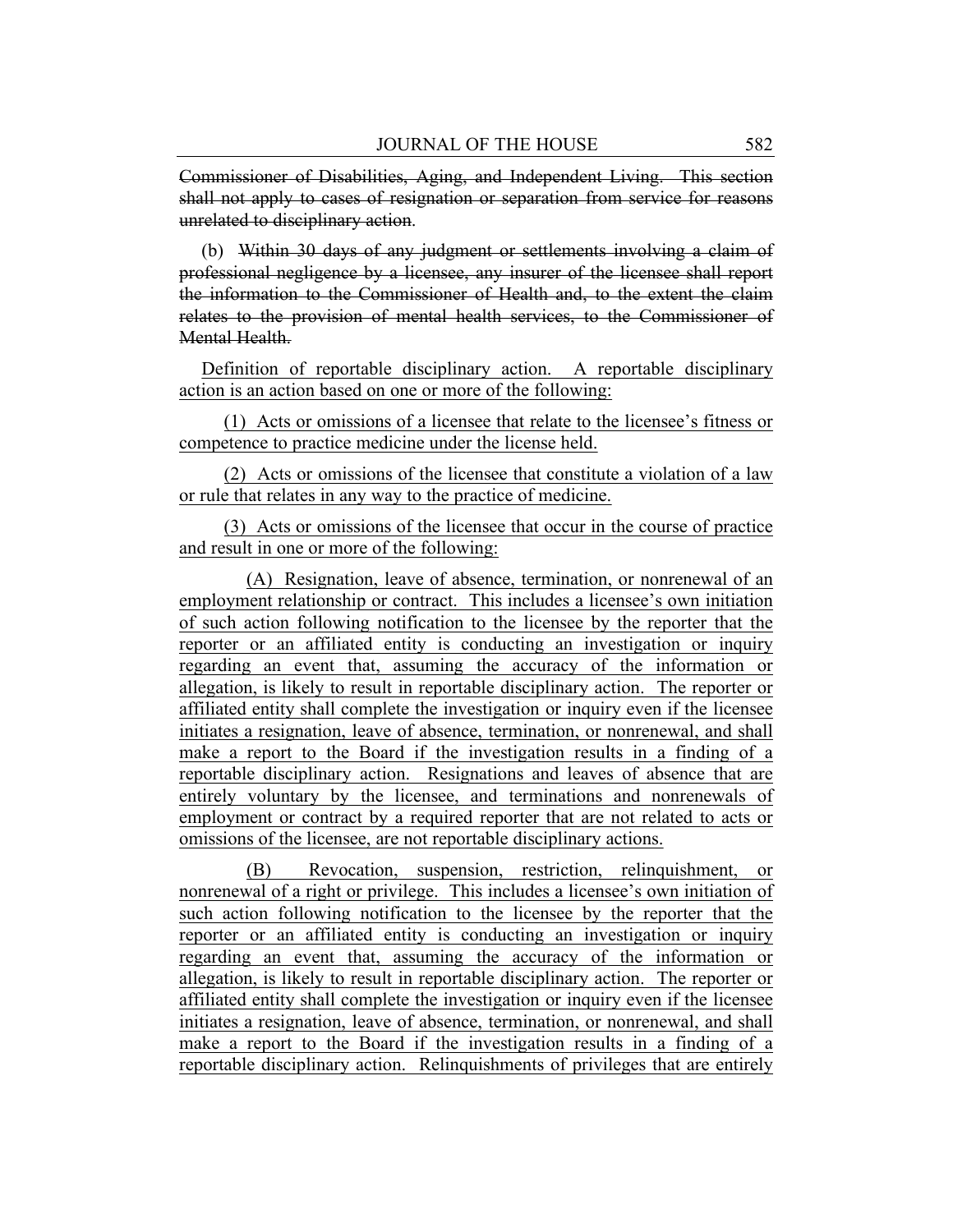voluntary by the licensee, and revocations, nonrenewals, or other limitations on privileges by a required reporter that are not related to acts or omissions of the licensee, are not reportable disciplinary actions.

(C) Written discipline that constitutes a censure, reprimand, or admonition, if it is the second or subsequent censure, reprimand, or admonition within a 12-month period for the same or related acts or omissions that previously resulted in written censure, reprimand, or admonition. The same or related acts or omissions includes similar behavior or behavior involving the same parties, or both. Oral censure, oral reprimand, and oral admonition are not considered reportable disciplinary actions, and notation of an oral censure, oral reprimand, or oral admonition in a personnel or supervisor's file does not transform the action from oral to written.

(D) Fine or any other form of monetary penalty imposed as a form of discipline.

(E) Required education, remedial counseling, or monitoring that is imposed as a result of a completed, contested disciplinary process. This includes recommendation or referral for services from the Vermont Practitioner Recovery Network established pursuant to section 1401a of this chapter, or from an employer wellness program or similar program, as a result of a completed, contested disciplinary process.

(c) Timing of reports. A required report of reportable disciplinary action under subsection (b) of this section shall be made within 30 days following the date on which the disciplinary action was taken or upon completion of an investigation or inquiry pursuant to subdivision  $(b)(3)(A)$  or  $(B)$  of this section.

(d) Mental health services. If reportable disciplinary action is reported to the Board based on a licensee's provision of mental health services, the Commissioner of Health shall forward the report to the Commissioners of Mental Health and of Disabilities, Aging, and Independent Living. Except as provided in section 1368 of this title, information provided to the Department of Health, the Department of Mental Health, or the Department of Disabilities, Aging, and Independent Living under this section shall be confidential unless the Department of Health decides to treat the report as a complaint $\overline{x}$ ; in which case, the provisions of section 1318 of this title shall apply.

 $(d)(e)$  Limitation on liability. A person who acts in good faith in accord accordance with the provisions of this section shall not be liable for damages in any civil action based on the fact that a report was made.

 $(e)(f)$  Violations. A person reporter who violates this section shall be subject to a civil penalty of not more than \$5,000.00, provided that a reporter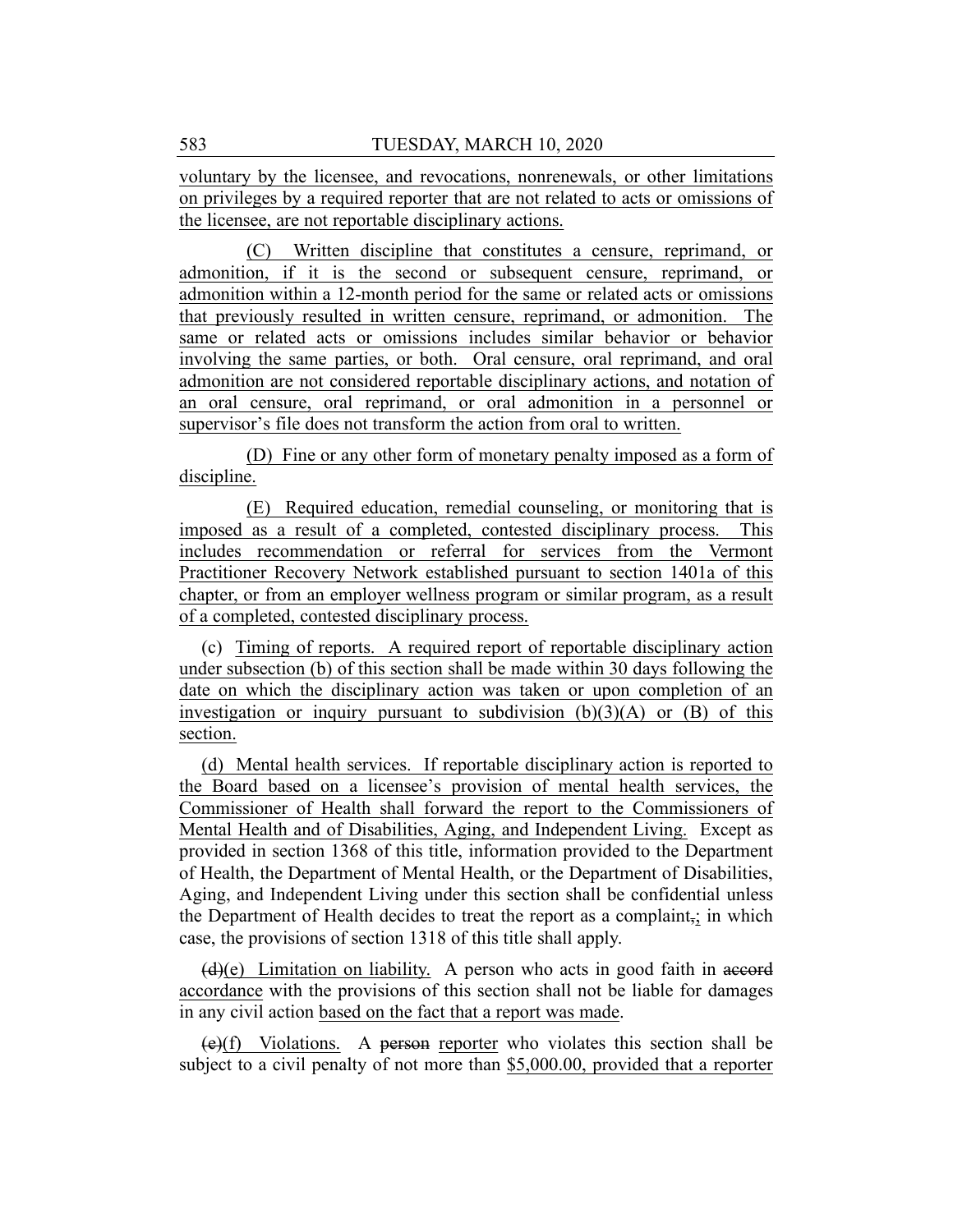who employs or grants privileges to five or more Board licensees and who violates this section shall be subject to a civil penalty of not more than \$10,000.00.

\* \* \*

# Subchapter 2. Board of Medical Practice

# § 1351. BOARD OF MEDICAL PRACTICE

(a) A State The Board of Medical Practice is created. The Board shall be composed of 17 members, nine of whom shall be licensed physicians, one of whom shall be a physician assistant licensed pursuant to chapter 31 of this title, one of whom shall be a podiatrist licensed pursuant to chapter 7 of this title, and six of whom shall be persons not associated with the medical field. The Governor, with the advice and consent of the Senate, shall appoint the members of the Board. Appointments shall be for a term of five years, except that a vacancy occurring during a term shall be filled by an appointment by the Governor for the unexpired term. No member shall be appointed to more than two consecutive full terms, but a member appointed for less than a full term, (originally or to fill a vacancy), may serve two full terms in addition to such part of a full term, and a former member shall again be eligible for appointment after a lapse of one or more years. Any member of the Board may be removed by the Governor at any time. The Board shall elect from its members a chair, vice chair, and secretary who shall serve for one year and until their successors are appointed and qualified. The Board shall meet upon the call of the Chair or the Commissioner of Health, or at such other times and places as the Board may determine. Except as otherwise provided in section 1360 sections 1372, 1373, and 1374 of this title, nine members of the Board shall constitute a quorum for the transaction of business. The affirmative vote of the majority of the members present and voting shall be required to carry any motion or resolution, to adopt any rule, to pass any measure, or to authorize any decision or order of the Board.

#### \* \* \*

#### § 1353. POWERS AND DUTIES OF THE BOARD

The Board shall have the following powers and duties to:

(1) License and certify health professionals pursuant to this title.

(2) Investigate all complaints and charges of unprofessional conduct against any holder of a license or certificate, or any medical practitioner practicing pursuant to section 1313 of this title, and to hold hearings to determine whether such charges are substantiated or unsubstantiated. The Board may employ or contract with one or more hearing officers to schedule,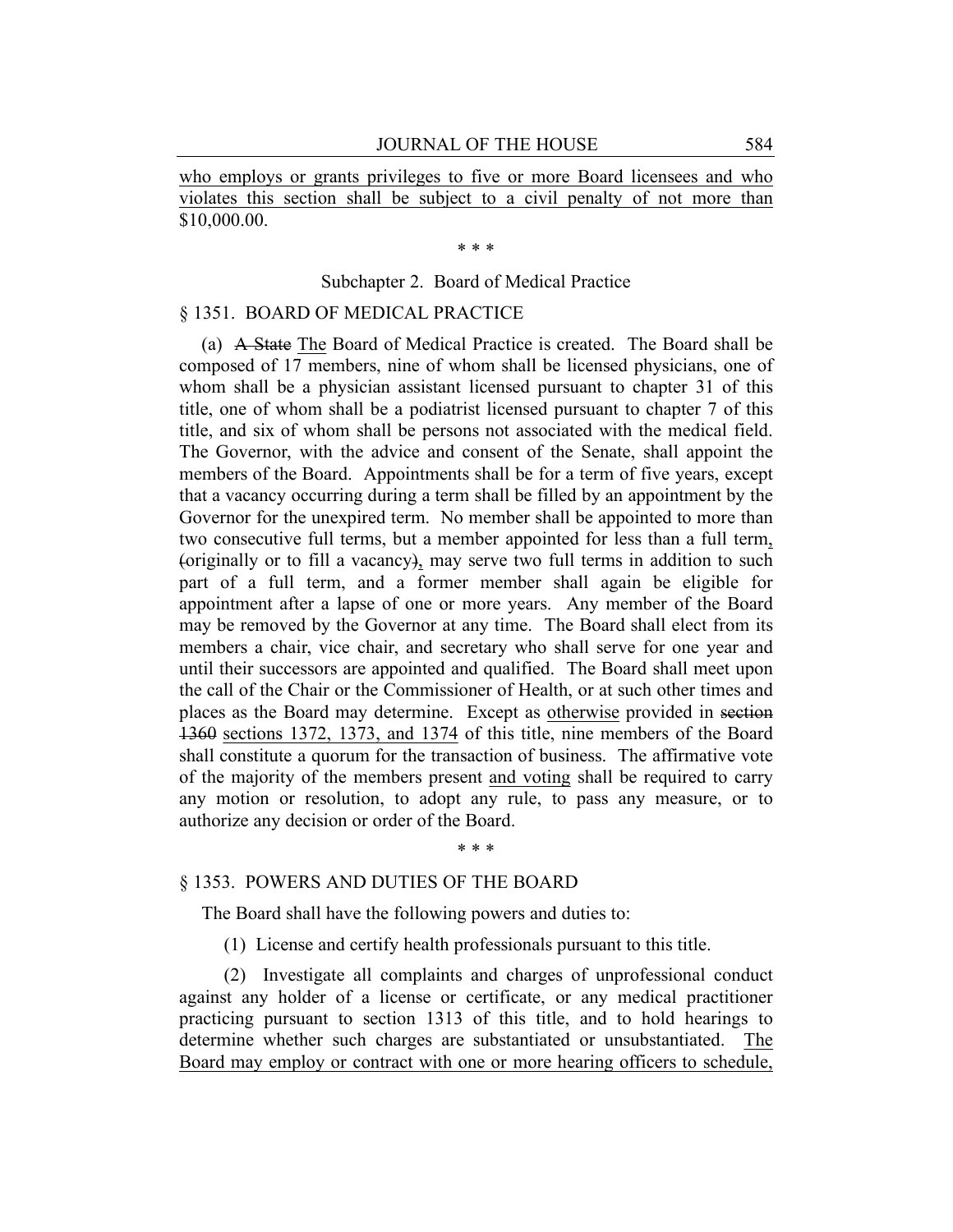oversee prehearing processes, preside over hearings, and assist with the preparation of reports and decisions.

(3) Issue subpoenas and administer oaths in connection with any investigations, hearings, or disciplinary proceedings held under this chapter. Any individual or entity served with a subpoena issued by the Board shall comply notwithstanding the patient's privilege established in 12 V.S.A. § 1612.

(4) Take or cause depositions to be taken as needed in any investigation, hearing, or proceeding.

\* \* \*

(8) Obtain, at the Board's discretion, from the Vermont Crime Information Center a Vermont criminal history record, an out-of-state criminal history record, and a criminal history record from the Federal Bureau of Investigation, for any applicant, licensee, or holder of certification. The Board may also inquire of Interpol for any information on criminal history records of an applicant, licensee, or holder of certification. Each applicant, licensee, or holder of certification shall consent to the release of criminal history records to the Board on forms substantially similar to the release forms developed in accordance with 20 V.S.A. § 2056c. When the Board obtains a criminal history record, it shall promptly provide a copy of the record to the applicant, licensee, or holder of certification and inform him or her of the right to appeal the accuracy and completeness of the record pursuant to rules adopted by the Vermont Crime Information Center. When fingerprinting is required pursuant to this subdivision, the applicant, licensee, or holder of certification shall bear all costs associated with fingerprinting. The Board shall comply with all laws regulating the release of criminal history records and the protection of individual privacy.

(A) Inquire into the criminal history backgrounds of applicants for licensure and for biennial license renewal for all professionals licensed or certified by the Board. In obtaining these background checks:

(i) the Board may inquire directly of the Vermont Crime Information Center, the Federal Bureau of Investigation, the National Crime Information Center, and other holders of official criminal record information, and may arrange for these inquiries to be made by a commercial service;

(ii) the Board may require the background checks to be fingerprint-supported, and fingerprints obtained for that purpose may be retained on file by the Board, by holders of official criminal record information, or by a service acting on behalf of the Board, and used to notify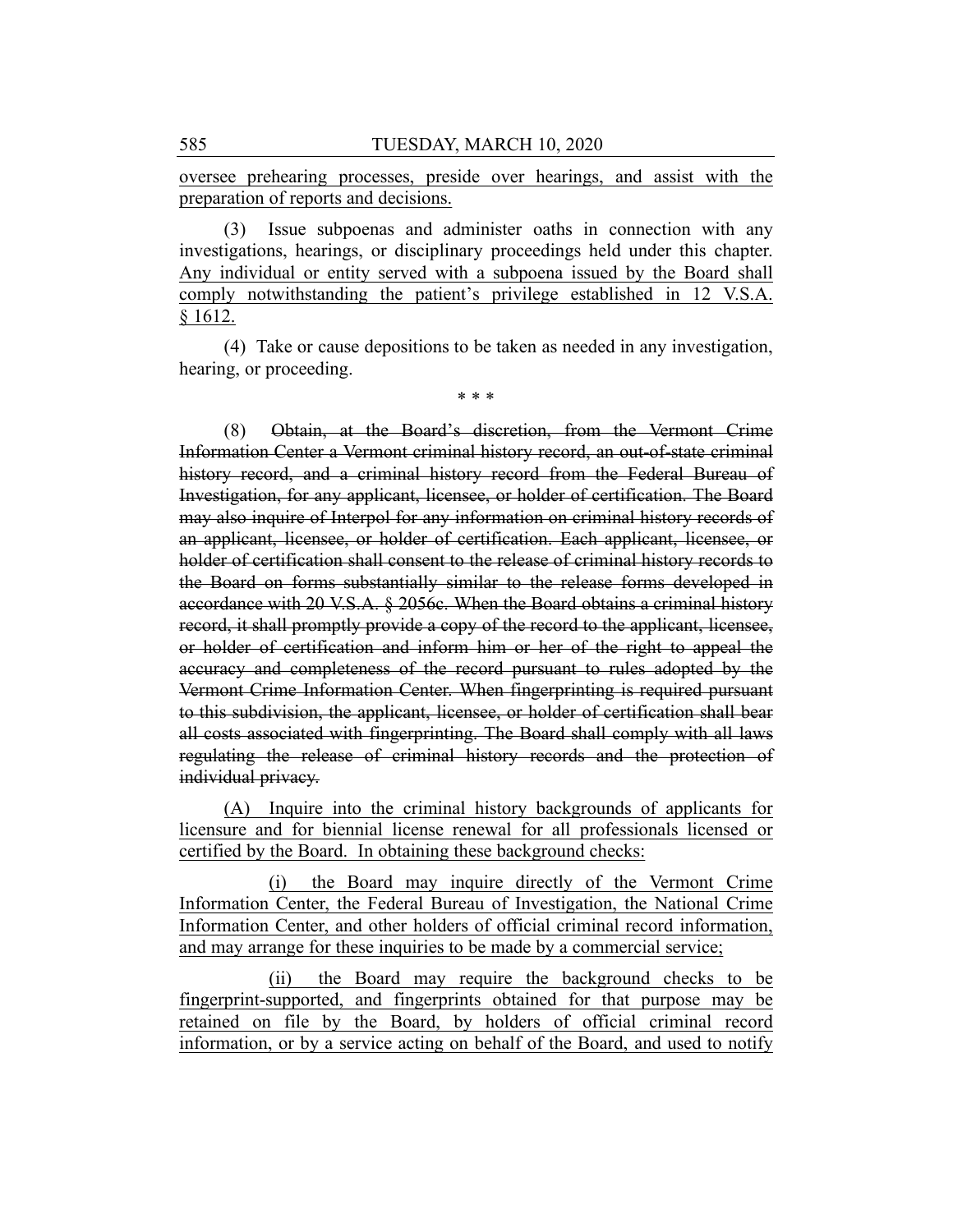the Board of information added to the criminal background history of Board licensees in the future; and

(iii) the Board shall notify applicants subject to background checks that the check is required, that fingerprints will be retained on file, and that criminal convictions are not an absolute bar to licensure, and shall provide applicants and licensees with such other information as may be required by federal law or regulation.

(B) An applicant or licensee shall bear any cost of obtaining a required criminal history background check.

(C) The Board shall comply with all laws regulating the release of criminal history records and the protection of individual privacy.

(D) No person shall confirm the existence or nonexistence of criminal history record information to any person who would not be eligible to receive the information pursuant to this chapter. As used in this subdivision, "criminal history record" is as defined has the same meaning as in 20 V.S.A. § 2056a.

\* \* \*

## § 1354. UNPROFESSIONAL CONDUCT

(a) The Board shall find that any one of the following, or any combination of the following, whether the conduct at issue was committed within or outside the State, constitutes unprofessional conduct:

\* \* \*

(23) revocation of a license to practice medicine or surgery in, or other disciplinary sanction, by another jurisdiction on one or more of the grounds specified in this section;

\* \* \*

(27) failure to comply with provisions of federal or State statutes or regulations, or the statutes or rules of this or any other state, governing the practice of medicine or surgery;

\* \* \*

#### § 1355. COMPLAINTS; HEARING COMMITTEE

(a) Any person, firm, corporation, or public officer may submit a written complaint to the Board alleging any person practicing medicine in the State committed unprofessional conduct, specifying the grounds therefor. The Board shall initiate an investigation of the physician when a complaint is received or may act on its own initiative without having received a complaint.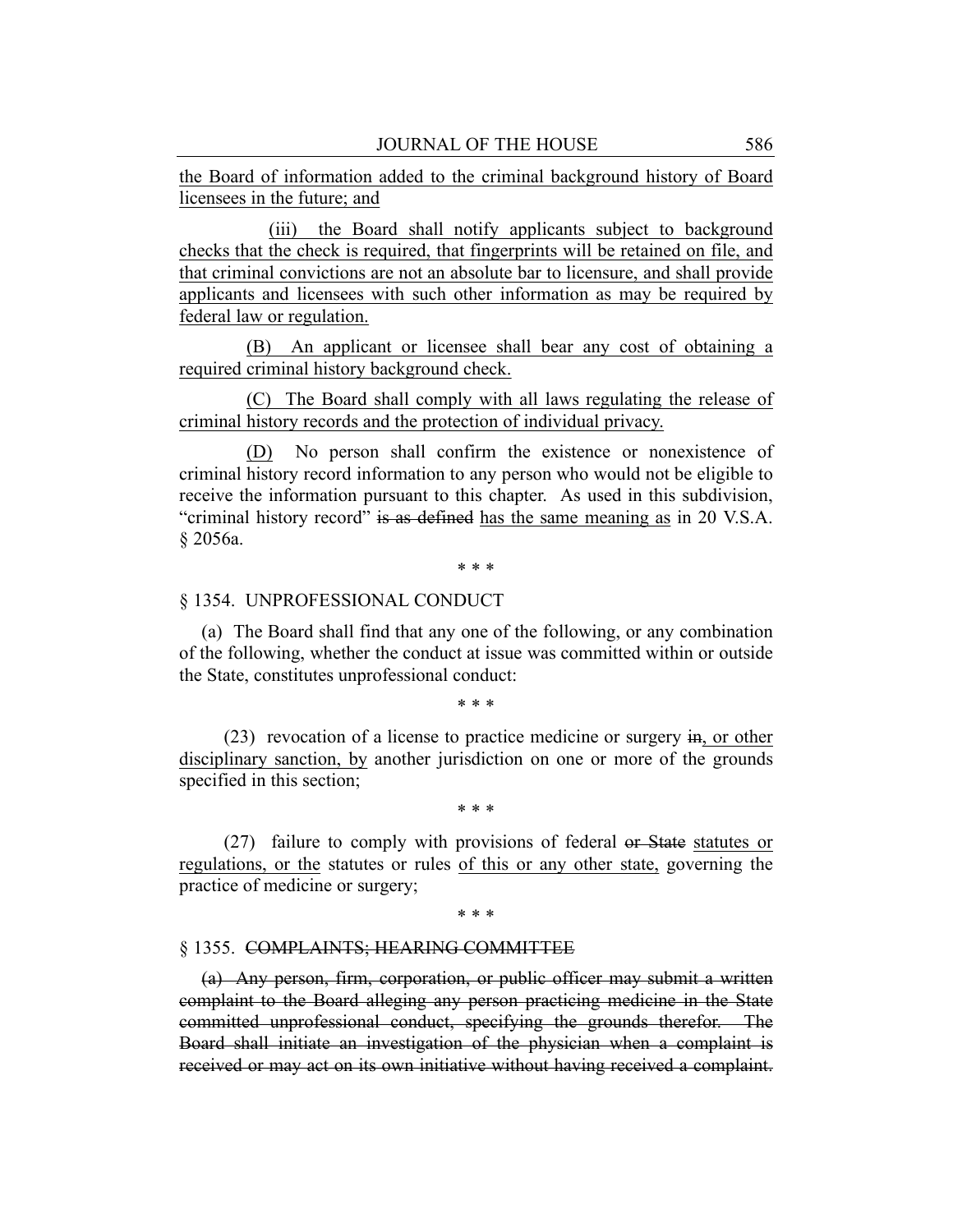The Chair shall designate four members, including one public member, to serve as a committee to hear or investigate and report upon such charges.

(b) The Chair may designate a hearing committee constituting less than a quorum of the Board, to conduct hearings that would otherwise be heard by the Board. A hearing committee shall consist of at least one physician member of the Board and one public member of the Board. No member of the hearing committee shall have been a member of the investigative committee that reviewed the matter at the investigative stage. When the Board is unable to assign one or more members to investigate a complaint or serve on a hearing committee by reason of disqualification, resignation, vacancy, or necessary absence, the Commissioner may, at the request of the Board, appoint ad hoc members to serve on the investigation or the hearing for that matter only. When a hearing is conducted by a hearing committee, the committee shall report its findings and conclusions to the Board, within 60 days of the conclusion of the hearing unless the Board grants an extension. The Board may take additional evidence and may accept, reject, or modify the findings and conclusions of the Committee. Judgment on the findings shall be rendered by the Board. Nothing herein is intended to limit the discretion of the Board to determine whether a matter will proceed to hearing before a hearing committee under this subsection or by a quorum of the Board.

(c) A person or organization shall not be liable in a civil action for damages resulting from the good faith reporting of information to the Board about alleged incompetent, unprofessional, or unlawful conduct of a licensee.

(d) The hearing committee may close portions of hearings to the public if the hearing committee deems it appropriate in order to protect the confidentiality of an individual or for medical and other protected health information pertaining to any identifiable person that is otherwise confidential by State or federal law.

(e) In any proceeding under this section that addresses an applicant's or licensee's alleged sexual misconduct, evidence of the sexual history of the victim of the alleged sexual misconduct shall neither be subject to discovery nor be admitted into evidence. Neither opinion evidence nor evidence of the reputation of the victim's sexual conduct shall be admitted. At the request of the victim, the hearing committee may close portions of hearings to the public if the Board deems it appropriate in order to protect the identity of the victim and the confidentiality of his or her medical records. [Repealed.]

#### § 1356. SPECIFICATION OF CHARGES

If the Board or committee determines that a hearing is warranted, the Secretary shall prepare a specification of the charge or charges of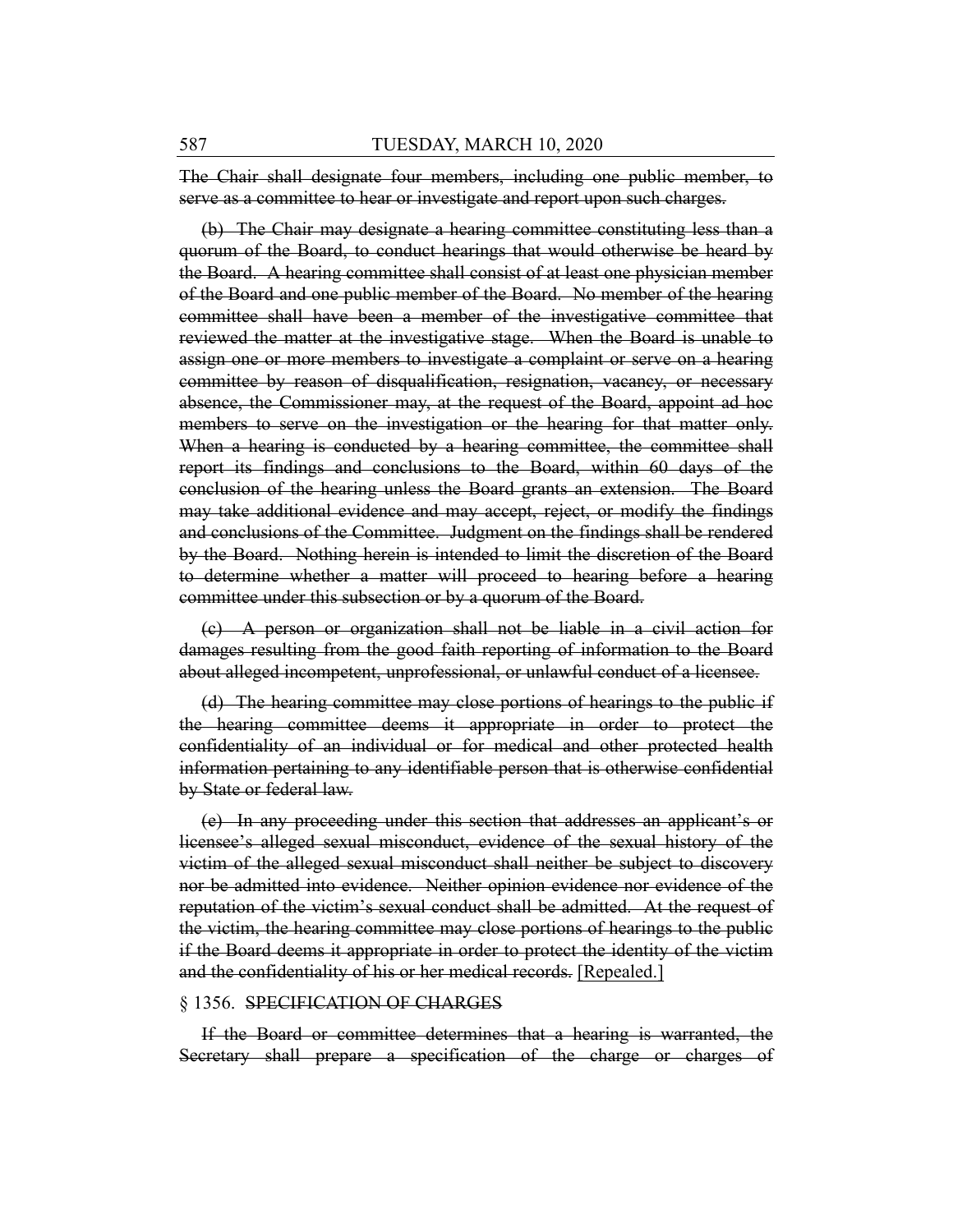unprofessional conduct made against a medical practitioner, a copy of which shall be served upon the person complained against, together with a notice of the hearing, as provided in section 1357 of this title. [Repealed.]

## § 1357. TIME AND NOTICE OF HEARING

The time of hearing shall be fixed by the Secretary as soon as convenient, but not earlier than 30 days after service of the charge upon the person complained against. The Secretary shall issue a notice of hearing of the charges, which notice shall specify the time and place of hearing and shall notify the person complained against that he or she may file with the Secretary a written response within 20 days of the date of service. The notice shall also notify the person complained against that a stenographic record of the proceeding will be kept, that he or she will have the opportunity to appear personally and to have counsel present, with the right to produce witnesses and evidence in his or her own behalf, to cross-examine witnesses testifying against him or her and to examine such documentary evidence as may be produced against him or her. [Repealed.]

#### § 1358. SUBPOENAS; CONTEMPT

Subpoenas may be issued by the Board to compel the attendance of witnesses at any investigation or hearing. The Board shall issue subpoenas at the request and on the behalf of the person complained against. [Repealed.]

#### § 1359. REPORT OF HEARING

Within 30 days after holding a hearing under the provisions of section 1357 of this title, the committee shall make a written report of its findings of fact and its recommendations, and the same shall be forthwith transmitted to the Secretary, with a transcript of the evidence. [Repealed.]

#### § 1360. HEARING BEFORE BOARD

(a) If the Board deems it necessary, the Board may, after further notice to the person complained against, take testimony at a hearing before the Board, conducted as provided for hearings before the hearing committee. In any event, whether the Board makes its determination on the findings of the hearing committee, on the findings of the committee as supplemented by a second hearing before the Board, or on its own findings, the Board shall determine the charge or charges upon the merits on the basis of the evidence in the record before it. Five members of the Board, including at least one public member, shall constitute a quorum for purposes of this section.

(b) Members of the committee designated under section 1355 of this title to investigate the complaint shall not sit with the Board when it conducts hearings under this section.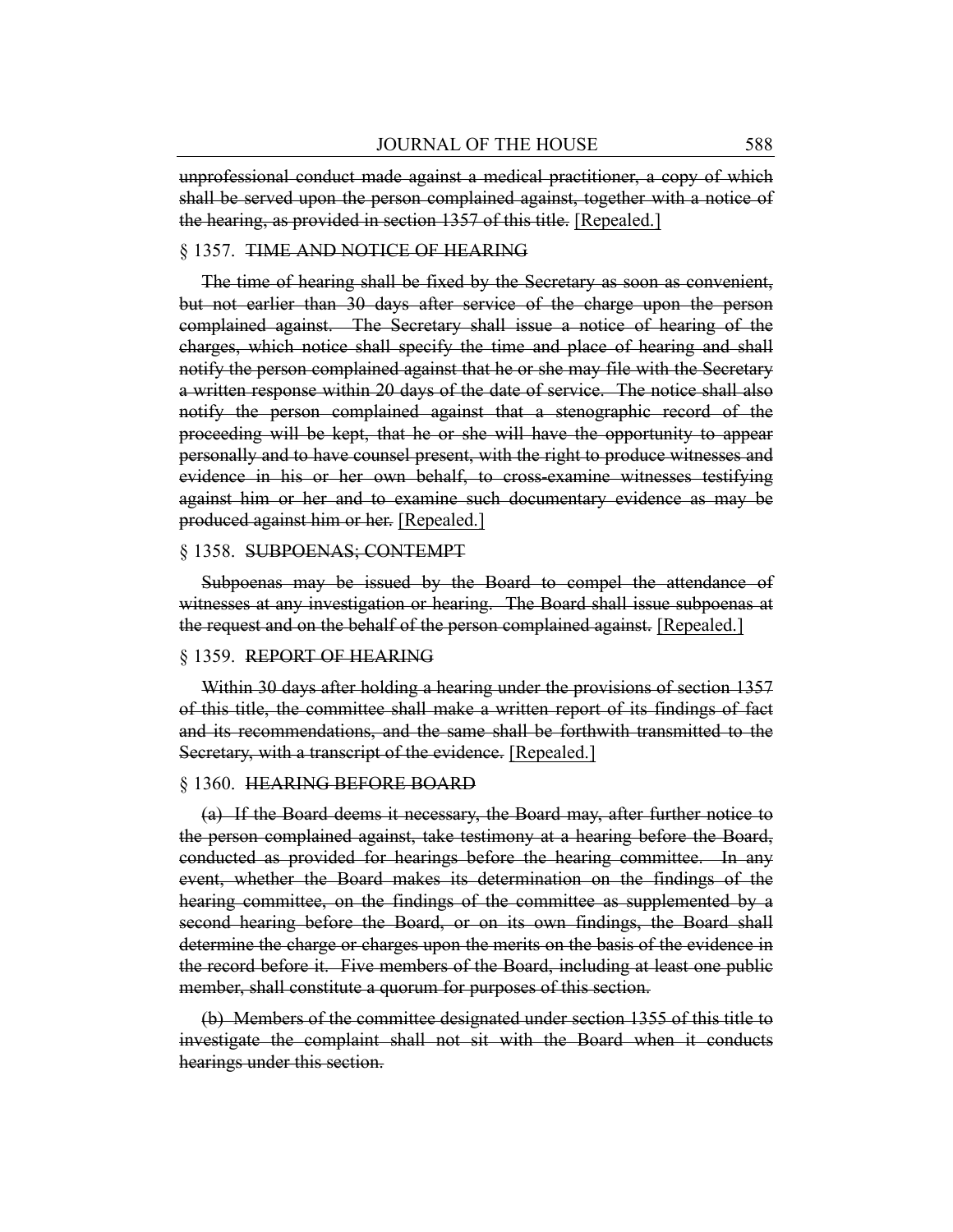(c) In any proceeding under this section that addresses an applicant's or licensee's alleged sexual misconduct, evidence of the sexual history of the victim of the alleged sexual misconduct shall neither be subject to discovery nor be admitted into evidence. Neither opinion evidence of nor evidence of the reputation of the victim's sexual conduct shall be admitted. At the request of the victim, the hearing committee may close portions of hearings to the public if the Board deems it appropriate to close portions of the hearing in order to protect the identity of the victim and the confidentiality of his or her medical records.

(d) The Board may close portions of hearings to the public if the Board deems it appropriate in order to protect the confidentiality of an individual or for medical and other protected health information pertaining to any identifiable person that is otherwise confidential by State or federal law. [Repealed.]

#### § 1361. DECISION AND ORDER

(a) If a majority of the members of the Board vote in favor of finding the person complained against guilty of unprofessional conduct as specified in the charges, or any of them, the Board shall prepare written findings of fact, conclusions, and order, a copy of which shall be served upon the person complained against.

(b) In such order, the Board may reprimand the person complained against, as it deems appropriate; condition, limit, suspend, or revoke the license, certificate, or practice of the person complained against; or take such other action relating to discipline or practice as the Board determines is proper, including imposing an administrative penalty not to exceed \$1,000.00 for each act that constitutes an unprofessional conduct violation. Any money received from the imposition of an administrative penalty imposed under this subsection shall be deposited into the Board of Medical Practice Regulatory Fee Fund for the purpose of providing education and training for Board members and licensees. The Commissioner shall detail in the annual report receipts and expenses from money received under this subsection.

(c) If the person complained against is found not guilty, or the proceedings against him or her are dismissed, the Board shall forthwith order a dismissal of the charges and the exoneration of the person complained against.

(d) Any order issued under this section shall be in full force and effect until further order of the Board or a court of competent jurisdiction. [Repealed.]

\* \* \*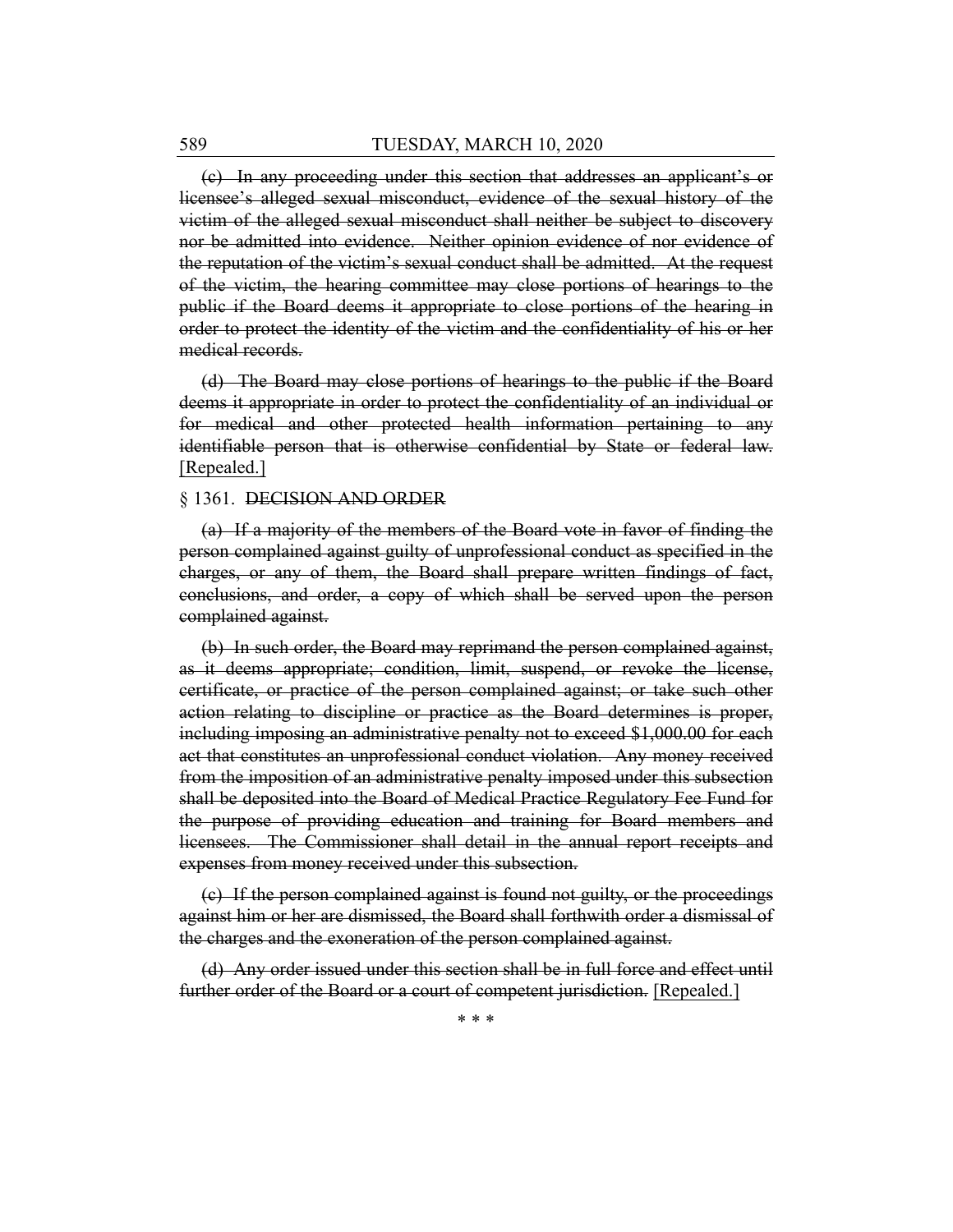# § 1365. NOTICE OF CONVICTION OF CRIME; INTERIM SUSPENSION OF LICENSE

(a) The Board shall treat a certified copy of the judgment notice of conviction of a crime for which a licensee may be disciplined under section 1354 of this title as an unprofessional conduct complaint. The record A certified copy of the judgment of conviction shall be conclusive evidence of the fact that the conviction occurred. If a person licensed under this chapter is convicted of a crime by a court in this State, the clerk of the court shall within 10 days of such conviction transmit a certified copy of the judgment of conviction to the Board.

\* \* \*

# § 1366. OUT-OF-STATE DISCIPLINE; INTERIM SUSPENSION OF

#### LICENSE

(a) The Board shall treat a certified copy of an order revoking or suspending the license of a person licensed to practice medicine or surgery in another jurisdiction on grounds for which a licensee may be disciplined under subdivision  $1354(a)(23)$  of this title as an unprofessional conduct complaint. The A certified copy of the order of revocation or suspension shall be conclusive evidence of the fact that the revocation or suspension occurred.

(b) The Board shall treat a certified copy as an unprofessional conduct complaint any notice of a statement of a licensing entity in another jurisdiction that verifies that a person licensed to practice medicine or surgery in that jurisdiction failed to renew, surrendered, or otherwise terminated his or her license during, or prior to initiation of, proceedings to revoke or suspend his or her license as an unprofessional conduct complaint. The A certified copy of the statement shall be conclusive evidence of the fact that such termination occurred.

(c) Upon receipt of the certified copy of an order or statement referred to in subsections subsection (a) or (b) of this section, the Board shall follow the procedures for interim suspension set forth in subsection 1365(b) of this title chapter.

(d) The sole issue to be determined at the disciplinary hearing on a complaint filed under subsection (a) of this section shall be the nature of the disciplinary action to be taken by the Board.

\* \* \*

# § 1370. COMPLAINTS; INVESTIGATIVE COMMITTEE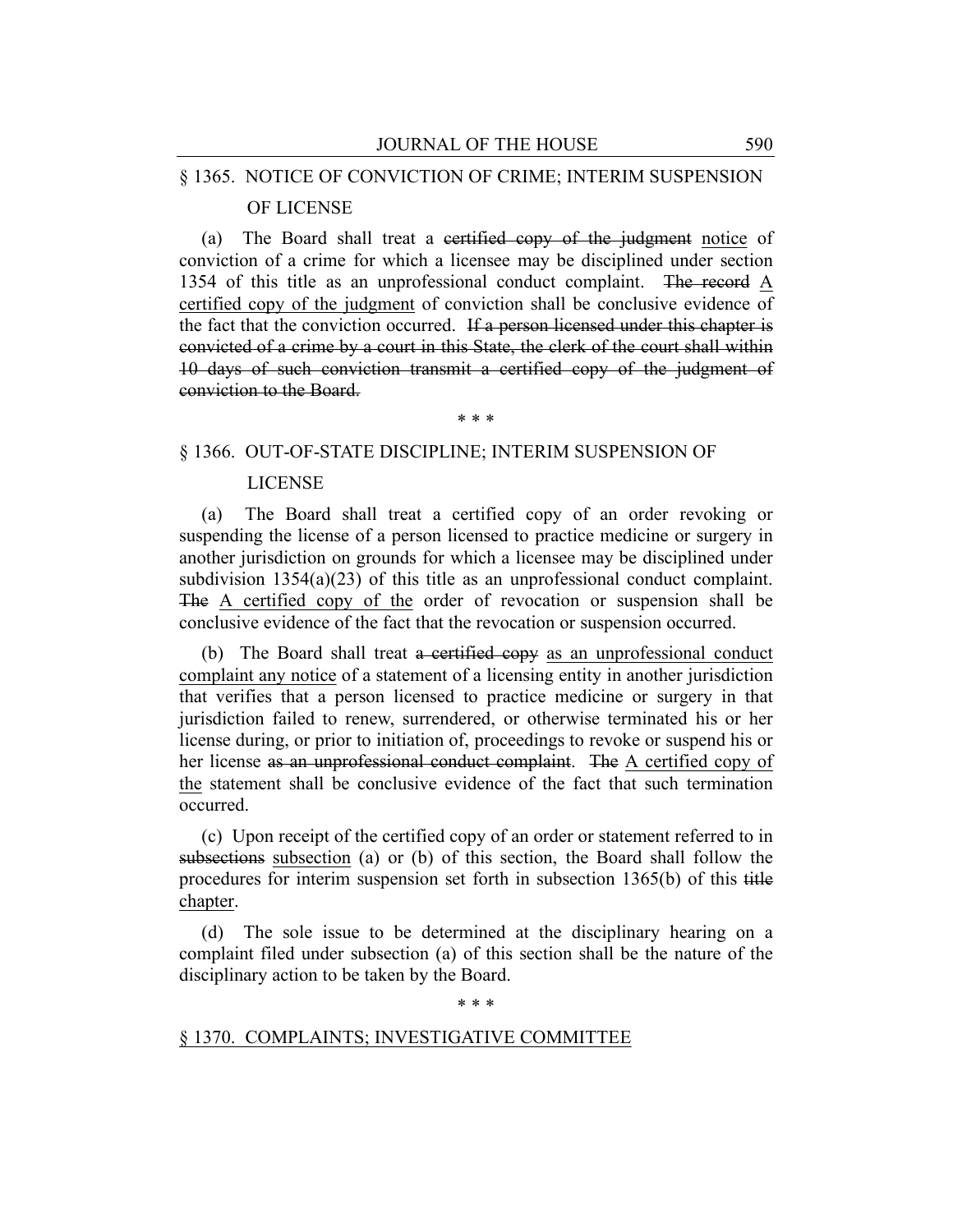(a)(1) Any individual, organization, or public officer may submit a written complaint to the Board alleging that any individual practicing medicine in the State committed unprofessional conduct or that an individual practiced without being licensed in violation of section 1314 of this chapter. The complaint shall specify the grounds on which the allegations of unprofessional conduct are based.

(2) A person or organization shall not be liable in a civil action for damages resulting from the good faith reporting of information to the Board about alleged incompetent, unprofessional, or unlawful conduct of a licensee.

(b)(1) The Board shall initiate an investigation of the individual complained against whenever a complaint is received. The Board may also act on its own initiative without having received a complaint.

(2) The Executive Director shall designate three or more members, including at least one public member, to serve as an investigative committee to investigate and report to the Board its findings regarding the complaint and whether an evidentiary hearing is warranted. If there is an insufficient number of members to investigate a complaint by reason of disqualification, resignation, vacancy, or necessary absence, the Commissioner of Health may, at the request of the Board, appoint ad hoc members to serve on the investigative committee for that matter only.

(3) If the investigative committee determines that an evidentiary hearing is warranted, the Executive Director shall prepare a specification of the charge or charges of unprofessional conduct made against the individual licensed by the Board, a copy of which shall be served upon subject of the charge or charges, together with the notice of hearing set forth in subsection 1372(b) of this chapter.

# § 1371. ACCESS TO DOCUMENTS; DISCOVERY

(a)(1) A licensee who is notified that a specification of one or more charges of unprofessional conduct have been made against the individual in accordance with subdivision  $1370(b)(3)$  of this chapter shall be entitled to inspect and copy all information in the possession of the Department of Health pertaining to the licensee, except:

(A) investigatory files that have not resulted in charges of unprofessional conduct;

(B) materials that constitute attorney work product; and

(C) any other document or information that the Board has an obligation to protect from disclosure.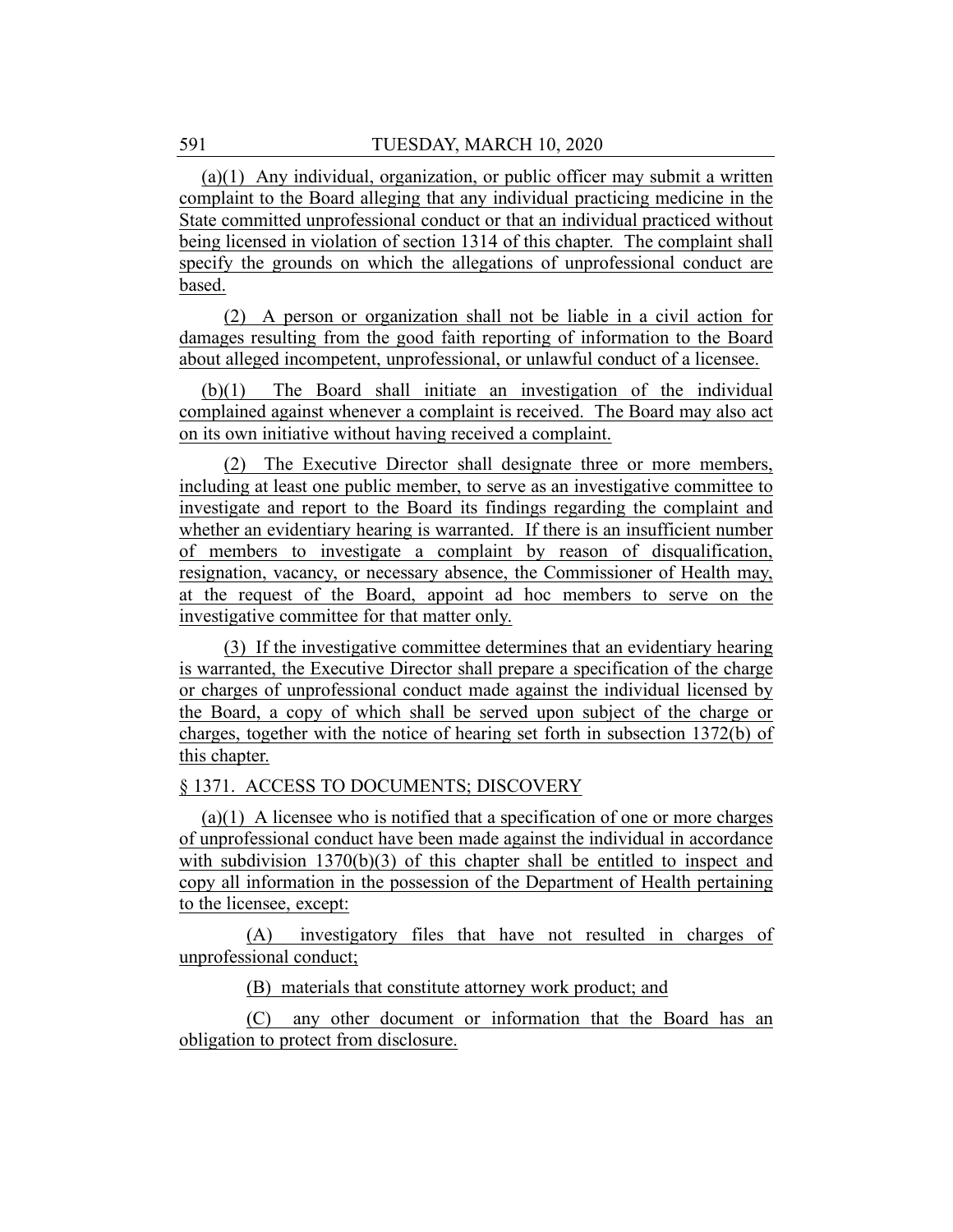(2) The Executive Director shall notify the licensee of the right to inspect and copy information as provided in subsection 1372(b) of this chapter.

(b) A licensee who is notified that a specification of one or more charges of unprofessional conduct have been made against the individual in accordance with subdivision  $1370(b)(3)$  of this chapter shall be entitled to produce fact witnesses, expert witnesses, and evidence on the licensee's own behalf, to cross-examine witnesses testifying against the licensee, and to engage in other methods of discovery as set forth by order of the Board or its hearing officer.

(c) A licensee who is notified that a specification of one or more charges of unprofessional conduct have been made against the individual in accordance with subdivision  $1370(b)(3)$  of this chapter shall be entitled to request to depose witnesses by motion to the Board or its hearing officer. Any deposition so ordered shall be subject to:

(1) the provisions of section 1376 of this chapter, relating to confidentiality and the inadmissibility of certain evidence;

(2) limitations or conditions necessary to protect witnesses who are minors or who are adults subject to a guardianship or conservatorship; and

(3) such other reasonable limitations as the Board or its hearing officer may provide in the interests of justice and consistent with the provisions of 3 V.S.A. § 810, relating to rules of evidence and official notice in contested cases.

# § 1372. HEARING PANEL

(a) Composition of hearing panel.

(1) The Executive Director may designate a hearing panel constituting less than a quorum of the Board to conduct hearings that would otherwise be heard by the full Board. A hearing panel shall consist of at least three members, including at least one physician member of the Board and at least one public member of the Board. No member of the hearing panel shall have been a member of the investigative committee that reviewed the matter at the investigative stage. A party may move to disqualify a member of a hearing panel due to a conflict of interest.

(2) If there is an insufficient number of members to serve on a hearing panel by reason of disqualification, resignation, vacancy, or necessary absence, the Commissioner of Health may, at the request of the Board, appoint ad hoc members to serve on the hearing panel for that matter only.

(b) Time and notice of hearing.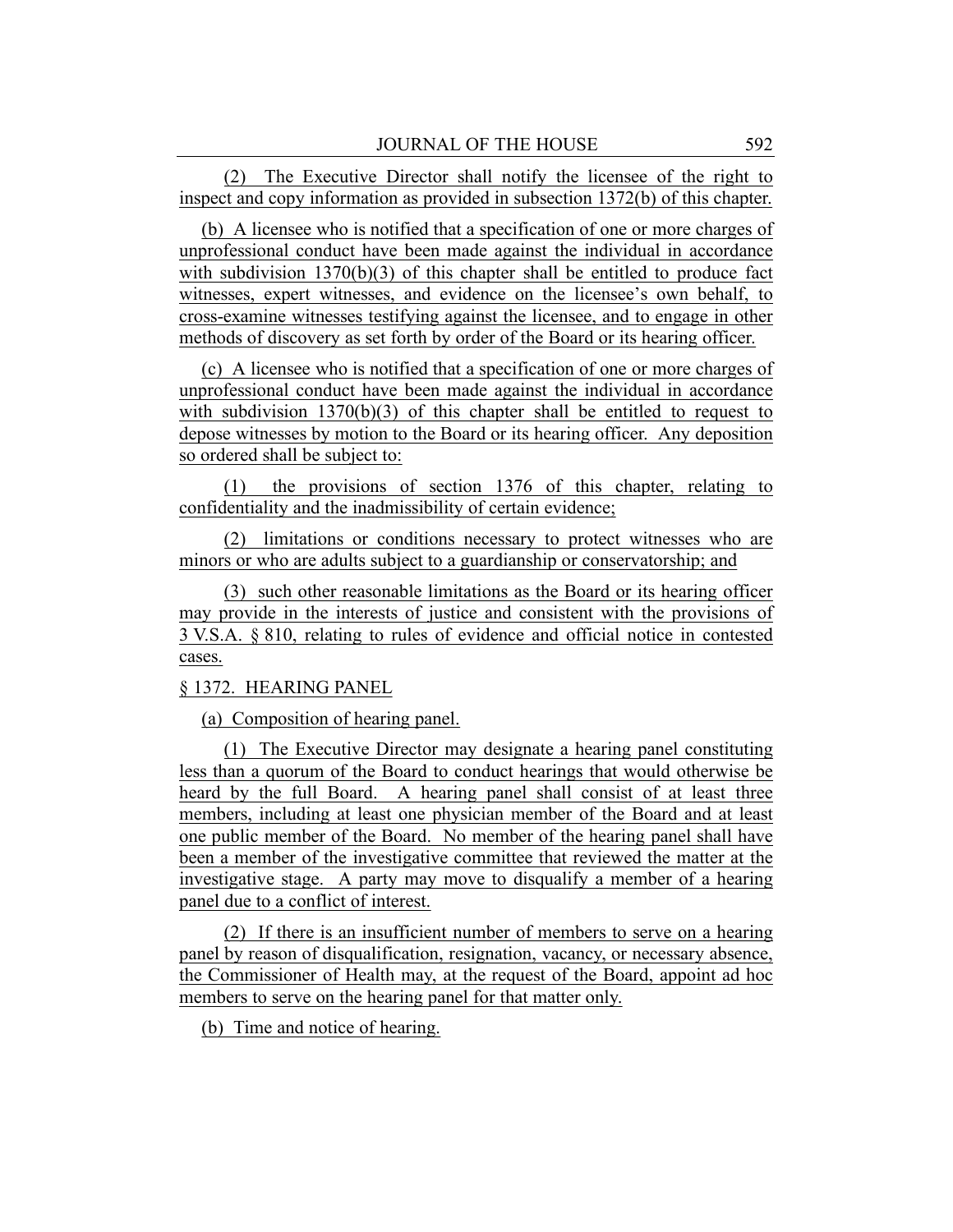(1) The Executive Director or a hearing officer shall set a time for the evidentiary hearing as soon as convenient following the determination by the investigative committee that an evidentiary hearing is warranted, subject to the discovery needs of the parties as established in any prehearing or discovery conference or in any orders regulating discovery and depositions, or both, but no earlier than 30 days after service of the charge upon the individual complained against. A party may file motions to extend the time of the hearing for good cause.

(2) The Executive Director shall issue a notice of the evidentiary hearing on the charges, which notice shall specify the time and place of the hearing and shall notify the individual complained against that he or she may file with the Executive Director a written response within 20 days of the date of service. The notice shall also notify the individual complained against that a record of the proceeding will be kept, that he or she will have the right to inspect and copy information as set forth in section 1371 of this chapter, and that he or she will have the opportunity to appear personally and to have counsel present, with the right to produce witnesses and evidence on his or her own behalf, to cross-examine witnesses testifying against him or her, and to examine such documentary evidence as may be produced against him or her.

(c) Hearing panel report. Within 60 days after holding an evidentiary hearing under this section, unless the Board grants an extension, the hearing panel shall provide a written report of its findings of fact and its recommendations to the full Board, with a transcript of the evidence.

# § 1373. HEARING BEFORE THE BOARD

(a) If the Board deems it necessary, following receipt of the report of the hearing panel pursuant to section 1372 of this chapter and after further notice to the individual complained against, the Board may take additional evidence at a hearing before the Board, which shall be conducted according to the same process as provided for the hearing panel.

(b)(1) Five members of the Board, including at least one physician member and at least one public member, shall constitute a quorum for purposes of this section.

(2) Members of the investigative committee designated pursuant to section 1370 of this chapter shall not sit with the Board when it conducts hearings under this section.

# § 1374. DECISION AND ORDER

(a) Regardless of whether the Board makes its determination on the findings of the hearing panel pursuant to section 1372 of this chapter alone, on the findings of the hearing panel as supplemented by a hearing before the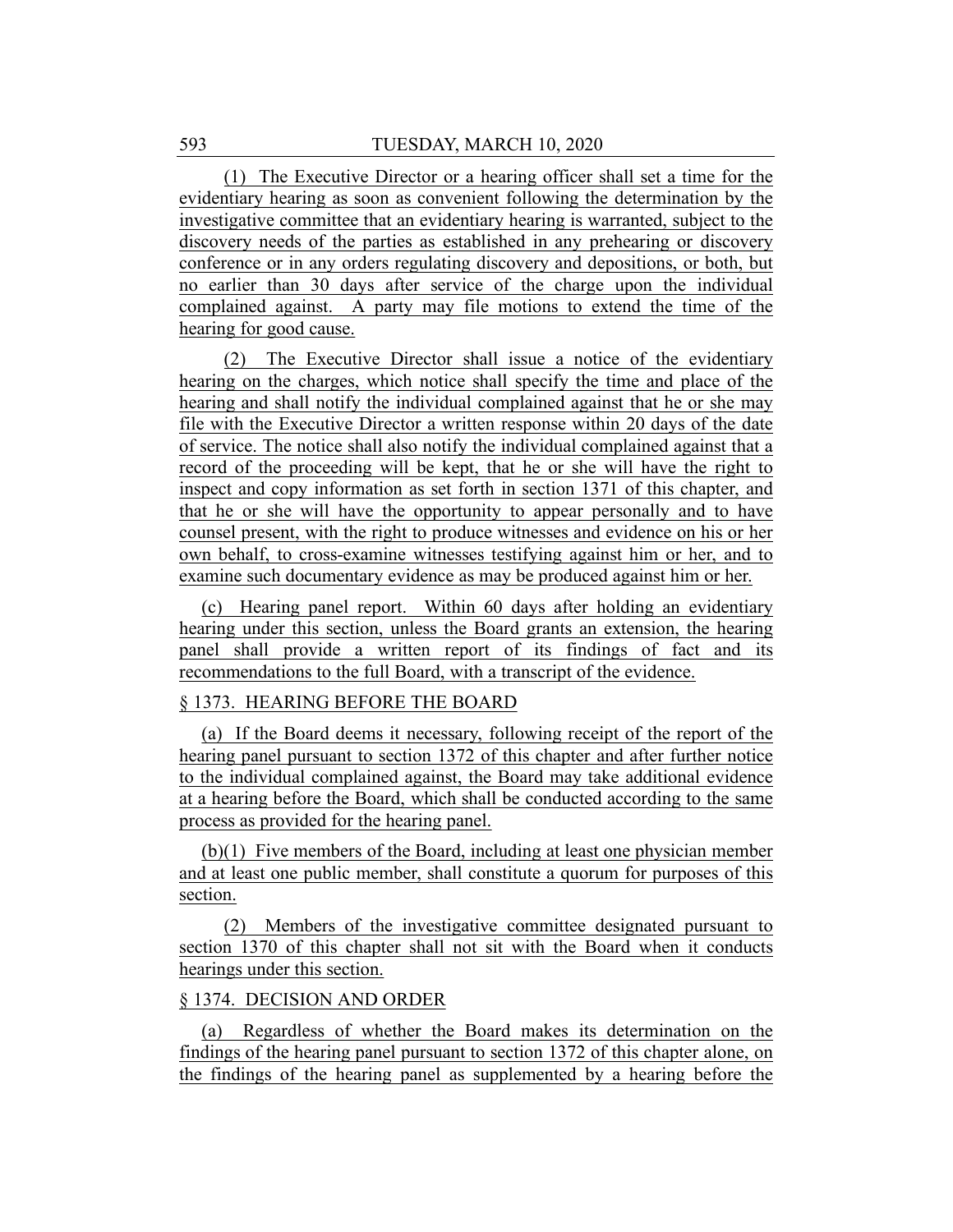Board pursuant to section 1373 of this chapter, or on its own findings, the Board shall render its decision on the merits of the charge or charges on the basis of the evidence in the record before it.

(b)(1) If a majority of the members of the Board present and voting find that the individual complained against committed unprofessional conduct as specified in one or more of the charges, the Board shall prepare written findings of fact, conclusions, and an order, copies of which shall be served upon the individual complained against.

 $(2)(A)$  In its order, the Board may do one or more of the following:

(i) reprimand the individual complained against;

(ii) condition, limit, suspend, or revoke the license, certificate, or practice of the individual complained against; or

(iii) take such other action relating to discipline or practice as the Board determines appropriate, including imposing an administrative penalty of not more than \$1,000.00 for each act that constitutes an unprofessional conduct violation.

(B) Any monies received from the imposition of an administrative penalty imposed pursuant to this subdivision (2) shall be deposited into the Board of Medical Practice Regulatory Fee Fund for the purpose of providing education and training for Board members and licensees. The Commissioner of Health's accounting under section 1351 of this chapter shall detail the receipts of administrative penalties and the purposes for which such monies were used.

(c) If the Board finds the individual complained against not guilty of the charge or charges, or the charges against the individual are dismissed, the Board shall promptly order a dismissal of the charges and issue a statement that the charges were not proved.

(d) Any order issued by the Board under this section shall be in full force and effect until further order of the Board or of a court of competent jurisdiction.

§ 1375. SUBPOENAS; CONTEMPT

(a) The Board may issue subpoenas to compel the attendance of witnesses at any investigation or hearing.

(b) The Board shall issue subpoenas on behalf of the individual complained against at the request of such person.

§ 1376. CONFIDENTIALITY; INADMISSIBILITY OF CERTAIN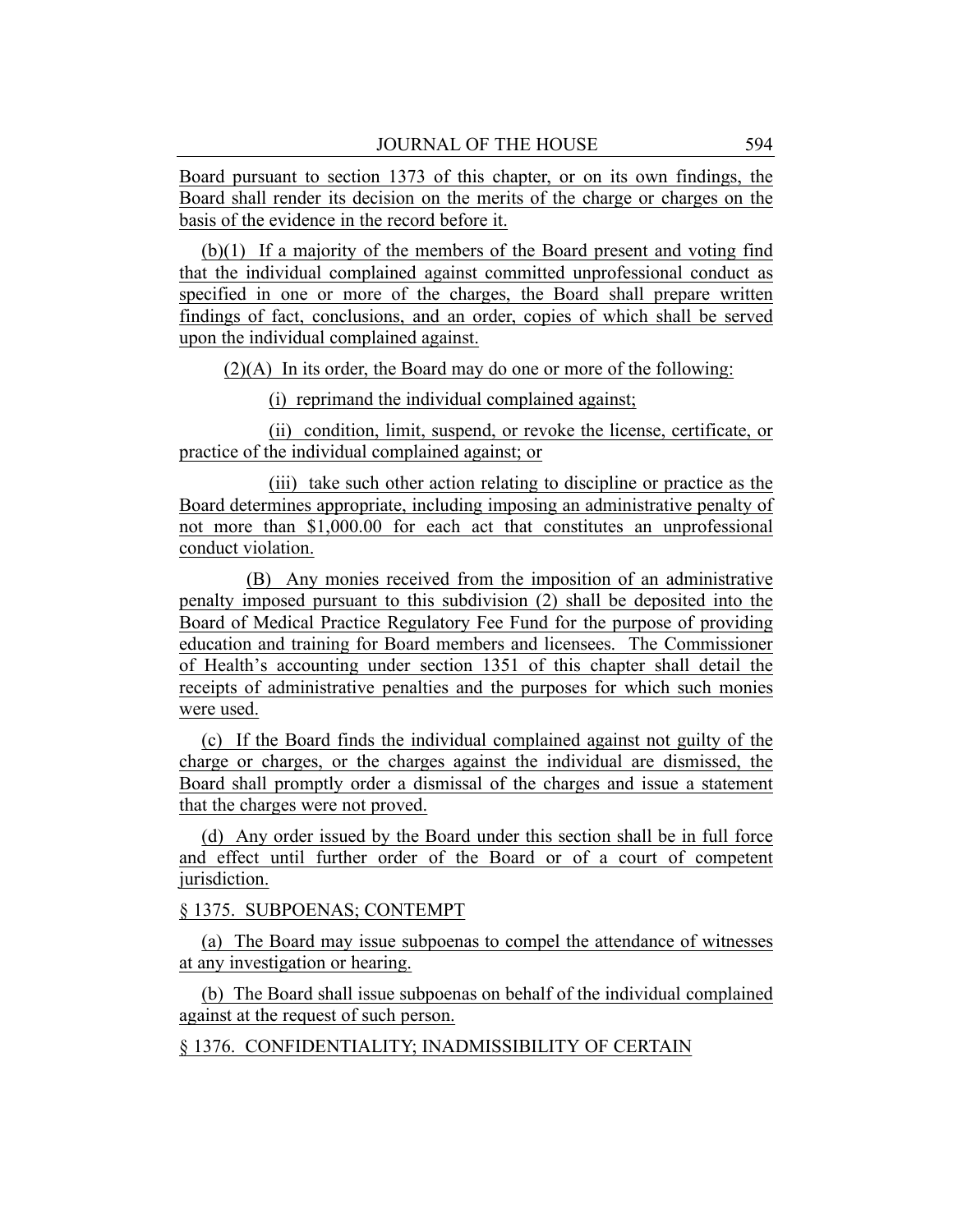# EVIDENCE

(a) A hearing panel or the Board, or both, may close portions of a hearing or hearings to the public if the panel or Board deems it appropriate in order to protect the confidentiality of an individual or for medical and other protected health information pertaining to any identifiable person that is otherwise confidential under State or federal law.

(b) In any proceeding under section 1372 or 1373 of this chapter that addresses an applicant's or licensee's alleged sexual misconduct, evidence of the sexual history of a victim of the alleged sexual misconduct shall neither be subject to discovery nor be admitted into evidence. Neither opinion evidence nor evidence of the reputation of a victim's sexual conduct shall be admitted. At the request of a victim, a hearing panel or the Board may close portions of hearings to the public if the panel or Board deems it appropriate in order to protect the identity of a victim and the confidentiality of his or her medical records.

# § 1377. NONDISCIPLINARY FINANCIAL PENALTY

(a) For violations of statutes and Board rules of an administrative nature, the Board may, in its sole discretion, elect to offer a licensee the opportunity to pay a nondisciplinary financial penalty of not more than \$250.00 for each instance of noncompliance. If the licensee accepts the offer and submits the required payment, the matter shall be considered to be closed in lieu of investigating the failure to comply with the rule or statute as unprofessional conduct.

(b) A matter closed by payment of a nondisciplinary financial penalty shall not be considered to be a disciplinary action, and the matter shall remain confidential in the manner of dismissed charges in accordance with section 1318 of this chapter.

(c) The Board shall not be required to offer the option of a nondisciplinary financial penalty in any particular case and may elect to process any matter as a disciplinary action.

Subchapter 3. Licenses

# § 1391. QUALIFICATIONS FOR MEDICAL LICENSURE

(a) Upon payment of an examination fee, a person who has attained the age of majority, and is of good moral character, who is a graduate of a legally chartered college or university authorized to confer degrees in medicine and surgery, which is recognized by the Board, shall be entitled to examination. Evidence of good moral character and competence in being able to communicate in reading, writing, and speaking the English language, shall be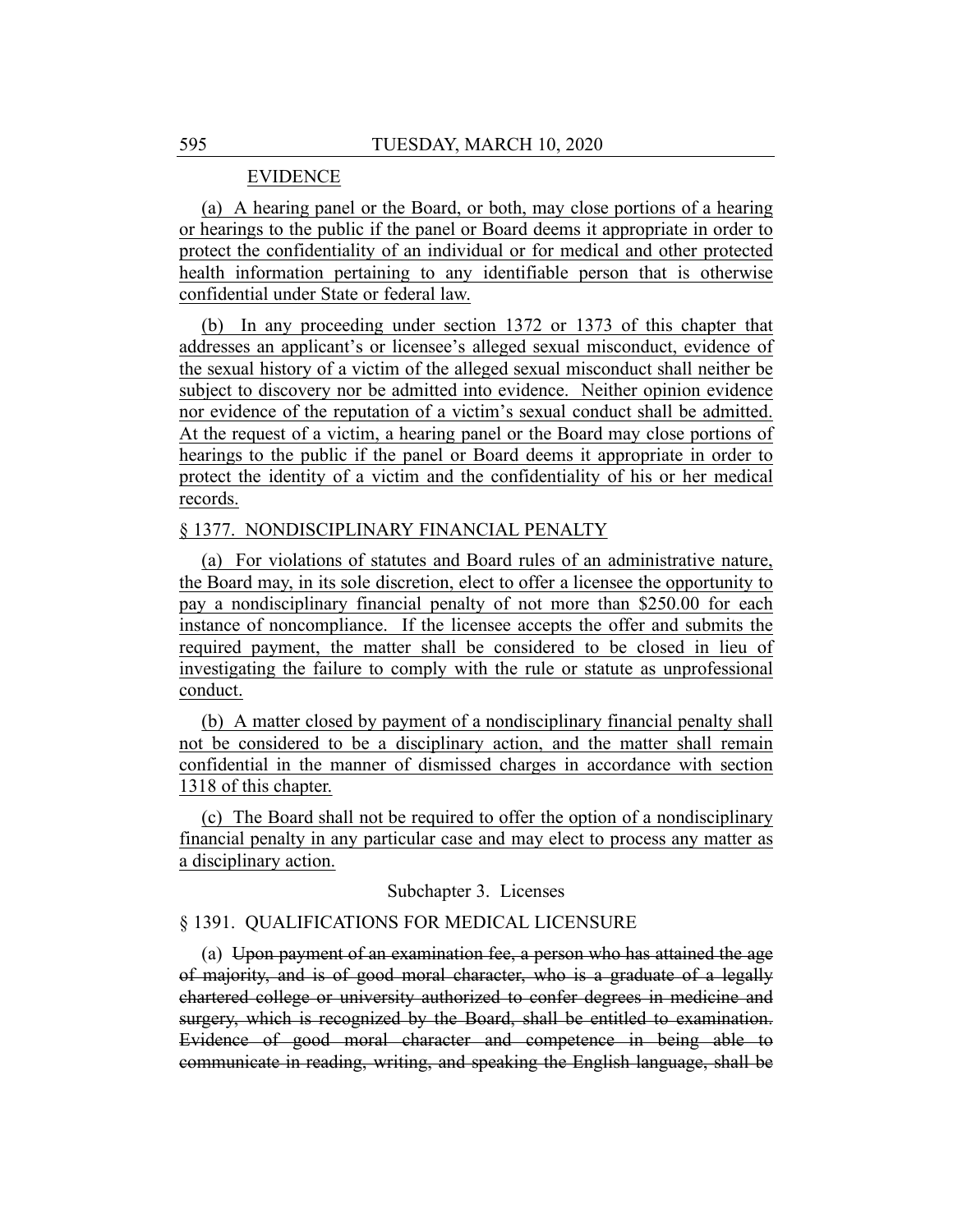presented from the chief of service and two other active physician staff members at the hospital where the person was last affiliated. In the discretion of the Board, evidence from different sources may be presented

Basic requirements.

(1) An applicant for physician licensure as a medical doctor shall meet each of the requirements set forth in subdivisions (2)(A) through (D) of this subsection. A requirement may be met either by satisfying the requirement on its own terms or by qualifying for an exception established in this chapter or by the Board by rule.

(2) An applicant shall submit evidence of identity acceptable to the Board as set forth by rule and shall establish that the applicant:

(A) is at least 18 years of age;

(B) has completed high school, or the equivalent, and at least two years of undergraduate postsecondary school;

(C) has graduated from a medical school accredited by an organization that is acceptable to the Board, or from a medical school that has been approved by the Board by rule, with a degree of doctor of medicine or an equivalent as may be determined by the Board; and

(D) is of sound moral character and professional competence as evidenced by:

(i) references submitted in accordance with rules adopted by the Board;

(ii) a personal interview, as may be required in the discretion of the Board; and

(iii) the applicant's entire personal history, as established by information about the applicant's academic, licensing examination, employment, professional credentialing, professional certification, professional regulation, civil litigation, and criminal records submitted by the applicant or otherwise obtained by the Board in the application process.

(b) If a person successfully completes the examination, he or she may then apply for licensure to practice medicine in the State of Vermont. In addition, each applicant may be interviewed by a Board member

Postgraduate training requirements.

(1) A graduate of a U.S. or Canadian medical school accredited by a body that is acceptable to the Board shall submit evidence of the successful completion of at least two years of postgraduate training in a U.S. or Canadian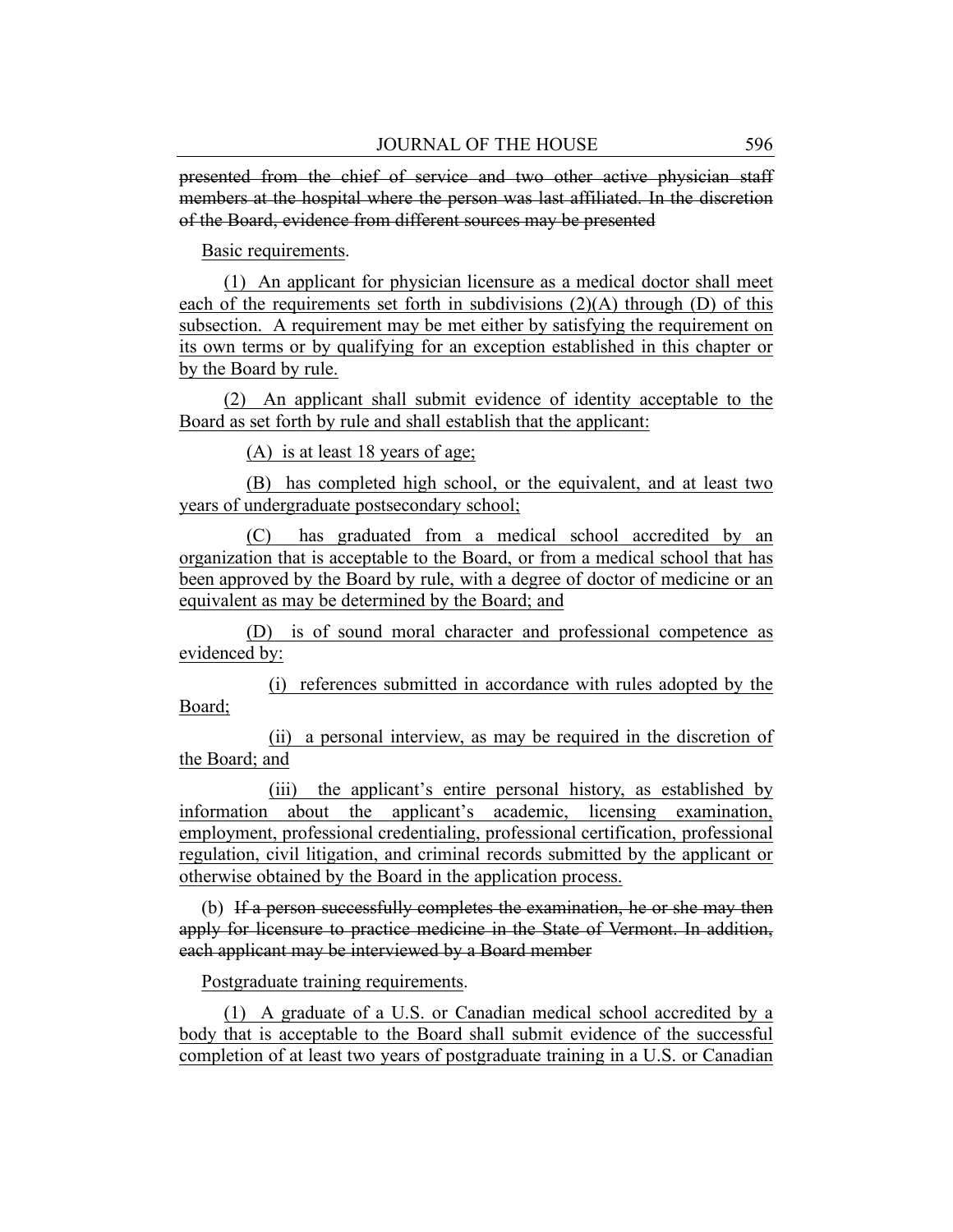program accredited by an organization that is acceptable to the Board and that meets such other requirements as the Board may establish by rule.

(2) A graduate of a Board-approved medical school outside the United States or Canada shall submit evidence of success of completing at least three years of postgraduate training in a U.S. or Canadian program accredited by an organization that is acceptable to the Board and that meets such other requirements as the Board may establish by rule.

(c) Students who have completed the studies of anatomy, physiology, chemistry, and histology may be examined after presenting a certificate from the secretary of the college or university in which they are pursuing their studies that they have completed the work of the second year. The fee that shall accompany such certificate shall be half of that for the final examination and shall be credited to the student as a part of the whole fee when he or she takes his or her final examination, which examination shall not include the subjects in which such student was found qualified by such previous examination

Examination. An applicant shall satisfy the Board's requirements for medical licensing examination as established by the Board by rule. The Board may identify which examinations are accepted, set passing standards, and set limits on time and numbers of attempts for exams. The Board may establish by rule exceptions or alternative means to meet examination requirements.

(d) In its discretion, the Board may refuse applicants who are graduates of foreign universities or medical schools unless their credentials have first been passed upon and approved by the educational council for foreign medical graduates

ECFMG certificate. A graduate of a medical school outside the United States or Canada shall also submit evidence of certification by the Educational Commission for Foreign Medical Graduates unless the individual qualifies for licensure as a Fifth Pathway applicant, as established by the Board by rule.

(e) An applicant for limited temporary license, who shall furnish the Board with satisfactory proof that he or she has attained the age of majority, is of good moral character, is a graduate of a legally chartered medical school of this country or of a foreign country that is recognized by the Board and which has power to grant degrees in medicine, that all other eligibility requirements for house officer status have been met, and that he or she has been appointed an intern, resident, fellow, or medical officer in a licensed hospital or in a clinic that is affiliated with a licensed hospital, or in any hospital or institution maintained by the State, or in any clinic or outpatient clinic affiliated with or maintained by the State, may upon the payment of the required fee, be granted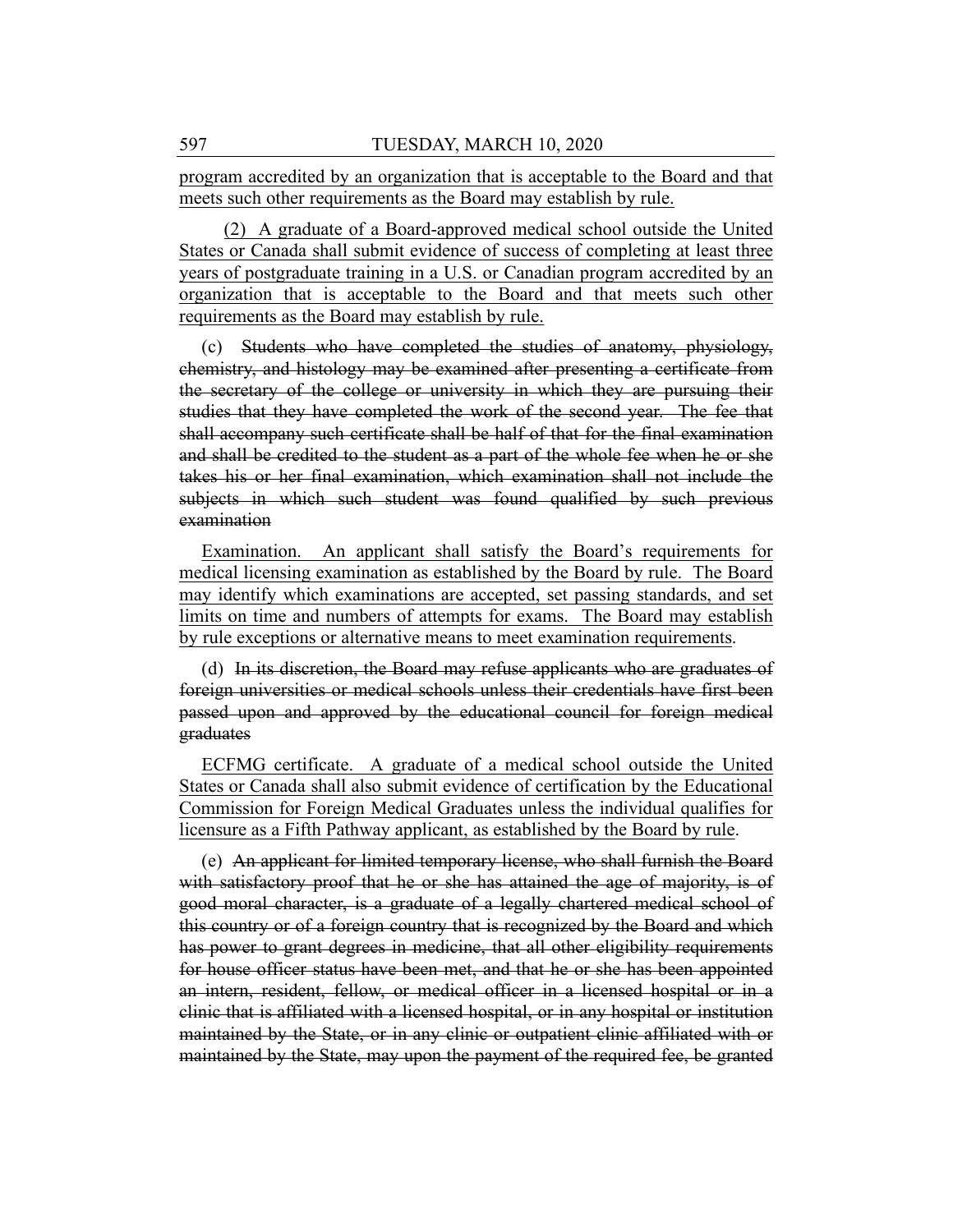a limited temporary license by the Board as a hospital medical officer for a period of up to 54 weeks and such license may be renewed or reissued, upon payment of the fee, for the period of the applicant's postgraduate training, internship, or fellowship program. Such limited temporary license shall entitle the said applicant to practice medicine only in the hospital or other institution designated on his or her certificate of limited temporary license and in clinics or outpatient clinics operated by or affiliated with such designated hospital or institution and only if such applicant is under the direct supervision and control of a licensed physician. Such licensed physician shall be legally responsible and liable for all negligent or wrongful acts or omissions of the limited temporary licensee and shall file with the Board the name and address both of himself or herself and the limited temporary licensee and the name of such hospital or other institution. Such limited temporary license shall be revoked upon the death or legal incompetency of the licensed physician or, upon ten days written notice, by withdrawal of his or her filing by such licensed physician. The limited temporary licensee shall at all times exercise the same standard of care and skill as a licensed physician, practicing in the same specialty, in the State of Vermont. Termination of appointment as intern, resident, fellow, or medical officer of such designated hospital or institution shall operate as a revocation of such limited temporary license. An application for limited temporary license shall not be subject to subsection 1391(d) of this title.

Current medical practice. An applicant for licensure shall have actively engaged in the practice of medicine, as defined by section 1311 of this chapter, within three years prior to the date on which the application for licensure becomes complete. In its discretion, the Board may license an applicant who does not meet this practice requirement but who agrees to such conditions as the Board may reasonably require to verify or confirm the applicant's readiness to reenter the practice of medicine.

(f) License by faculty appointment.

(1) The Board may issue a license without examination to a reputable physician who is a resident of a foreign country and who furnishes to the Board satisfactory proof of appointment to the faculty of a medical college in Vermont that is accredited by the Liaison Committee on Medical Education (LCME). The Board may establish additional conditions and requirements by rule for this type of license.

(2) An applicant for a license pursuant to this subsection shall furnish to the Board satisfactory proof that the applicant is at least 18 years of age, has good moral character, is licensed to practice medicine in the applicant's country of residence, and has been appointed to the faculty of an LCME-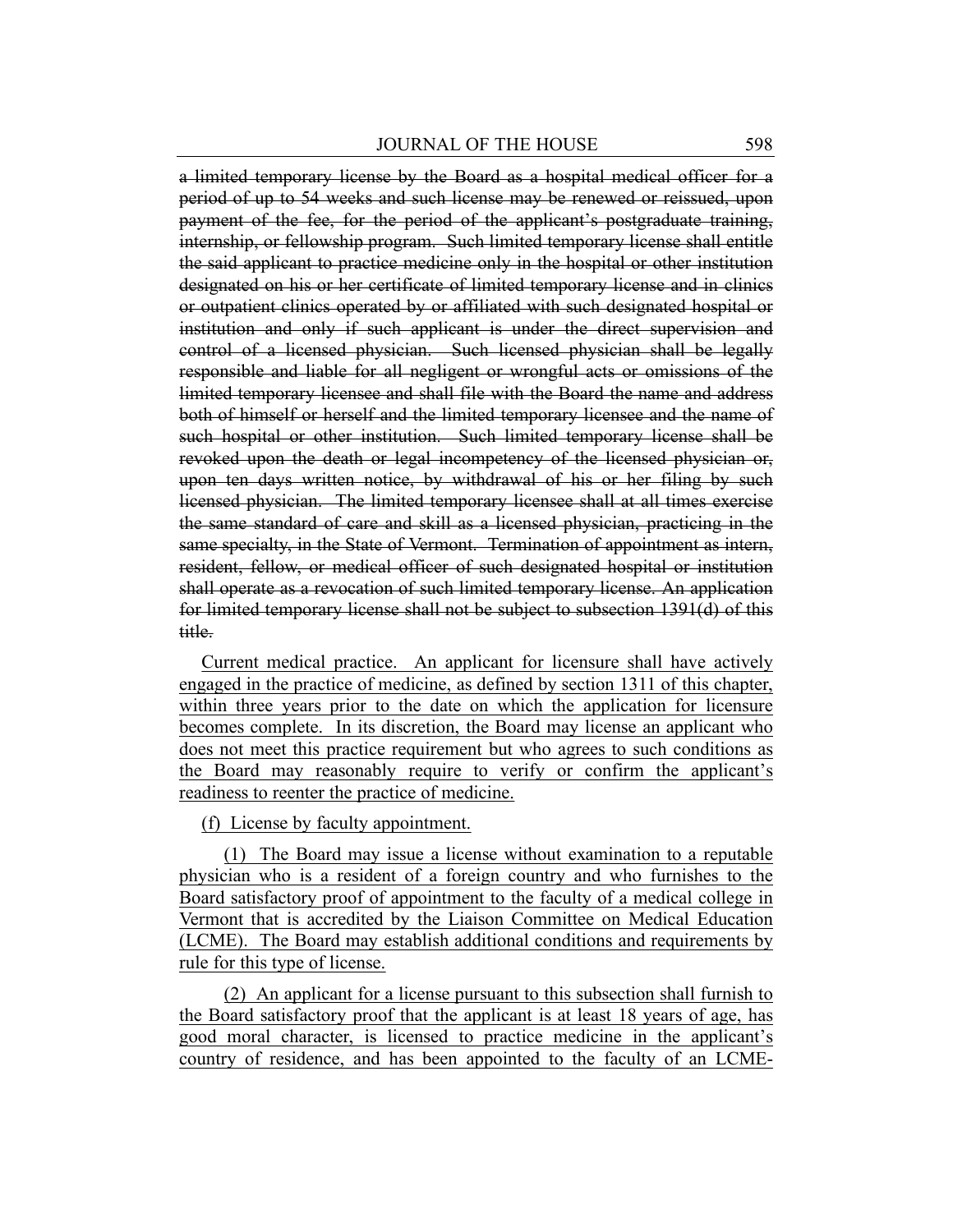accredited medical college located in Vermont. The application shall include detailed information concerning the nature and term of the appointment, the method by which the applicant's performance will be monitored and evaluated, and any other information the Board may require by rule.

(3) A license issued pursuant to this subsection shall be for a period not to exceed the term of the faculty appointment and may, in the Board's discretion, be for a shorter period.

(4) A license issued pursuant to this subsection shall expire automatically upon termination for any reason of the licensee's faculty appointment.

§ 1392. LIMITED TEMPORARY LICENSE FOR POSTGRADUATE

# TRAINING

(a) Qualifications for limited training license.

(1) An applicant for a limited training license to practice medicine in a postgraduate training program shall meet each of requirements set forth in subdivisions  $(2)(A)$  through  $(E)$  of this subsection. A requirement may be met either by satisfying the requirement on its own terms or by qualifying for an exception established in this chapter or by the Board by rule.

(2) An applicant shall submit evidence of identity acceptable to the Board and shall establish that the applicant:

(A) is at least 18 years of age;

(B) has graduated from a medical school accredited by an organization that is acceptable to the Board, or from a medical school that has been approved by the Board by rule;

(C) has been accepted to participate in a postgraduate medical training program accredited by a body approved by the Board by rule;

(D) is of sound moral character and professional competence as evidenced by the applicant's entire personal history, as established by information about the applicant's academic, licensing examination, employment, professional credentialing, professional certification, professional regulation, civil litigation, and criminal records submitted by the applicant or otherwise obtained by the Board in the application process; and

(E) will be practicing in a program under the supervision of a Vermont-licensed physician who has acknowledged in writing:

(i) the responsibility to ensure that the program operates in accordance with the requirements of the accrediting body; and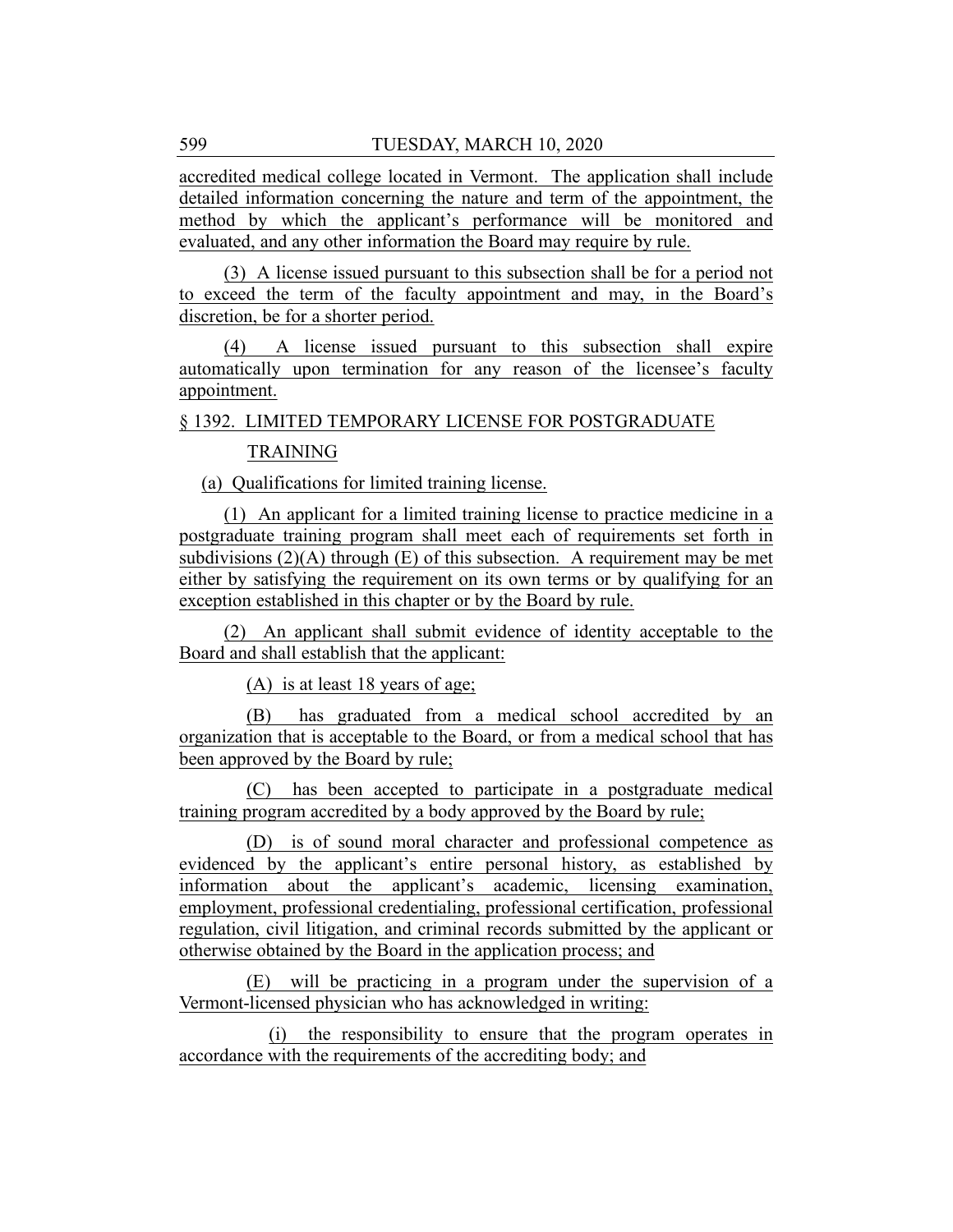(ii) the responsibility to ensure that physicians in training practice only under the close supervision and control of Vermont-licensed physicians.

(b) Terms of limited training license.

(1) A limited training license shall be issued for the period of a "training year," which shall run from July 1 through June 30. All limited training licenses shall expire at 12:00 midnight on July 1, regardless of when issued, unless the holder leaves the program before that date, in which case the license expires upon the holder leaving the program. The Board may issue a limited training license up to 90 days prior to the beginning of a training year.

(2) A limited training license shall be renewed annually for each licensee who intends to continue to practice in a training program, in accordance with such requirements as the Board may provide by rule.

(3) A limited training license authorizes the holder to practice only within the approved training program and only at sites that are part of the hospital or other facility hosting the training program, along with such other locations as may be formally designated as a training site of the program.

(4) A limited training license shall become invalid 14 days after the supervising physician described in subdivision  $(a)(2)(E)$  of this subsection stops supervising the program for any reason, unless documentation of a new supervising physician is filed with the Board prior to the expiration of the 14 day period.

(5) A physician practicing under a limited training license is subject to the provisions of section 1354 of this chapter.

# § 1393. EXAMINATIONS

The examinations shall be wholly or partly in writing, in the English language, and shall be of a practical character, sufficiently strict to test the qualifications of the applicant. In its discretion the Board may use multiple choice style examinations provided by the National Board of Medical Examiners or by the Federation of State Medical Boards, or as determined by rule. The examination shall embrace the general subjects of anatomy, physiology, chemistry, pathology, bacteriology, hygiene, practice of medicine, surgery, obstetrics, gynecology, materia medica, therapeutics, and legal medicine. The subjects covered by the National Board of Medical Examiners examination shall be considered to have met the requirements of this section. If the applicant passes the examination approved by the Board and meets the other standards for licensure, he or she will qualify for licensure. [Repealed.]

§ 1394. REEXAMINATIONS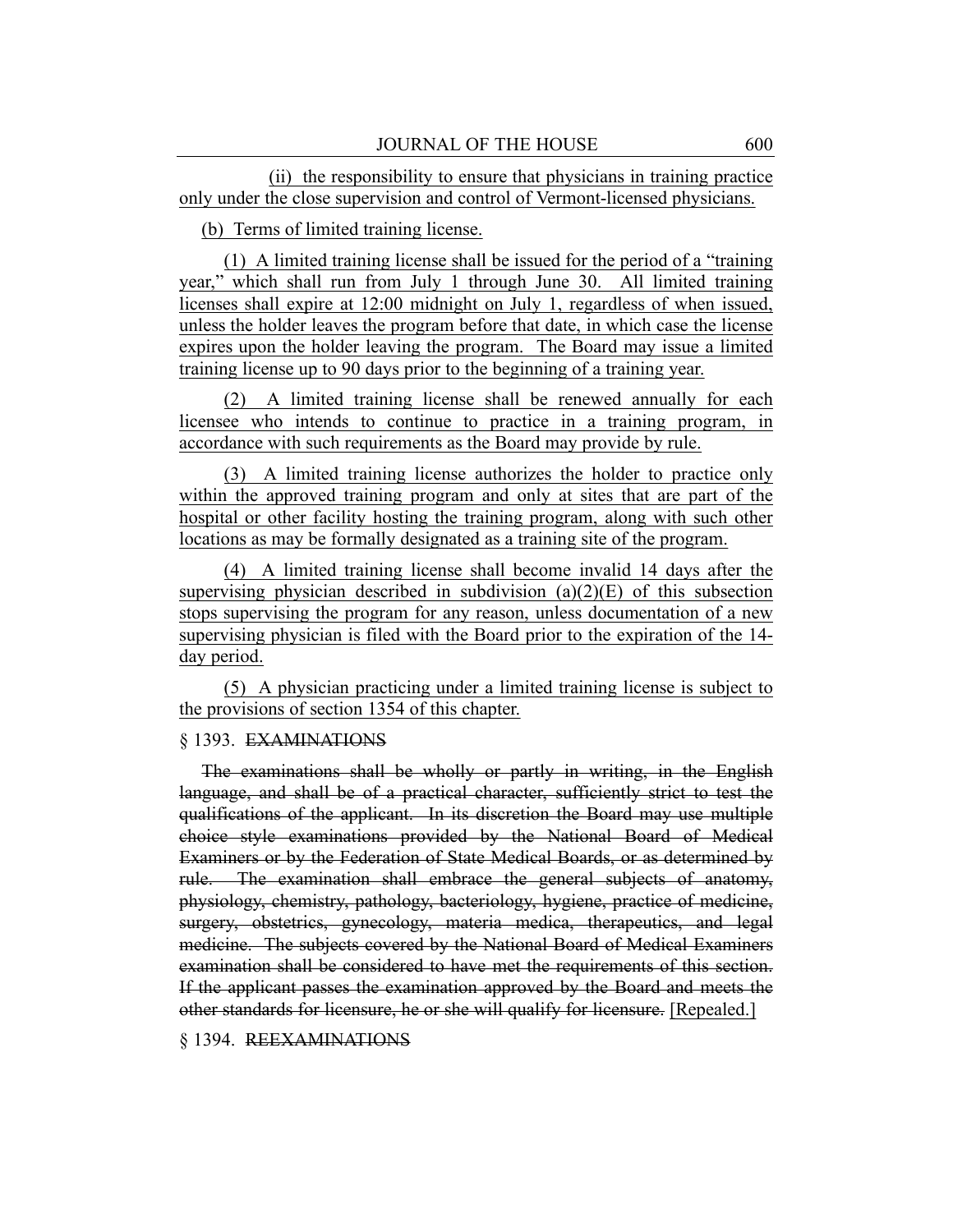A person failing an examination may be reexamined. The limitation on the number of reexaminations shall be determined by the Board, by rule. The fee for reexamination shall be as required by subsection 1391(a) of this title. [Repealed.]

#### § 1395. LICENSE WITHOUT EXAMINATION

(a) Without examination, the Board may, upon payment of the required fee, issue a license to a reputable physician who personally appears and presents a certified copy of a certificate of registration or a license issued to him or her in a jurisdiction whose requirements for registration are deemed by the Board as equivalent to those of this State, providing that such jurisdiction grants the same reciprocity to a Vermont physician or by the National Board of Medical Examiners.

(b) Without examination, the Board may issue a license to a reputable physician who is a resident of a foreign country and who shall furnish the Board with satisfactory proof that he or she has been appointed to the faculty of a medical college accredited by the Liaison Committee on Medical Education (LCME) and located within the State of Vermont. An applicant for a license under this subsection shall furnish the Board with satisfactory proof that he or she has attained the age of majority, is of good moral character, is licensed to practice medicine in his or her country of residence, and that he or she has been appointed to the faculty of an LCME accredited medical college located within the State of Vermont. The information submitted to the Board concerning the applicant's faculty appointment shall include detailed information concerning the nature and term of the appointment and the method by which the performance of the applicant will be monitored and evaluated. A license issued under this subsection shall be for a period no longer than the term of the applicant's faculty appointment and may, in the discretion of the Board, be for a shorter period. A license issued under this subsection shall expire automatically upon termination for any reason of the licensee's faculty appointment. [Repealed.]

#### § 1396. REQUIREMENTS FOR ADMISSION TO PRACTICE

(a) The standard of requirements for admission to practice in this State, under section 1395 of this title, shall be as follows:

(1) Academic: Preliminary requirements to be a high school education or its equivalent, such as would admit the student to a recognized university, and a two years' course of study in a college of arts and sciences.

(2) Medical: Be a graduate of a medical college approved by the Board or approved by an accrediting body satisfactory to the Board.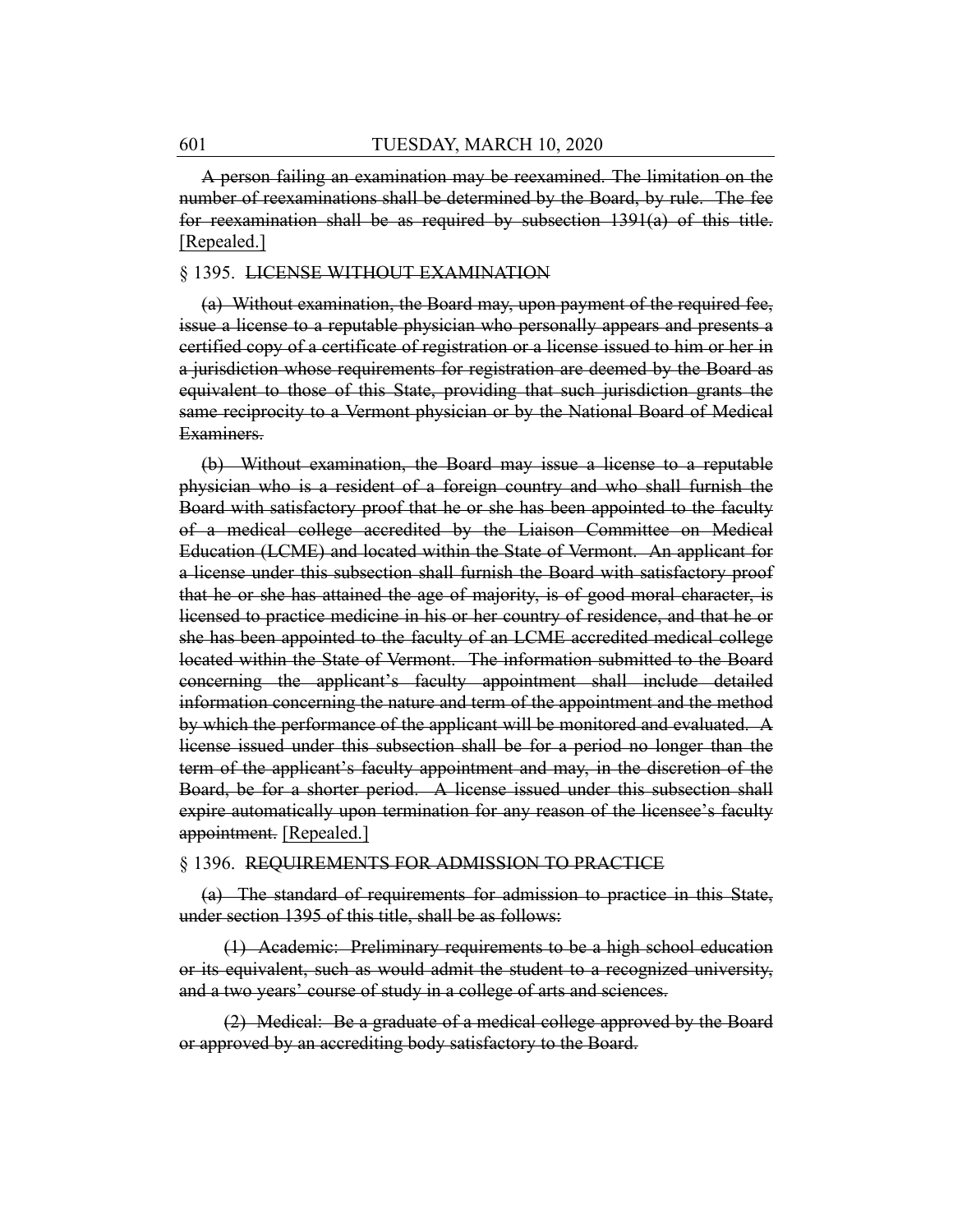(3) Postgraduate training: Have completed at least a one-year hospital program of postgraduate training approved by the Board or approved by an accrediting body satisfactory to the Board.

(4) Moral: Shall present letters of reference as to moral character and professional competence from the chief of service and two other active physician staff members at the hospital where he or she was last affiliated. In the discretion of the Board, letters from different sources may be presented.

(5) Language: Shall demonstrate competence in reading, writing, and speaking the English language.

(6) Examination: The examination in writing shall have embraced 13 subjects of 90 questions, viz.: anatomy, physiology, chemistry, pathology, bacteriology, hygiene, practice of medicine, surgery, obstetrics, gynecology, materia medica, therapeutic, and legal medicine. The grade achieved in each subject must have been at least 75 percent, and a license shall not be recognized when a lower rating was obtained.

(7) Practice: Shall have practiced medicine within the last three years as defined in section 1311 of this title or shall comply with the requirements for updating knowledge and skills as defined by Board rules.

(b) In cases it deems appropriate, the Board may waive the requirements of subdivisions (a)(1) and (2) of this section for an applicant who is a graduate of a medical college that is neither approved by the Board nor by an accrediting body satisfactory to the Board. As a condition of granting a waiver, the Board may require that the applicant complete up to three years of postgraduate training satisfactory to the Board. A waiver granted under this section shall be in writing and shall include a statement of the Board reasons for granting the waiver. [Repealed.]

\* \* \*

#### § 1398. REFUSAL OR REVOCATION OF LICENSES

(a) The Board may refuse to issue the licenses provided for in section 1391 of this title to persons a license or certificate to an applicant who applies to be licensed or certified under this chapter and who, by false or fraudulent representations, have has obtained or sought to obtain practice in their the profession, or by false or fraudulent representations of their profession in practice, have has obtained or sought to obtain money or any other thing of value, or who assume names a name other than their the applicant's own for the purpose of misleading others, or for any other immoral, unprofessional, or dishonorable conduct. However, a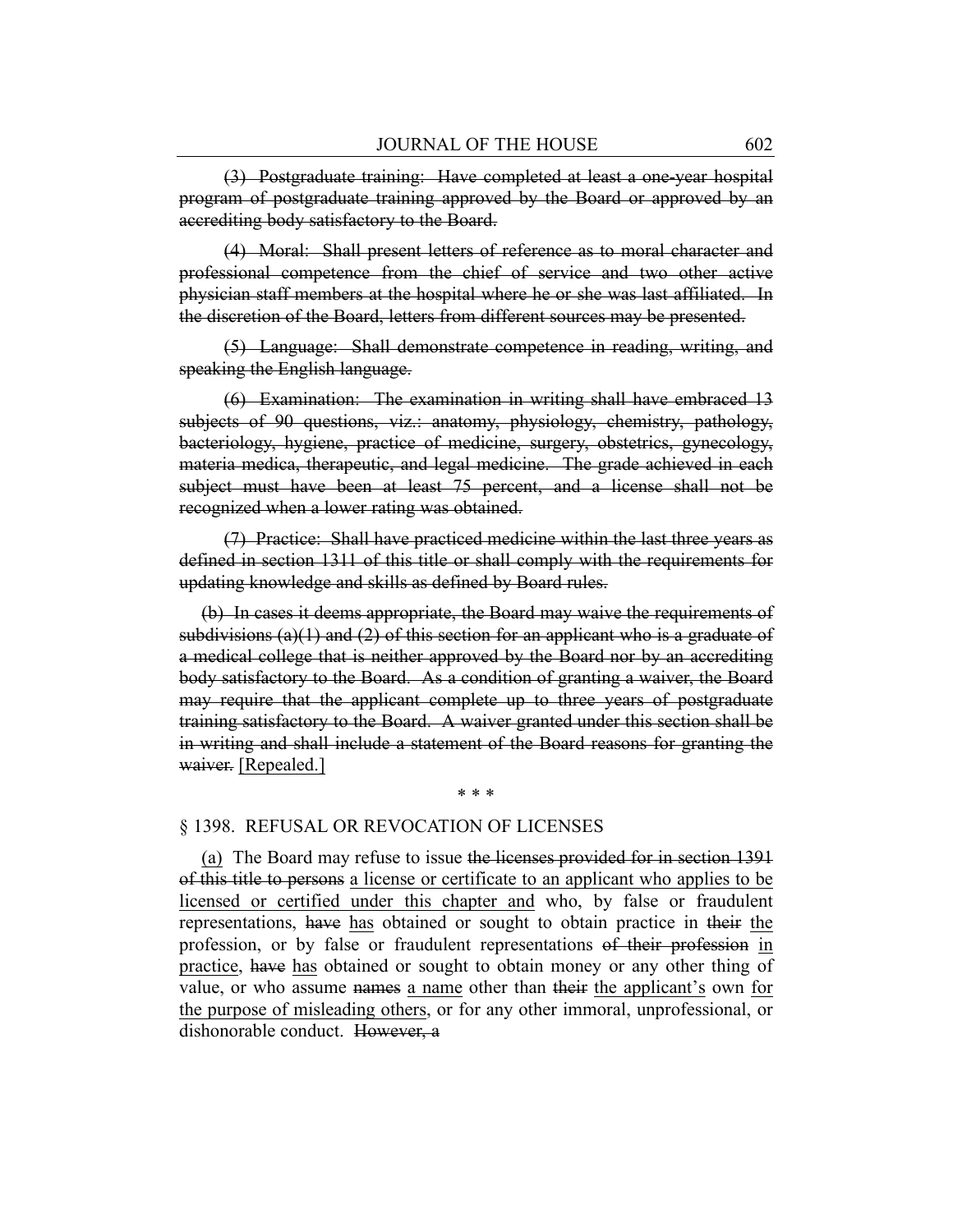(b) A license or certificate shall not be suspended, except as provided in section 1365 or 1366 of this chapter; revoked<sub>5</sub>; or refused until the holder or applicant:

(1) is given a hearing before the Board using the same procedures as a hearing on disciplinary matters as set forth in sections 1372 through 1376 of this chapter;

(2) is offered and declines or fails to attend a hearing; or

(3) agrees to the action.

(c) In the event of a revocation, the holder of any license or certificate so revoked shall forthwith promptly relinquish the same license or certificate to the Secretary of the Board.

\* \* \*

#### Sec. 2. INVESTIGATIVE PROCEDURES

On or before July 1, 2020, the Board of Medical Practice shall post on its website an operations manual, covering topics including procedures for initiating investigations, procedures for notifying licensees of investigations, and standards for investigators' visiting practices. The Board shall inform licensees that the operations manual has been posted and is available for review and comment.

\* \* \* Licensure of Podiatrists \* \* \*

Sec. 3. 26 V.S.A. § 371 is amended to read:

§ 371. ELIGIBILITY

To be eligible for licensure as a podiatrist, an applicant must:

\* \* \*

(4) successfully complete all required steps of the examinations given by the National Board of Podiatry Podiatric Medical Examiners, as set forth by the Board by rule; and

\* \* \*

Sec. 4. 26 V.S.A. § 373(b) is amended to read:

(b) A license that has lapsed for up to 364 days may be reinstated on payment of a renewal fee and a late renewal penalty. A license that has lapsed for one year or longer may be reinstated upon payment of the reinstatement fee and completion of the reinstatement application as set forth by the Board by rule. The applicant shall not be required to pay renewal fees during periods when the license was lapsed. However, if such license remains lapsed for a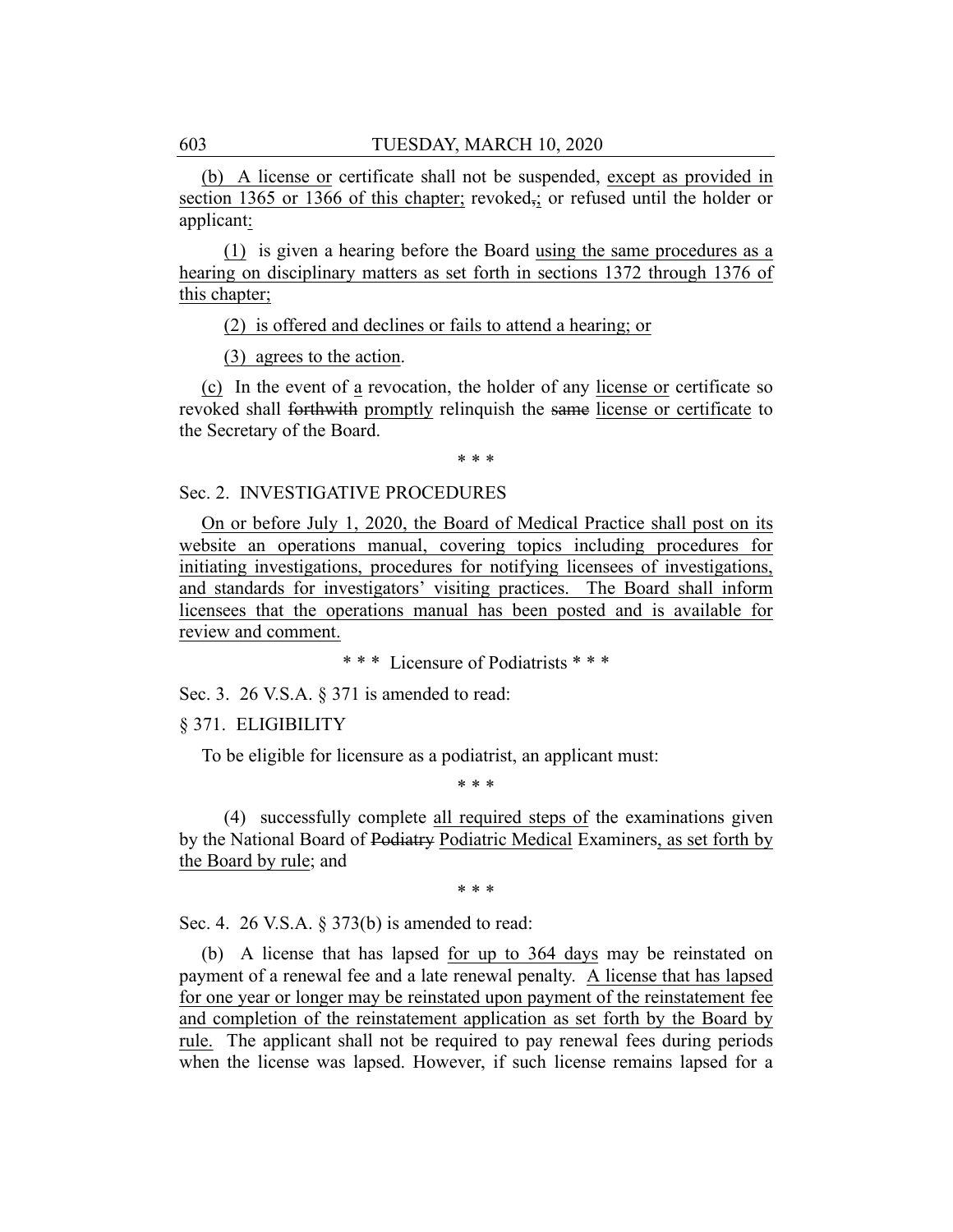period of three years or longer, the Board may, after notice and an opportunity for hearing, require reexamination as a condition or other conditions of renewal.

Sec. 5. 26 V.S.A. § 373(b) is amended to read:

(b) A license that has lapsed for up to 364 days may be reinstated on payment of a renewal fee and a late renewal penalty. A license that has lapsed for one year or longer may be reinstated upon payment of the reinstatement fee and completion of the reinstatement application as set forth by the Board by rule. The applicant shall not be required to pay renewal fees during periods when the license was lapsed. However, if such license remains lapsed for a period of three years or longer, the Board may, after notice and an opportunity for hearing, require reexamination or other conditions of renewal require the licensee to update his or her knowledge and skills as defined by Board rules.

\* \* \* Addition of Board of Medical Practice to Description of Professional Licensing Boards Entitled to Inspect Prescription Records \* \* \*

Sec. 6. 18 V.S.A. § 4211 is amended to read:

#### § 4211. RECORDS CONFIDENTIAL

Prescriptions, orders, and records required by this chapter, and stocks of regulated drugs, shall be open for inspection only to federal or state officers or their specifically authorized agent whose duty it is to enforce the federal drug laws or this chapter, or to authorized agents of professional licensing boards, as that term is defined under 3 V.S.A. chapter 5, or authorized agents of the Board of Medical Practice. No person having knowledge by virtue of his or her office of any such prescription, order, or record shall divulge such knowledge, except in connection with a prosecution, or proceeding before the Board of Health, Board of Pharmacy, Board of Medical Practice, or another licensing or registration board, to which prosecution or proceeding the person to whom such prescriptions, orders, or records relate is a party.

\* \* \* Effective Dates \* \* \*

#### Sec. 7. EFFECTIVE DATES

(a) Sec. 1 (26 V.S.A. chapter 23) shall take effect on July 1, 2020, except that 26 V.S.A. § 1377 (nondisciplinary financial penalty) shall take effect upon the Board's adoption of a rule setting forth the schedule of statutory and rule violations and penalties.

(b) Secs. 2 (investigative procedures), 3 (26 V.S.A. § 371), 4 (26 V.S.A. § 373(b)), 6 (18 V.S.A. § 4211), and this section shall take effect on July 1, 2020.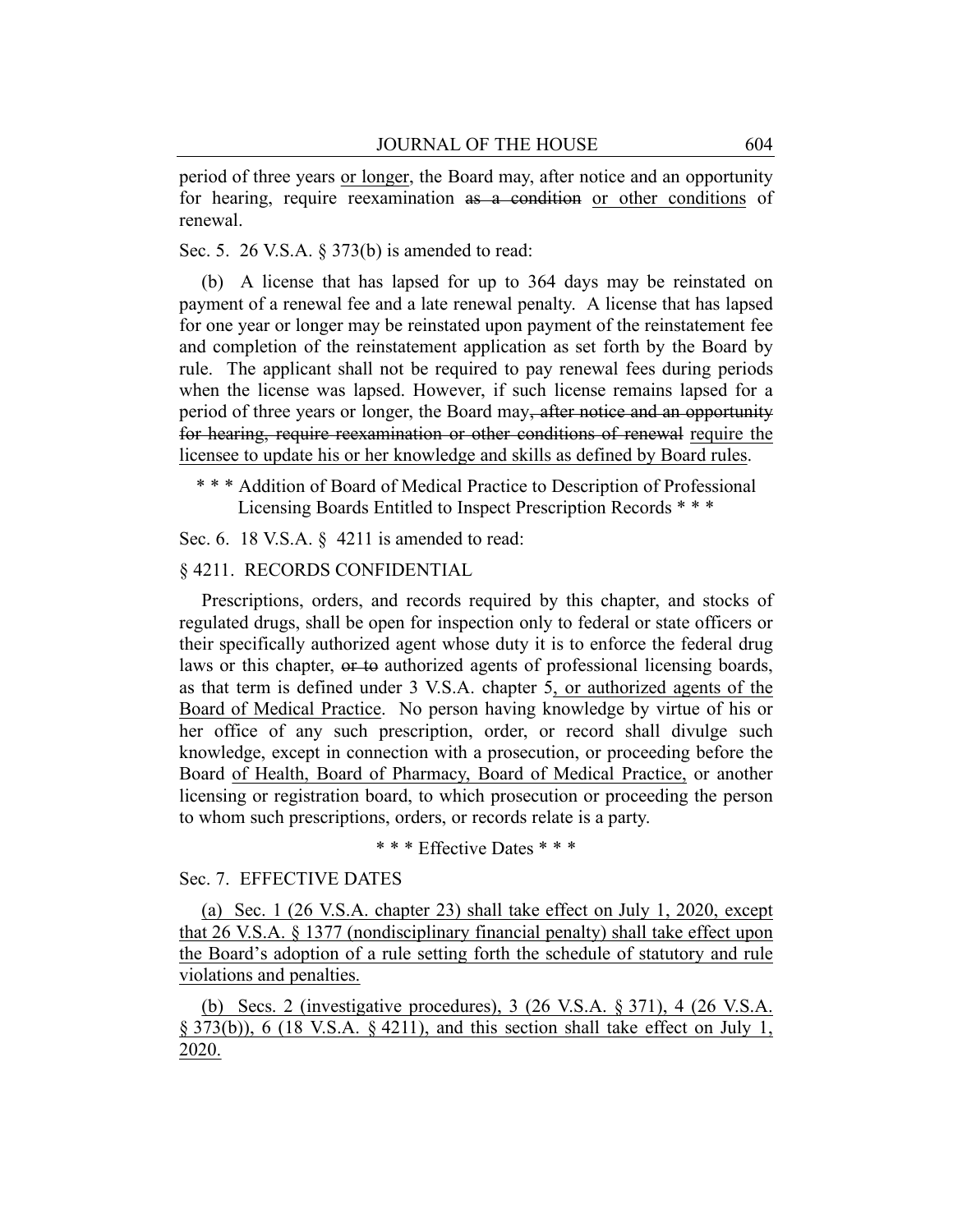(c) Sec. 5 (26 V.S.A. § 373(b)) shall take effect 60 days after the Board's adoption of a maintenance of licensure rule for podiatrists in accordance with 2011 Acts and Resolves No. 61, Sec. 10.

The bill, having appeared on the Calendar one day for Notice, was taken up, read the second time, report of the committee on Health Care agreed to and third reading ordered.

# **Second Reading; Bill Amended; Third Reading Ordered**

#### **H. 552**

**Rep. Coffey of Guilford**, for the committee on Corrections and Institutions, to which had been referred House bill, entitled

An act relating to the Vermont Environmental Protection Agency (EPA) Pollution Control Revolving Fund

Reported in favor of its passage when amended by striking all after the enacting clause and inserting in lieu thereof the following:

Sec. 1. 24 V.S.A. § 4753 is amended to read:

§ 4753. REVOLVING LOAN FUNDS; AUTHORITY TO SPEND; REPORT

(a) There is hereby established a series of special funds to be known as:

(1) The Vermont Environmental Protection Agency (EPA) Pollution Control Revolving Fund, which shall be used, consistent with federal law, to provide loans for planning and construction of clean water projects, including acquisitions of project-related easements, land, options to purchase land, and temporary or permanent rights-of-way, and for implementing related management programs.

\* \* \*

(b)(1) Each of such funds shall be established and held separate and apart from any other funds or monies of the State and shall be used and administered exclusively for the purpose of this chapter with the exception of transferring funds from the Vermont Drinking Water Planning Loan Fund and the Vermont Drinking Water Source Protection Fund to the Vermont Environmental Protection Agency (EPA) Drinking Water State Revolving Fund, and from the Vermont Pollution Control Revolving Fund to the Vermont Environmental Protection Agency (EPA) Pollution Control Revolving Fund, when authorized by the Secretary.

(2) These funds shall be administered by the Bond Bank on behalf of the State, except that: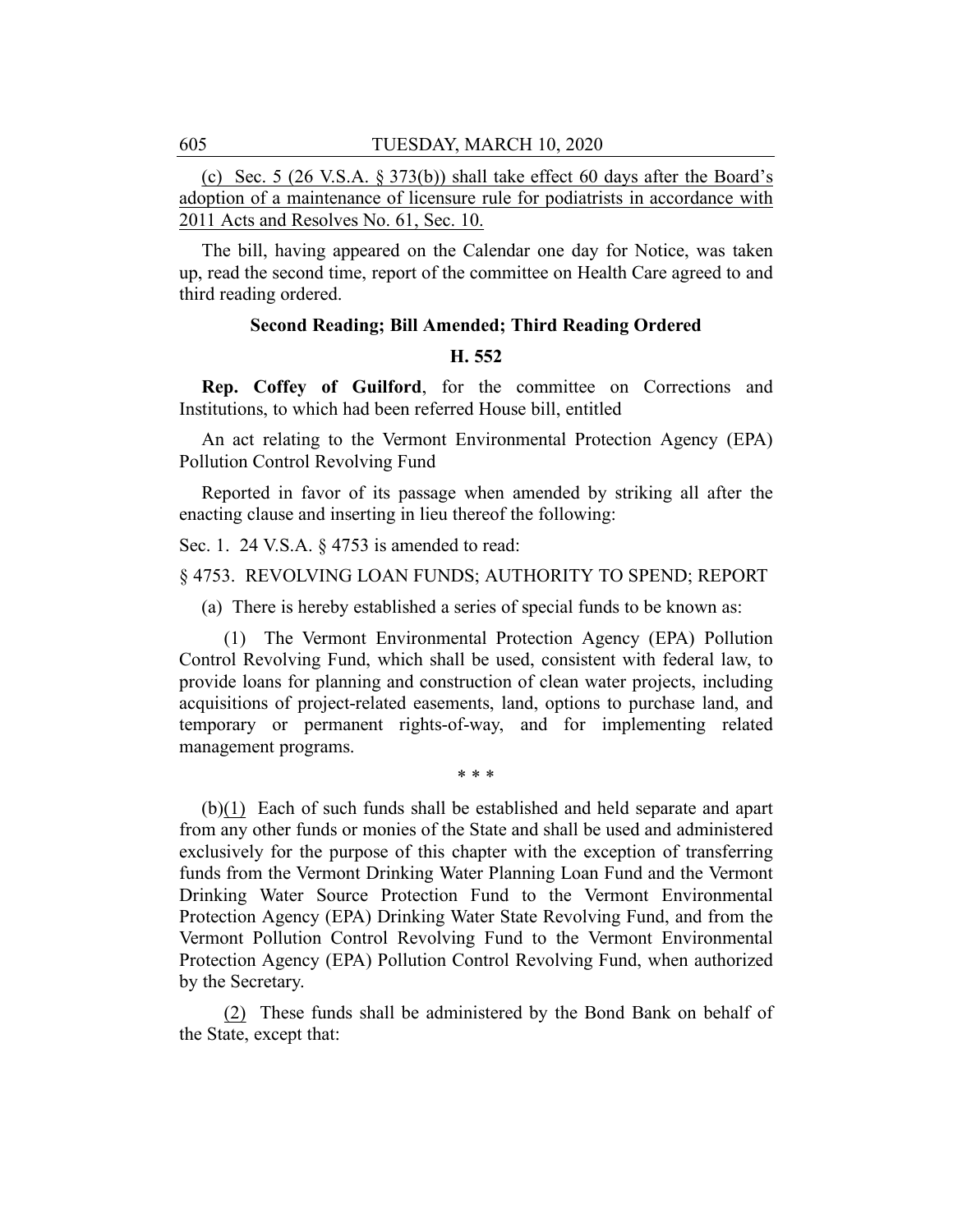(A) the Vermont EPA Drinking Water State Revolving Fund shall be administered by VEDA concerning loans to privately owned public water systems under subdivisions (a)(3) and (5) of this section in accordance with subchapter 3 of this chapter;

(B) the Vermont Environmental Protection Agency (EPA) Pollution Control Revolving Fund shall be administered by VEDA concerning loans to private entities for clean water projects in accordance with subchapter 4 of this chapter; and

(C) the Vermont Wastewater and Potable Water Revolving Loan Fund may be administered by a community development financial institution, as that term is defined in 12 U.S.C. § 4702, that is contracted with by the State for the purpose of providing loans to individuals for failed wastewater systems and potable water supplies under subdivision  $(a)(10)$  of this section in accordance with section 4763b of this chapter.

(3) The funds shall be invested in the same manner as permitted for investment of funds belonging to the State or held in the Treasury.

(4) The funds shall consist of the following:

(1)(A) such sums as may be appropriated or transferred thereto from time to time by the General Assembly, the State Emergency Board, or the Joint Fiscal Committee during such times as the General Assembly is not in session;

 $(2)(B)$  principal and interest received from the repayment of loans made from each of such funds;

(3)(C) capitalization grants and awards made to the State by the United States of America for any of the purposes for which such funds have been established;

 $(4)(D)$  interest earned from the investment of fund balances;

(5)(E) private gifts, bequests, and donations made to the State for any of the purposes for which such funds have been established; and

 $(6)(F)$  other funds from any public or private source intended for use for any of the purposes for which such funds have been established.

\* \* \*

Sec. 2. 24 V.S.A. § 4755 is amended to read:

#### § 4755. LOAN; LOAN AGREEMENTS; GENERAL PROVISIONS

(a) Except as provided by subsection (c) of this section, the Bond Bank may make loans to a municipality on behalf of the State for one or more of the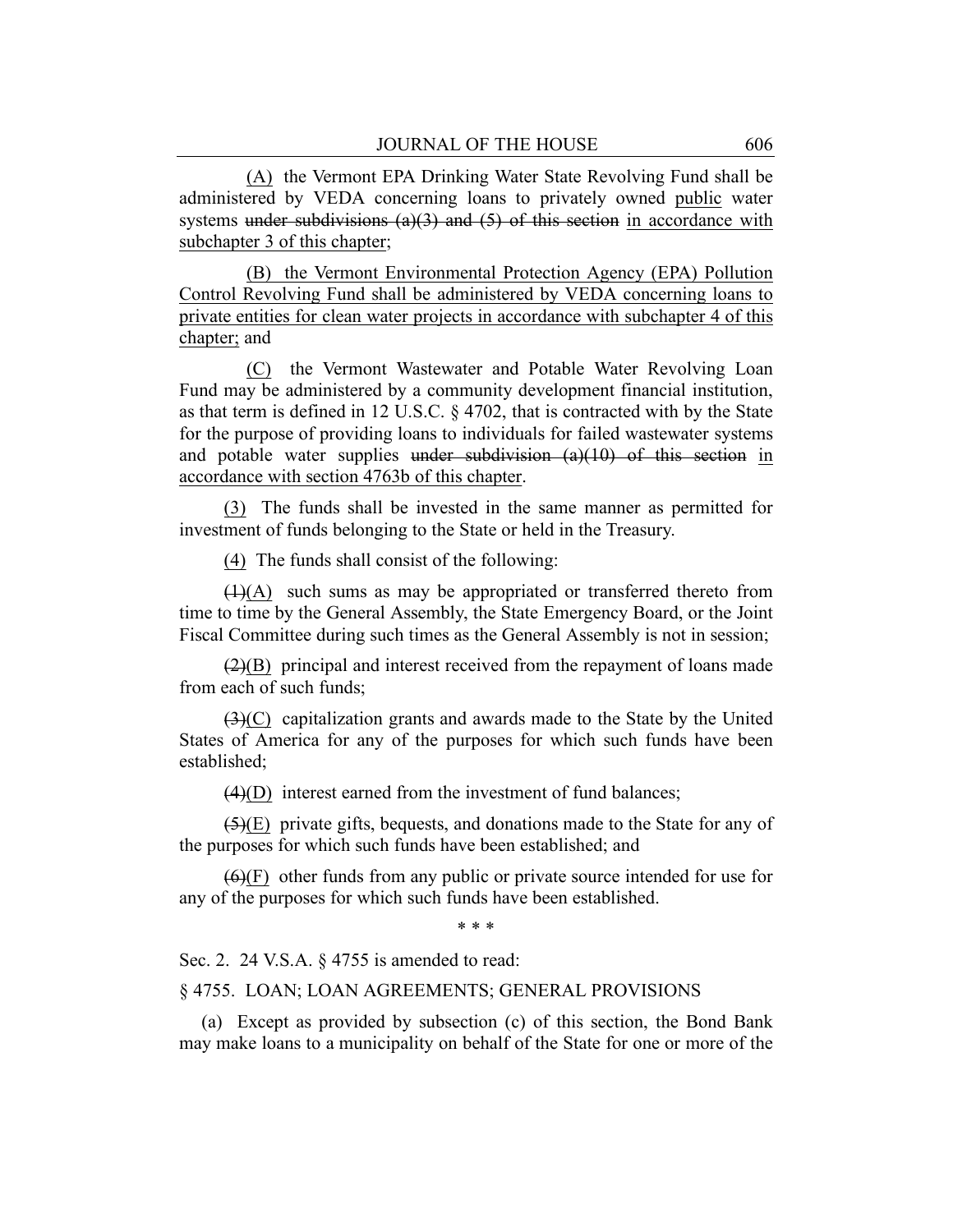purposes set forth in section 4754 of this chapter. Each of the loans shall be made subject to the following conditions and limitations:

\* \* \*

(4) Notwithstanding any other provisions of law, municipal legislative bodies may execute notes and incur debt on behalf of municipalities:

(A) with voter approval at a duly warned meeting, for amounts less than \$75,000.00;

(B) by increasing previously approved bond authorizations by up to \$75,000.00 to cover unanticipated project costs or the cost of directly and functionally related enhancements; or

(C) without voter approval for a natural resources project under the sponsorship program, as defined in section 4752 of this title, provided that:

(i) the amount of the debt incurred does not exceed an amount to be forgiven or cancelled upon the completion of the project; and

(ii) the municipality obtains voter approval for the paired water pollution abatement and control facilities project under the sponsorship program, pursuant to the requirements set forth in chapter 53 of this title; or

(D) without voter approval for municipal clean water and public water supply system projects receiving loan forgiveness, provided that the amount of debt incurred does not exceed the amount to be forgiven or cancelled upon completion of the project.

\* \* \*

Sec. 3. 24 V.S.A. § 4763c is amended to read:

# § 4763c. LOANS TO MUNICIPALITIES FOR MUNICIPAL PUBLIC

#### WATER SUPPLY SYSTEMS

(a) The Secretary may certify to the Vermont Municipal Bond Bank established by section 4571 of this title the award of a loan to a municipality to assist with a public water supply system project, when the Secretary finds that:

\* \* \*

(b) The certification by the Secretary shall specify the interest rate, and indicate which of the following loan conditions concerning construction loans apply:

(1) The term shall not exceed 30 years, and the annual interest rate, plus the administrative fee, shall be no not more than three percent or less than zero percent, except that when the applicant municipality is disadvantaged as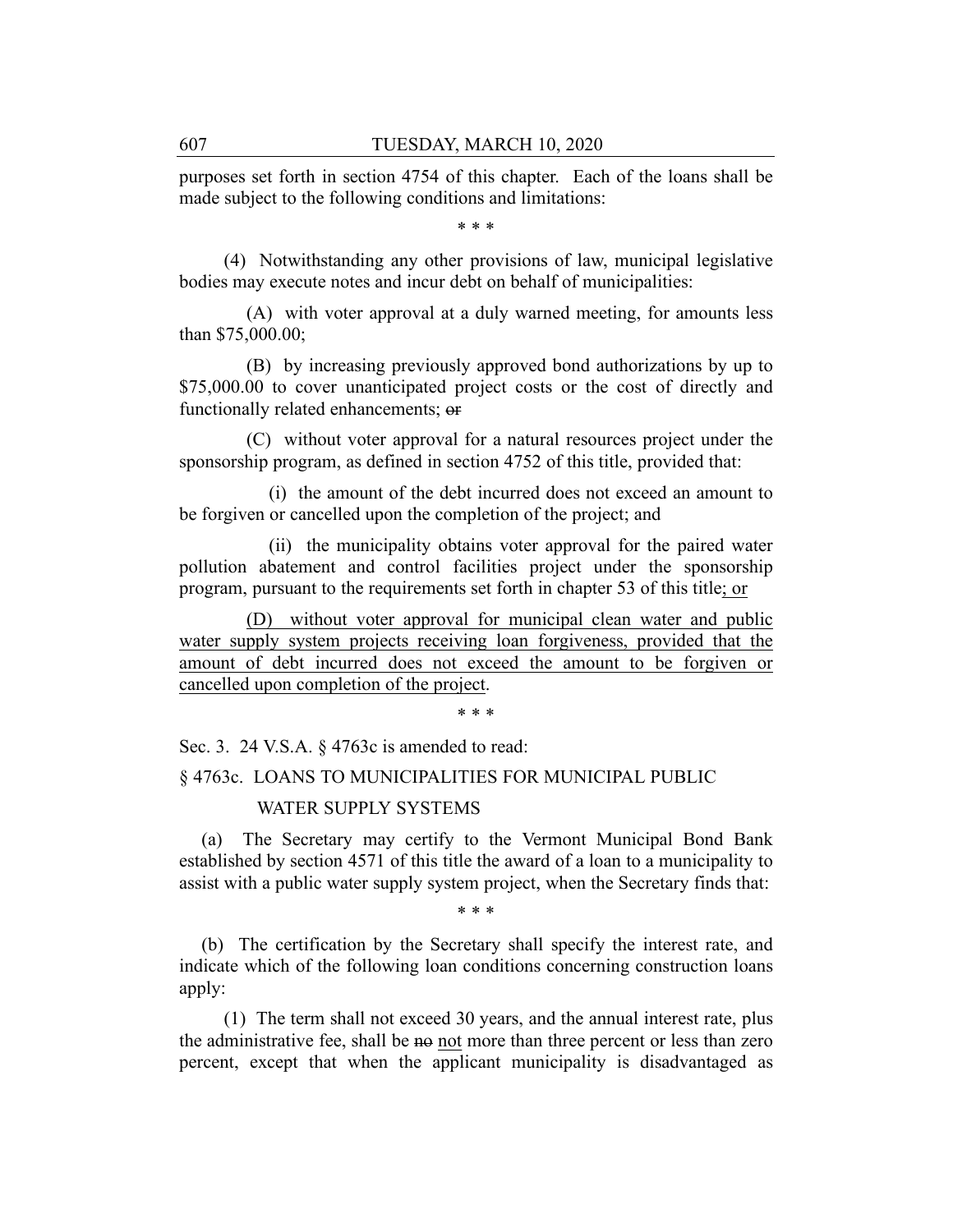defined by subdivision  $4752(12)(A)$  of this title, the term shall not exceed 40 years. When the applicant municipality is disadvantaged as defined in subdivision 4752(12), the annual interest rate, plus the administrative fee, shall be no not less than minus three percent.

\* \* \*

Sec. 4. 24 V.S.A. § 4765 is amended to read:

# § 4765. APPLICATION FOR LOANS TO MUNICIPALITIES

\* \* \*

Sec. 5. 24 V.S.A. § 4771 is amended to read:

#### § 4771. CONDITIONS OF LOAN AGREEMENT

(a) VEDA may make loans to applicants on behalf of the State for one or more of the purposes set forth in subsection 4770(b) of this title. Each such loan shall be made subject to the following conditions:

(1) The loan shall be evidenced by a note payable over a term not to exceed 20 30 years. Repayment shall commence no not later than one year after completion of the project for which loan funds have been applied.

\* \* \*

(5)(A) Notwithstanding subdivision (4) of this subsection, a privately owned nonprofit community type system may qualify for a 30-year 40-year loan term at an interest rate, plus administrative fee, to be established by the Secretary of Natural Resources that shall be no not more than three percent or less than minus three percent, provided that the applicant system meets the income level and annual household user cost requirements of a disadvantaged municipality as defined in  $10$  V.S.A. § 1571(9)(A) subdivision 4752(12)(A) of this title, and at least 80 percent of the residential units served by the water system is continuously occupied by local residents and at least 80 percent of the water produced is for residential use.

\* \* \*

# Sec. 6. EFFECTIVE DATE

This act shall take effect on passage.

The bill, having appeared on the Calendar one day for Notice, was taken up, read the second time, report of the committee on Corrections and Institutions agreed to and third reading ordered.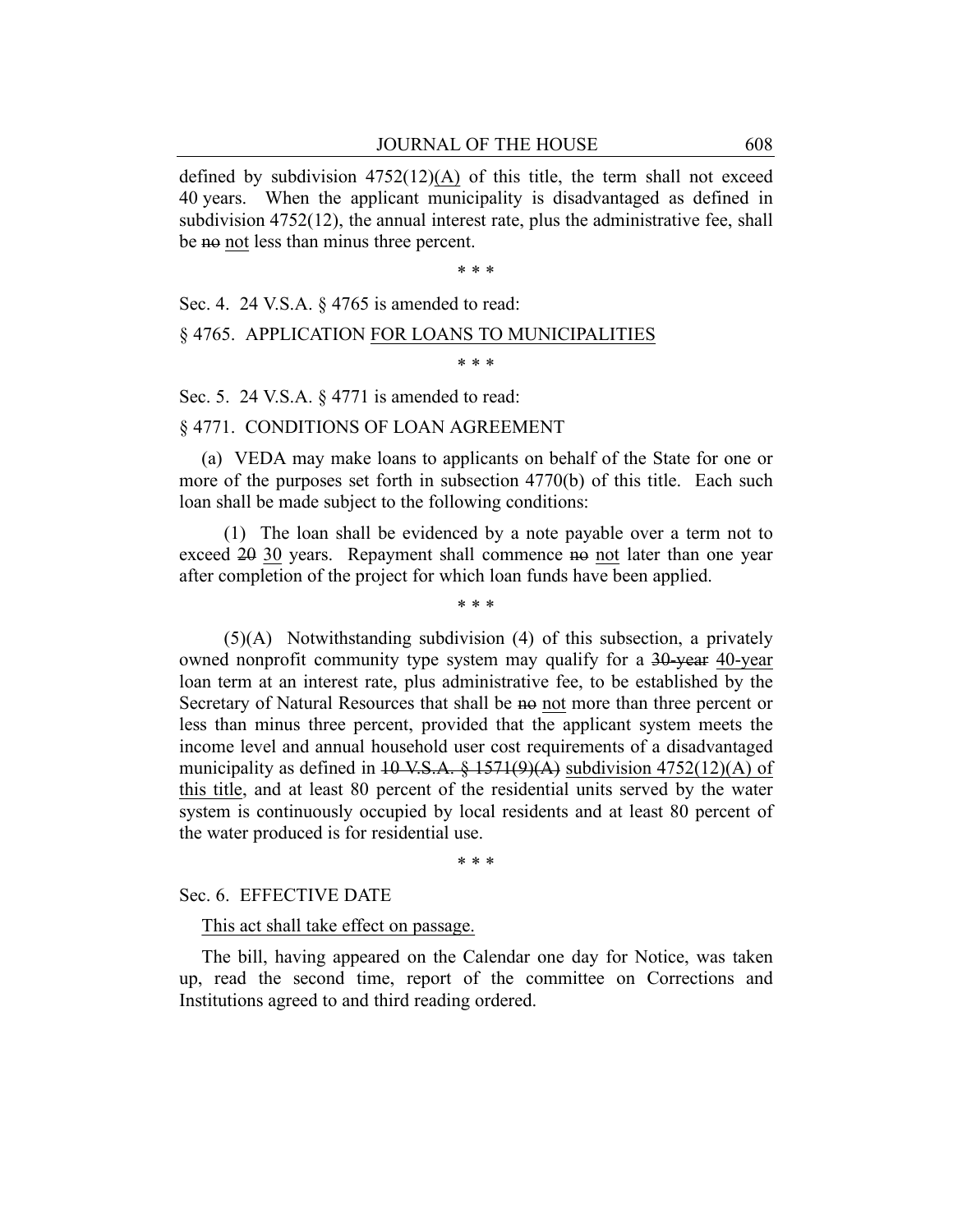# **Second Reading; Bill Amended; Third Reading Ordered**

#### **H. 723**

**Rep. Houghton of Essex**, for the committee on Health Care, to which had been referred House bill, entitled

An act relating to health insurance coverage for store-and-forward telemedicine

Reported in favor of its passage when amended by striking all after the enacting clause and inserting in lieu thereof the following:

# Sec. 1. TELEHEALTH EXPANSION; LEGISLATIVE INTENT

It is the intent of the General Assembly to increase Vermonters' access to health care services through an expansion of telehealth services without increasing social isolation or supplanting the role of local, community-based health care providers throughout rural Vermont.

Sec. 2. 8 V.S.A. § 4100k is amended to read:

§ 4100k. COVERAGE OF HEALTH CARE SERVICES DELIVERED

THROUGH TELEMEDICINE AND BY STORE-AND-

#### FORWARD MEANS

(a)(1) All health insurance plans in this State shall provide coverage for health care services and dental services delivered through telemedicine by a health care provider at a distant site to a patient at an originating site to the same extent that the plan would cover the services if they were provided through in-person consultation.

(2)(A) A health insurance plan shall provide the same reimbursement rate for services billed using equivalent procedure codes and modifiers, subject to the terms of the health insurance plan and provider contract, regardless of whether the service was provided through an in-person visit with the health care provider or through telemedicine.

(B) The provisions of subdivision (A) of this subdivision (2) shall not apply to services provided pursuant to the health insurance plan's contract with a third-party telemedicine vendor to provide health care or dental services.

(b) A health insurance plan may charge a deductible, co-payment, or coinsurance for a health care service or dental service provided through telemedicine so as long as it does not exceed the deductible, co-payment, or coinsurance applicable to an in-person consultation.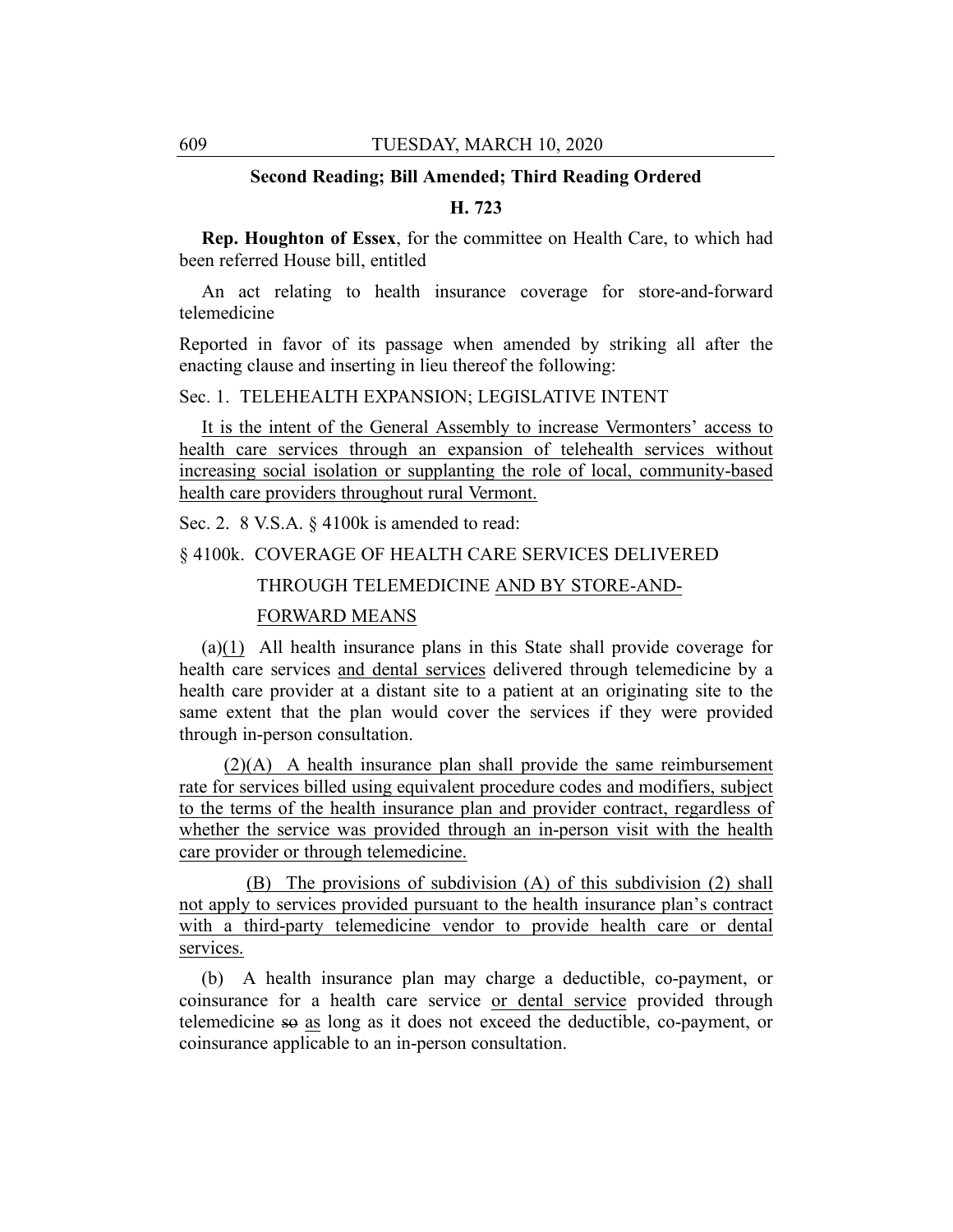(c) A health insurance plan may limit coverage to health care providers in the plan's network. A health insurance plan shall not impose limitations on the number of telemedicine consultations a covered person may receive that exceed limitations otherwise placed on in-person covered services.

(d) Nothing in this section shall be construed to prohibit a health insurance plan from providing coverage for only those services that are medically necessary and are clinically appropriate for delivery through telemedicine, subject to the terms and conditions of the covered person's policy.

(e) A health insurance plan may reimburse for teleophthalmology or teledermatology provided by store and forward means and may require the distant site health care provider to document the reason the services are being provided by store and forward means

(1) A health insurance plan shall reimburse for health care services and dental services delivered by store-and-forward means.

(2) A health insurance plan shall not impose more than one cost-sharing requirement on a patient for receipt of health care services or dental services delivered by store-and-forward means. If the services would require costsharing under the terms of the patient's health insurance plan, the plan may impose the cost-sharing requirement on the services of the originating site health care provider or of the distant site health care provider, but not both.

(f) A health insurer shall not construe a patient's receipt of services delivered through telemedicine or by store-and-forward means as limiting in any way the patient's ability to receive additional covered in-person services from the same or a different health care provider for diagnosis or treatment of the same condition.

(g) Nothing in this section shall be construed to require a health insurance plan to reimburse the distant site health care provider if the distant site health care provider has insufficient information to render an opinion.

 $\left(\frac{\alpha}{\beta}\right)$  In order to facilitate the use of telemedicine in treating substance use disorder, when the originating site is a health care facility, health insurers and the Department of Vermont Health Access shall ensure that the health care provider at the distant site and the health care facility at the originating site are both reimbursed for the services rendered, unless the health care providers at both the distant and originating sites are employed by the same entity.

 $(h)(i)$  As used in this subchapter:

\* \* \*

(2) "Health insurance plan" means any health insurance policy or health benefit plan offered by a health insurer, as defined in 18 V.S.A. § 9402, as well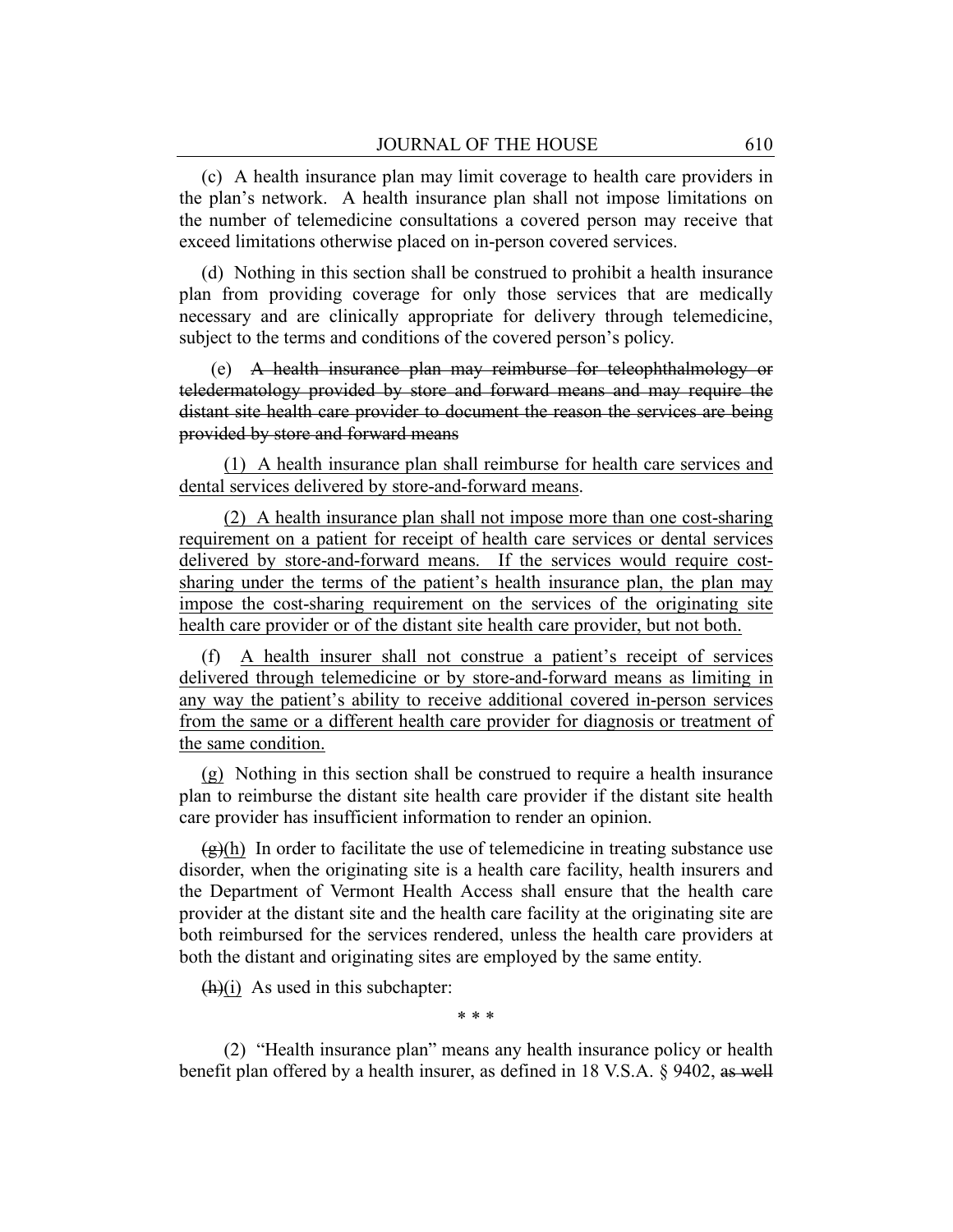as a stand-alone dental plan or policy or other dental insurance plan offered by a dental insurer, and Medicaid and any other public health care assistance program offered or administered by the State or by any subdivision or instrumentality of the State. The term does not include policies or plans providing coverage for a specified disease or other limited benefit coverage.

\* \* \*

(4) "Health care provider" means a person, partnership, or corporation, other than a facility or institution, that is licensed, certified, or otherwise authorized by law to provide professional health care services, including dental services, in this State to an individual during that individual's medical care, treatment, or confinement.

\* \* \*

(6) "Store and forward" means an asynchronous transmission of medical information, such as one or more video clips, audio clips, still images, x-rays, magnetic resonance imaging scans, electrocardiograms, electroencephalograms, or laboratory results, sent over a secure connection that complies with the requirements of the Health Insurance Portability and Accountability Act of 1996, Public Law 104–191 to be reviewed at a later date by a health care provider at a distant site who is trained in the relevant specialty and by which. In store and forward, the health care provider at the distant site reviews the medical information without the patient present in real time and communicates a care plan or treatment recommendation back to the patient or referring provider, or both.

(7) "Telemedicine" means the delivery of health care services, including dental services, such as diagnosis, consultation, or treatment through the use of live interactive audio and video over a secure connection that complies with the requirements of the Health Insurance Portability and Accountability Act of 1996, Public Law 104-191. Telemedicine does not include the use of audioonly telephone, e-mail, or facsimile.

Sec. 3. 18 V.S.A. § 9361 is amended to read:

# § 9361. HEALTH CARE PROVIDERS DELIVERING HEALTH CARE SERVICES THROUGH TELEMEDICINE OR BY STORE AND FORWARD STORE-AND-FORWARD MEANS \* \* \*

(c)(1) A health care provider delivering health care services or dental services through telemedicine shall obtain and document a patient's oral or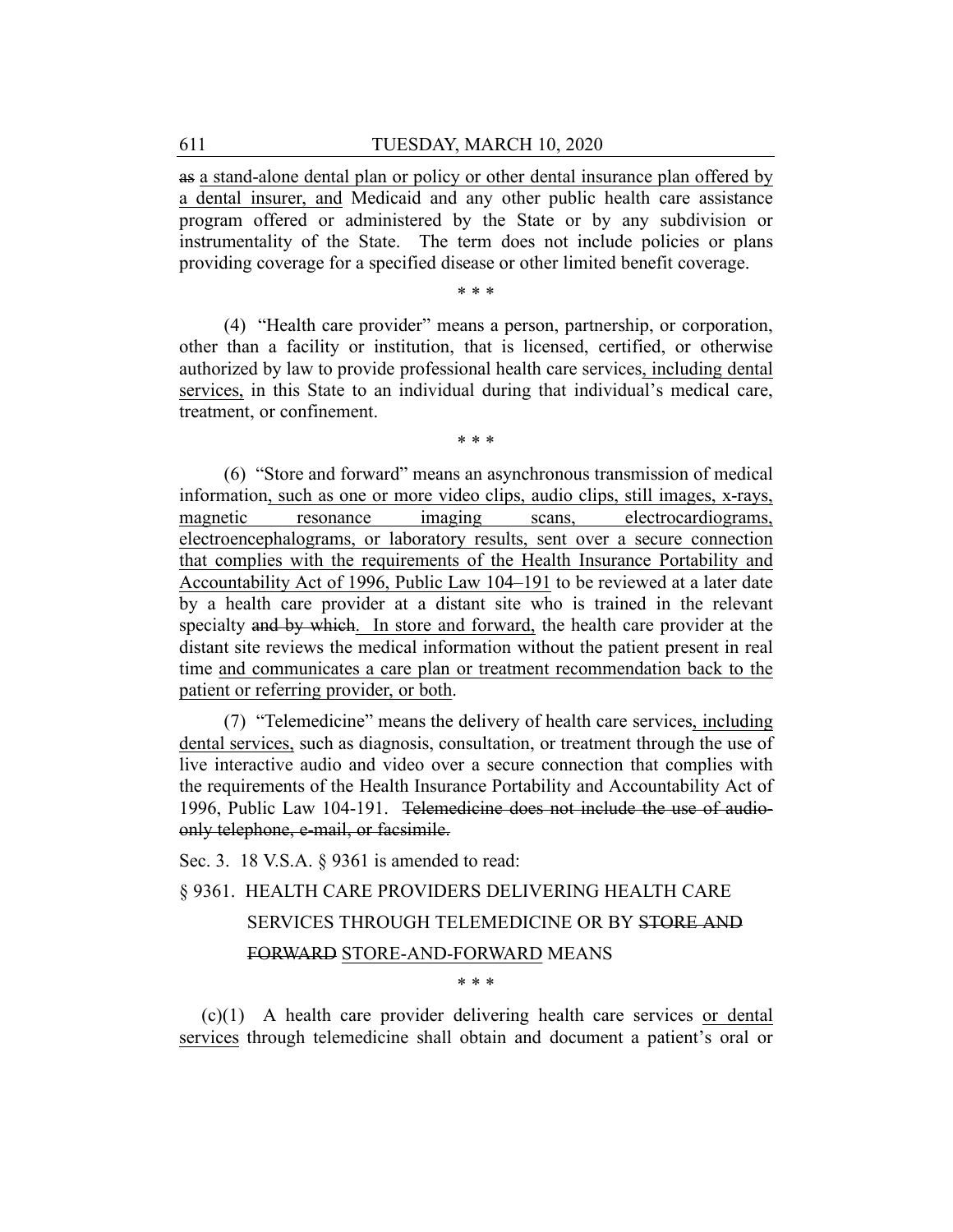written informed consent for the use of telemedicine technology prior to delivering services to the patient.

(A) The informed consent for telemedicine services shall be provided in accordance with Vermont and national policies and guidelines on the appropriate use of telemedicine within the provider's profession and shall include, in language that patients can easily understand:

(i) an explanation of the opportunities and limitations of delivering health care services or dental services through telemedicine;

(ii) informing the patient of the presence of any other individual who will be participating in or observing the patient's consultation with the provider at the distant site and obtaining the patient's permission for the participation or observation; and

(iii) assurance that all services the health care provider delivers to the patient through telemedicine will be delivered over a secure connection that complies with the requirements of the Health Insurance Portability and Accountability Act of 1996, Pub. L. No. 104-191.

\* \* \*

(e) A patient receiving teleophthalmology or teledermatology by store and forward means shall be informed of the right to receive a consultation with the distant site health care provider and shall receive a consultation with the distant site health care provider upon request. If requested, the consultation with the distant site health care provider may occur either at the time of the initial consultation or within a reasonable period of time following the patient's notification of the results of the initial consultation. Receiving teledermatology or teleophthalmology by store and forward means

(1) A patient receiving health care services or dental services by storeand-forward means shall be informed of the patient's right to refuse to receive services in this manner and to request services in an alternative format, such as through real-time telemedicine services or an in-person visit.

(2) Receipt of services by store-and-forward means shall not preclude a patient from receiving real time real-time telemedicine or face-to-face services or an in-person visit with the distant site health care provider at a future date.

(3) Originating site health care providers involved in the store and forward store-and-forward process shall obtain informed consent from the patient as described in subsection (c) of this section.

Sec. 4. TELEMEDICINE REIMBURSEMENT; SUNSET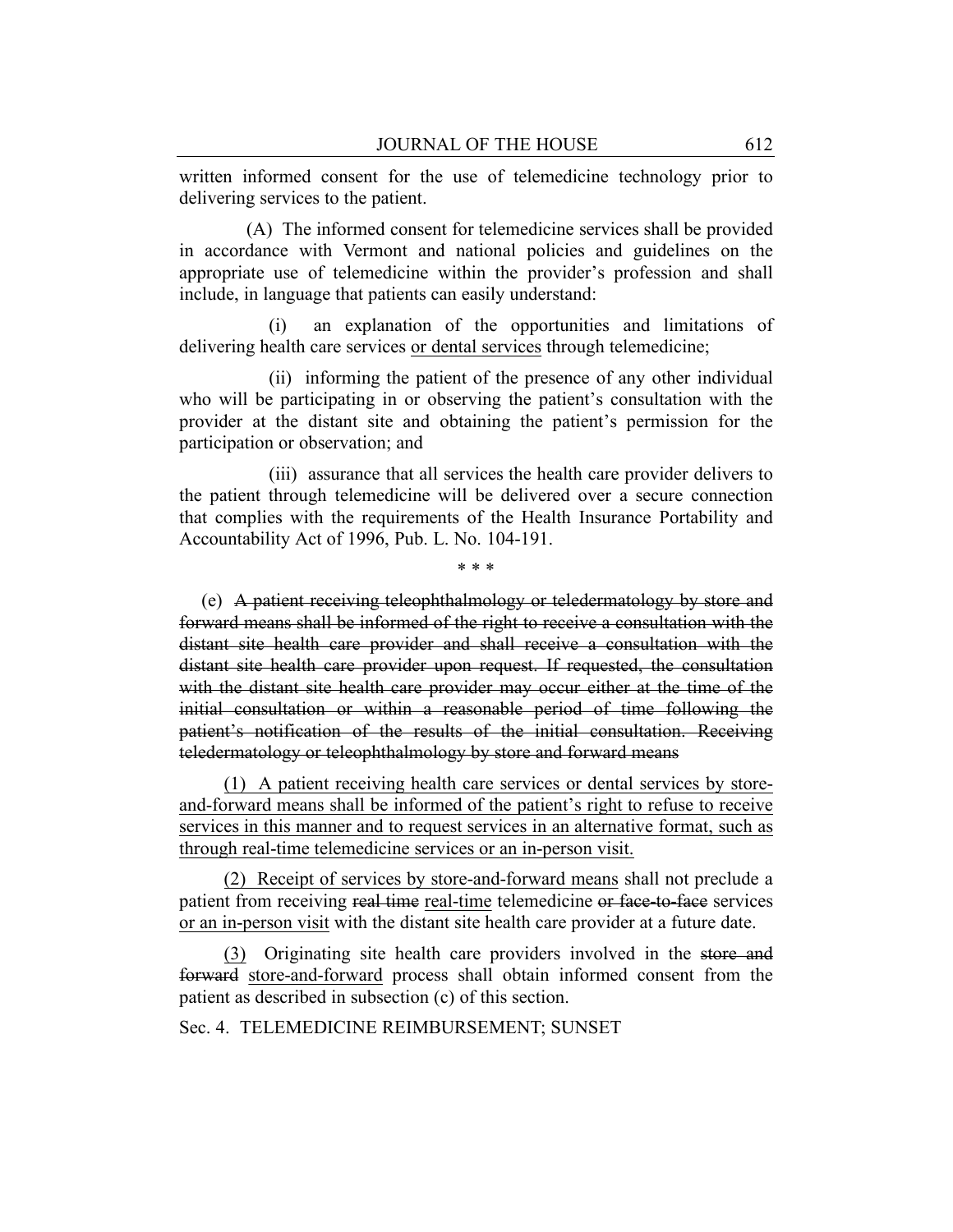8 V.S.A. § 4100k(a)(2) (telemedicine reimbursement) is repealed on January 1, 2026.

# Sec. 5. EFFECTIVE DATE

This act shall take effect on January 1, 2021.

and that after passage the title of the bill be amended to read: "An act relating to telehealth"

Having appeared on the Calendar one day for notice, was taken up and read the second time.

Pending the question, Shall the bill be amended as recommended by the committee on Health Care? **Reps. Houghton of Essex, Christensen of Weathersfield, Cina of Burlington, Cordes of Lincoln, Donahue of Northfield, Durfee of Shaftsbury, Lippert of Hinesburg, Page of Newport City, Reed of Braintree, Rogers of Waterville and Smith of Derby** moved to amend the report of the committee on Health Care as follows:

First: In Sec. 2, 8 V.S.A. § 4100k, by redesignating subsection (i) to be subsection (j) and by inserting a new subsection (i) to read as follows:

(i) The Commissioner may require a health insurance plan to provide coverage and reimbursement for health care services delivered by audio-only telephone, by e-mail, by facsimile, or by a combination of these to the same extent as coverage and reimbursement are required for telemedicine under this section on a temporary basis, not to exceed 180 days, by emergency rule if the Commissioner deems it necessary in order to protect the public health.

Second: By striking out Sec. 5, effective date, in its entirety and inserting in lieu thereof two new sections to be Secs. 5 and 6 to read as follows:

Sec. 5. DEPARTMENT OF FINANCIAL REGULATION; STORE AND

FORWARD; EMERGENCY RULEMAKING AUTHORITY

The Commissioner of Financial Regulation may require a health insurance plan to reimburse for health care services and dental services delivered by store-and-forward means to the extent practicable prior to January 1, 2021 by emergency rule if the Commissioner deems it necessary in order to protect the public health.

Sec. 6. EFFECTIVE DATE

This act shall take effect on passage, except that in Sec. 2, 8 V.S.A. § 4100k(e) (coverage of health care services delivered by store-and-forward means) shall take effect on January 1, 2021.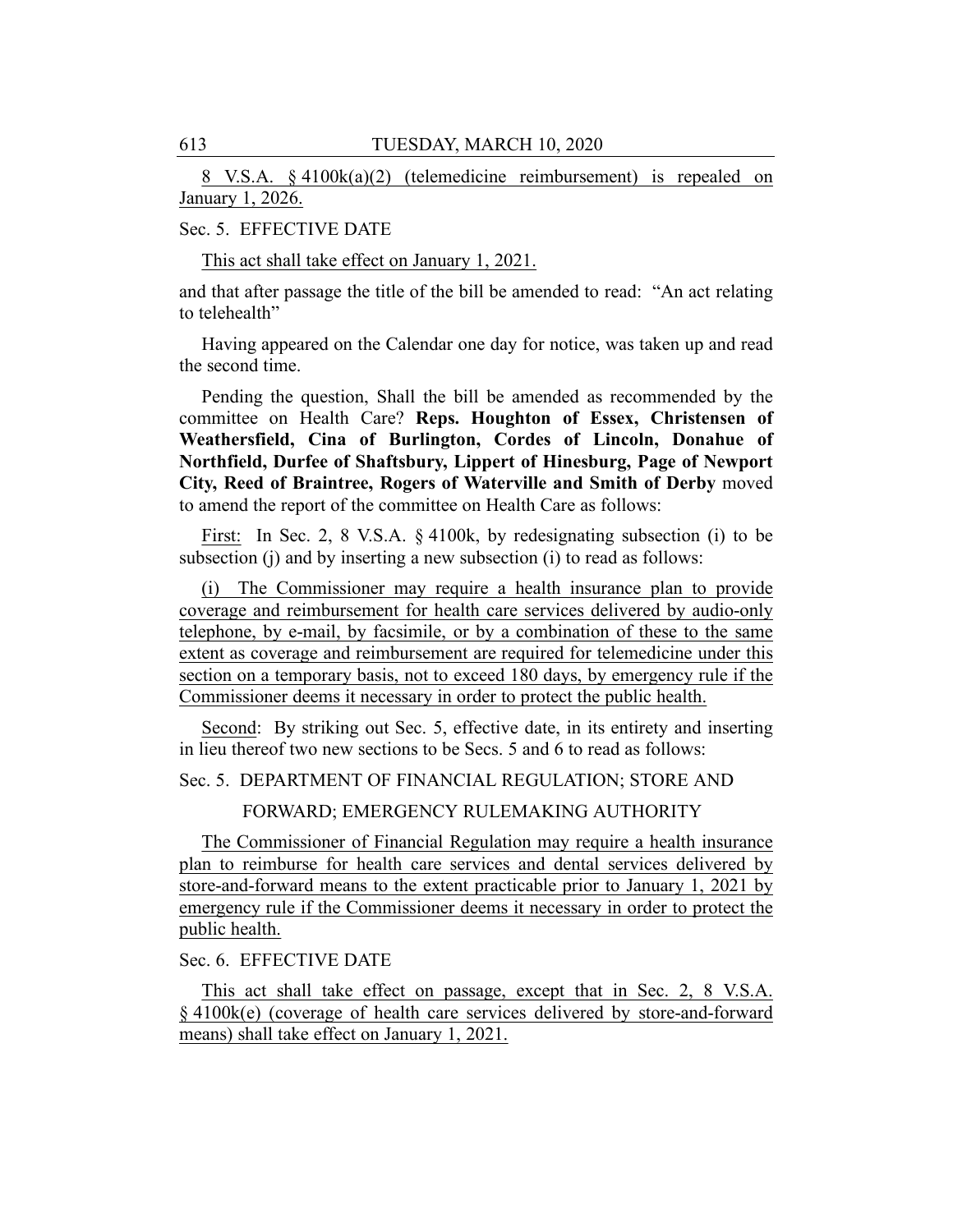Which was agreed to. Thereupon the report of the committee on Health Care, as amended, was agreed to and third reading ordered.

# **Second Reading; Bill Amended; Third Reading Ordered**

# **H. 754**

**Rep. Donahue of Northfield**, for the committee on Rules, to which had been referred House bill, entitled

An act relating to restructuring and reorganizing General Assembly staff offices

Reported in favor of its passage when amended by striking all after the enacting clause and inserting in lieu thereof the following:

\* \* \* Sergeant at Arms \* \* \*

Sec. 1. 2 V.S.A. chapter 3 is amended to read:

#### CHAPTER 3. SERGEANT AT ARMS

\* \* \*

## § 62. LEGISLATIVE DUTIES

(a) The Sergeant at Arms shall:

(1) execute orders of either house, the Joint Legislative Management Committee, the Committee on Joint Rules, or the House or Senate Committee on Rules;

\* \* \*

(d) The Sergeant at Arms and employees of the Sergeant at Arms shall seek guidance from and operate in accordance with policies adopted by the Joint Legislative Management Committee.

#### § 63. SALARY

(a) The salary for a newly elected Sergeant at Arms shall be set by the Joint Rules Committee and annually thereafter, this compensation shall be adjusted in accordance with any annual increase provided for legislative employees, unless otherwise determined by the Joint Rules Committee.

(b) [Repealed.]

# § 64. EMPLOYMENT OF ASSISTANTS; CAPITOL POLICE; TRAINING; UNIFORMS AND EQUIPMENT

(a) The Sergeant at Arms may, subject to the rules of the General Assembly, employ such employees as may be needed to carry out the Sergeant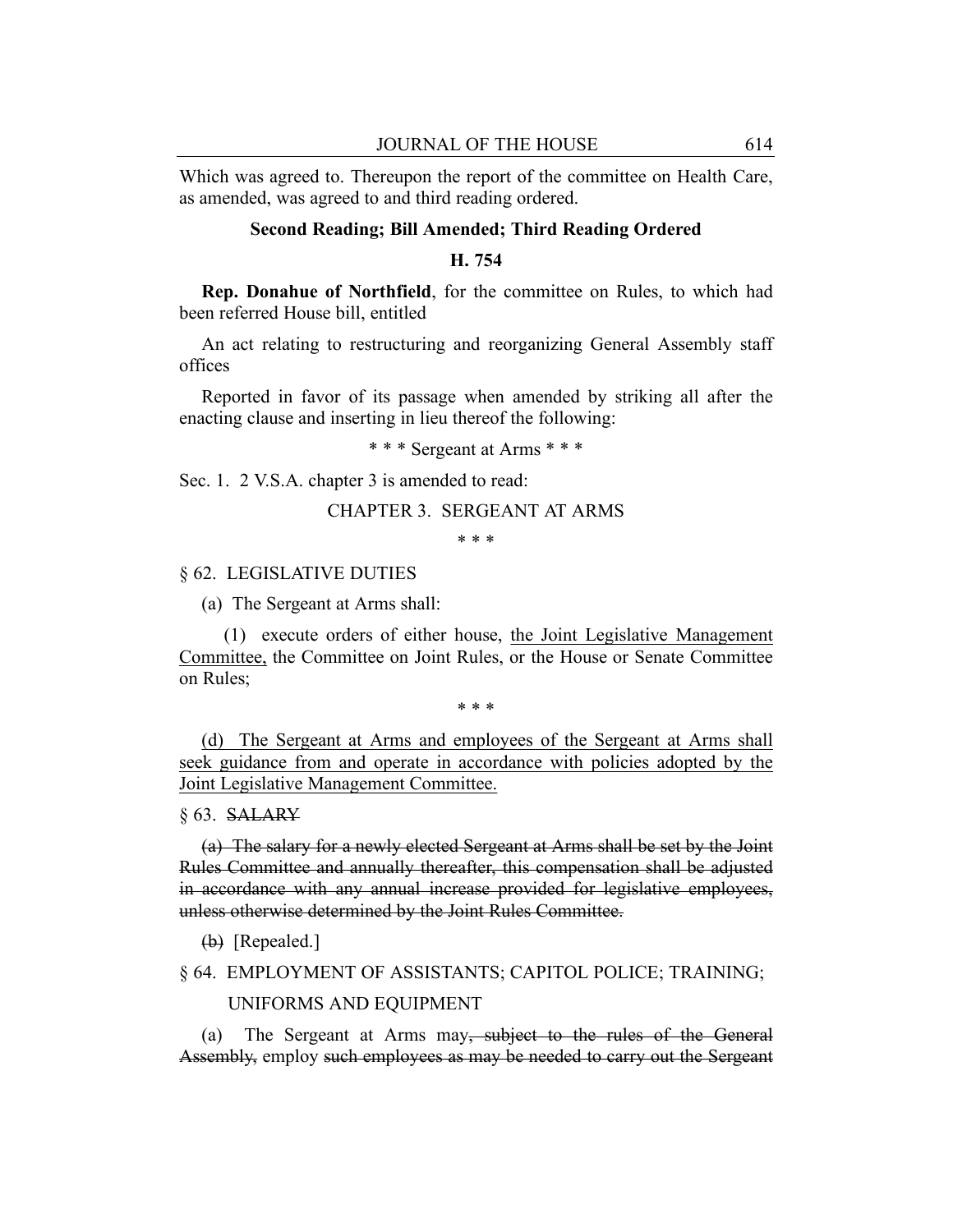at Arms' duties. These may include assistants, custodians, doorkeepers, guides, messengers, mail and room assignment clerks, security guards, and pages, and other staff as needed to carry out the Sergeant at Arms' duties, except that requests for new, permanent positions shall be subject to the approval of the Joint Legislative Management Committee. Compensation for such employees shall be determined by the Joint Rules Committee, except that prior to the beginning of any legislative session, compensation for a person who fills the same temporary position that he or she filled during the preceding session and, in the case of a person newly employed to fill a temporary position, the rate of compensation shall be established initially by the Sergeant at Arms at a rate not to exceed the rate established for the person who held that position during the preceding legislative session. Persons employed under this section shall be paid in the same manner as members of the General Assembly. The Commissioner of Finance and Management shall issue his or her warrant in payment of compensation approved under this section.

(b) All individuals employed by the Sergeant at Arms shall be subject to the personnel policies adopted by the Joint Legislative Management Committee.

(c) The provisions of 3 V.S.A. chapter 13 (classification of State personnel) shall not apply to employees of the Sergeant at Arms unless this exception is partially or wholly waived by the Joint Rules Committee consistent with the rules of the General Assembly. Any waiver may subsequently be rescinded in whole or in part Joint Legislative Management Committee.

\* \* \*

§ 68. BUDGET

The Sergeant at Arms shall propose a budget for the Office of Sergeant at Arms to the Joint Legislative Management Committee.

\* \* \*

# § 70. CAPITOL POLICE DEPARTMENT

\* \* \*

(d) Strategic plan. The Sergeant at Arms, in consultation with the Chief, shall prepare, maintain, and update, at least biennially, a strategic plan for the Capitol Police Department, which shall be subject to review and approval by the Joint Legislative Management Committee.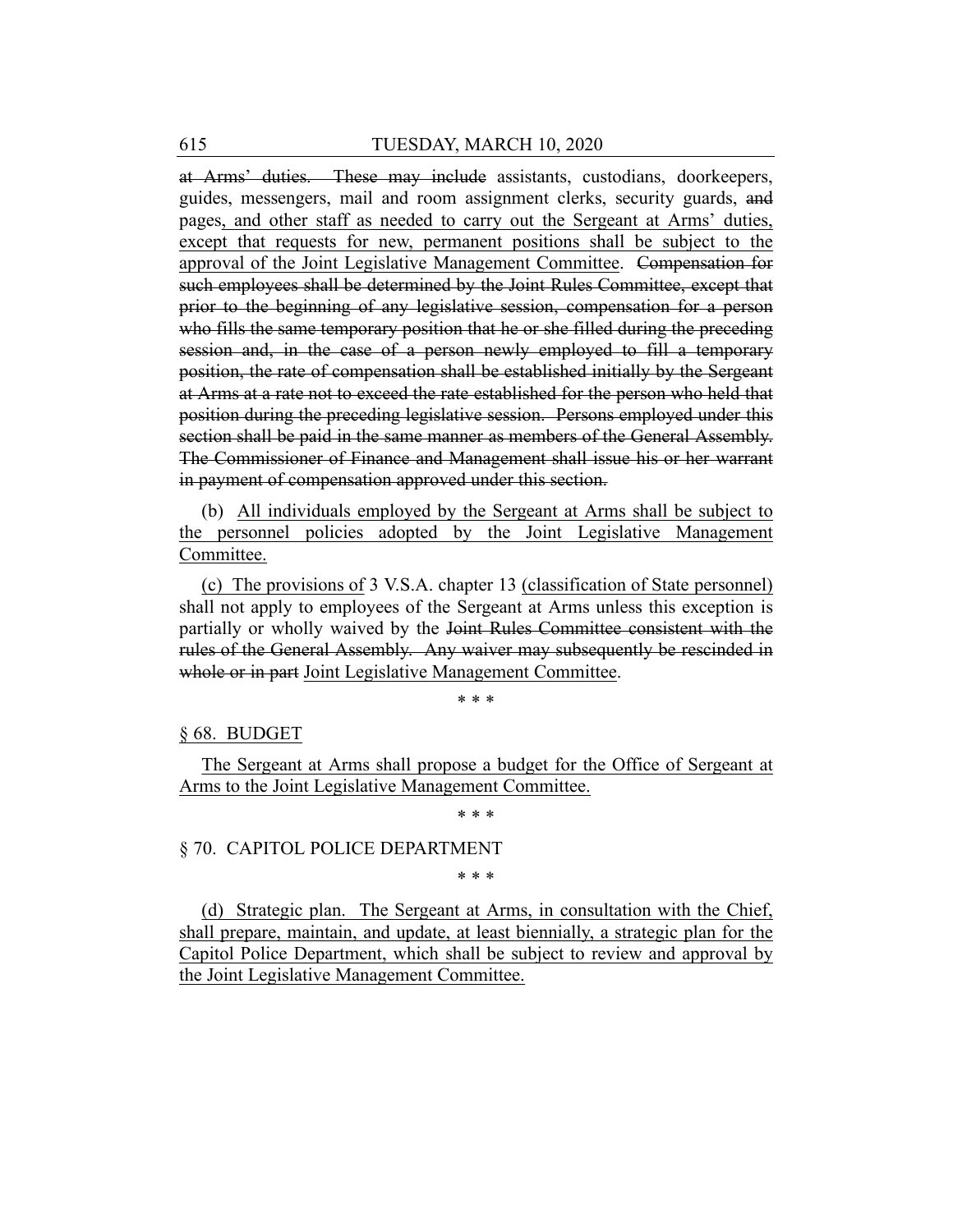\* \* \* Office of Legislative Counsel \* \* \*

Sec. 2. 2 V.S.A. chapter 13 is amended to read:

CHAPTER 13. OFFICE OF LEGISLATIVE SERVICES COUNSEL

Subchapter 4 1. Legislative Council Office of Legislative Counsel

#### § 401. CREATION AND PURPOSE

A Legislative Council The Office of Legislative Counsel is created as a permanent agency to serve the General Assembly with a professional staff and secretarial nonpartisan legislative drafting, research, and other professional legal and editorial services.

#### § 402. MEMBERSHIP DIRECTOR AND CHIEF COUNSEL; EMPLOYEES

(a) The Legislative Council shall consist of:

(1) The President Pro Tempore of the Senate and three members of the Senate appointed by the President.

(2) The Speaker of the House and three members of the House appointed by the Speaker.

(b) Members shall serve a term of two years or until their successors are appointed. The term of a member shall end upon his or her ceasing to be a member of the General Assembly.

(c) Interim vacancies may be filled by appointment by the President of the Senate or the Speaker of the House in the same manner as in subsection (a) of this section.

(d) The members shall be appointed from the political parties in the general proportion to the membership of each party in each house.

(e) Appointments shall be made biennially at the same time as standing committees.

(a) The Joint Legislative Management Committee shall employ an individual to be the Director and Chief Counsel of the Office of Legislative Counsel. The Committee may conduct the hiring process itself or it may delegate this duty to a special hiring committee comprising an equal number of members from the House and Senate, not all of whom shall be from the same political party; however, the Joint Legislative Management Committee shall make the final hiring decision.

(b)(1) The Director and Chief Counsel shall employ legal, editorial, and other professional staff as needed to carry out the duties of the Office of Legislative Counsel, except that requests for new, permanent positions shall be subject to the approval of the Joint Legislative Management Committee.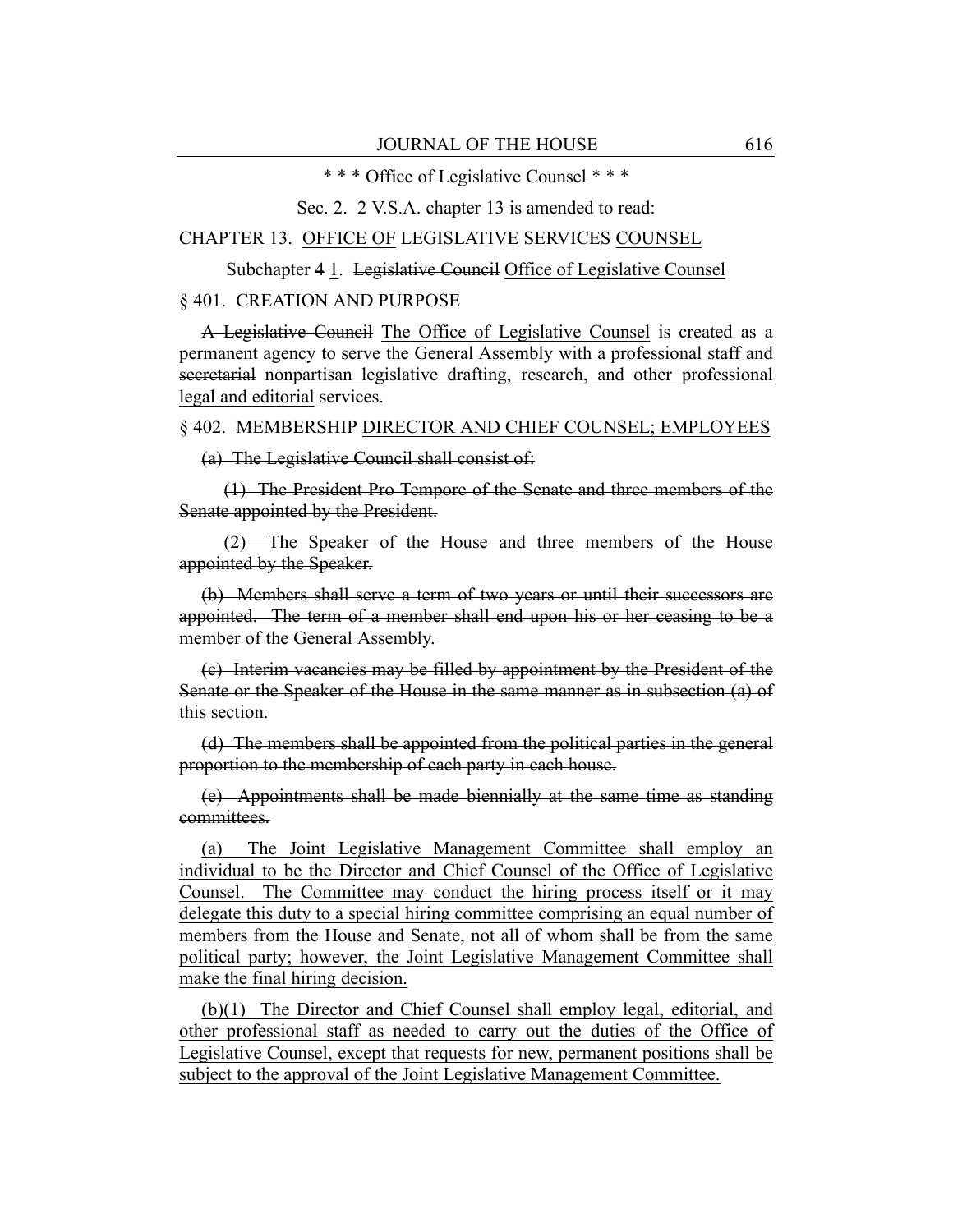(2) All individuals employed by the Office of Legislative Counsel shall be subject to the personnel policies adopted by the Joint Legislative Management Committee.

(3) The provisions of 3 V.S.A. chapter 13 (classification of State personnel) shall not apply to employees of the Office of Legislative Counsel.

§ 403. ORGANIZATION; EXPENSES FUNCTIONS; CONFIDENTIALITY

(a) The Legislative Council shall meet immediately following the appointment of its membership to elect a chair and a vice chair and to organize and conduct its business. The members of the Council shall adopt rules for the organization of the Council and the operation of its personnel. The Council may meet as often as it deems necessary, and a majority of the members shall constitute a quorum for the transaction of business. Meetings may be called by the Chair or by a majority of the members.

(b) The Legislative Council shall employ such professional and secretarial staff as are required to carry out its functions and fix their compensation. 3 V.S.A. chapter 13 shall not apply to employees of the Council unless this exception is partially or wholly waived by the Council.

(c) After July 1, 1972, all of the expenses of the Legislative Council shall be charged to the legislative appropriation, and the Council shall prepare a detailed Legislative Council budget generally in the format of departmental budgets.

(a) The Office of Legislative Counsel shall provide legal services to the General Assembly and its staff, including:

(1) drafting bills, resolutions, amendments, and other legal documents;

(2) providing legal research and analysis in relation to current or anticipated legislative matters;

(3) providing policy analysis of current or anticipated legislative matters;

(4) maintaining a reference library;

(5) maintaining confidential documents and other confidential materials provided to or generated by the Office in the course of business;

(6) providing contracting and other legal services to the Joint Legislative Management Committee and other legislative offices; and

(7) furnishing such other information and legal assistance with respect to legislative matters as may be required by a member, member-elect, committee or similar entity of the General Assembly, a chamber of the General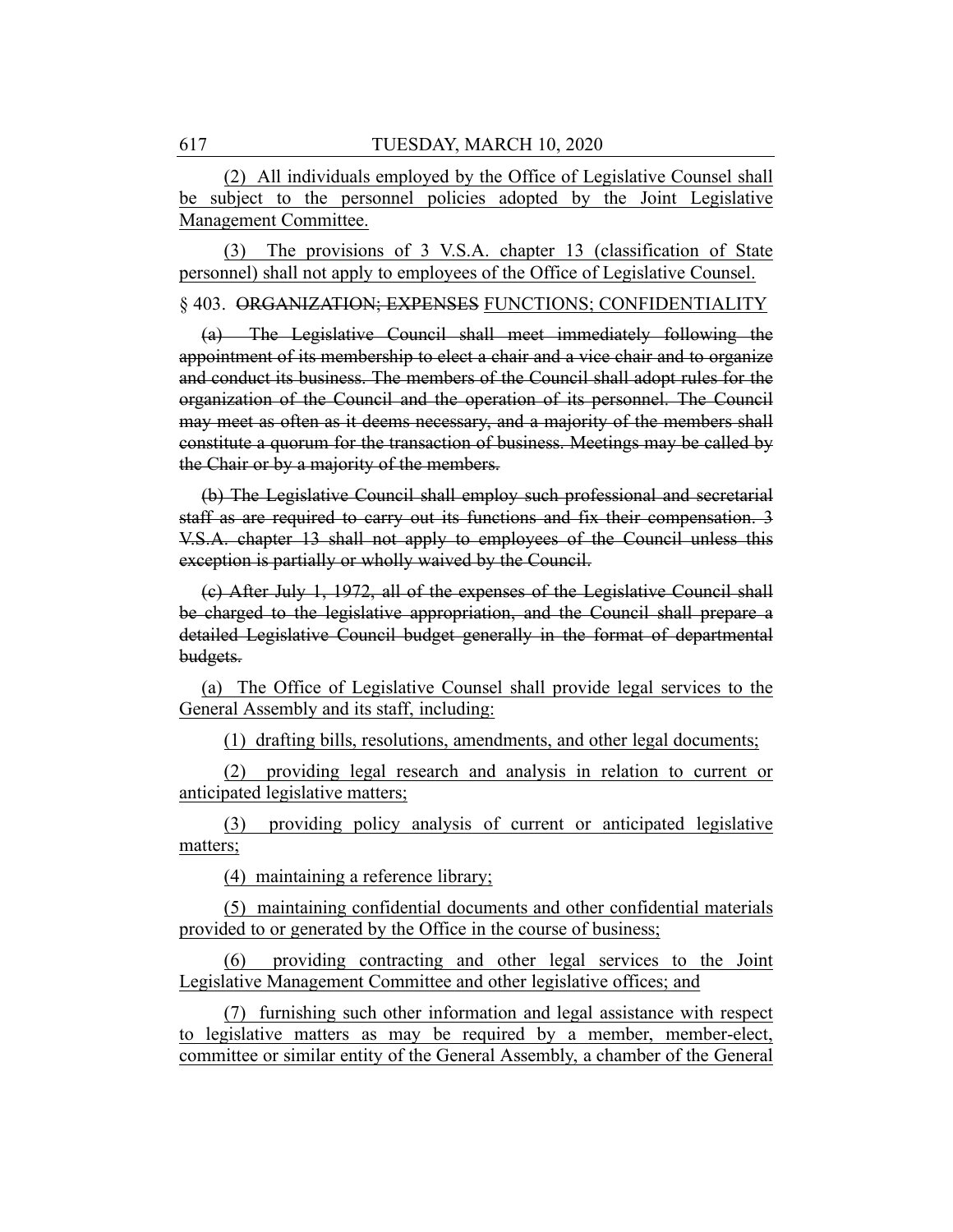Assembly, or the General Assembly as a whole, in the performance of its duties.

(b)(1) All requests for legal assistance, information, and advice from the Office of Legislative Counsel, all information received in connection with research or drafting, and all confidential materials provided to or generated by the Office shall remain confidential unless the party requesting or providing the information or material designates that it is not confidential.

(2) Recordings and minutes of committee meetings, bills and amendments that have been approved for printing or introduction, and material appearing in the journals or calendars of either house are official documents and materials and shall not be confidential under this subsection.

(d) The Legislative Council shall have its offices in the State House.

(e) For attending a meeting of the Legislative Council when he or she is not receiving compensation as a member of the General Assembly, a member of the Legislative Council shall be entitled to the same per diem compensation and reimbursement for necessary expenses as provided members of standing committees under 2 V.S.A. § 406.

§ 404. FUNCTIONS BUDGET

(a) The Legislative Council shall direct, supervise, and coordinate the work of its staff and secretaries.

(b) The Legislative Council shall:

(1) furnish research services in relation to legislative problems;

(2) furnish drafting services for bills, resolutions, and amendments;

(3) establish and maintain a reference library;

(4) furnish such other information and legal assistance respecting legislative matters as may be required by a committee of either house, a joint committee of the General Assembly, or a member-elect of the General Assembly;

(5) appoint one or more persons to serve as staff for a standing committee of either house or any group of standing committees of the House and Senate;

(6) except when the General Assembly is in session and upon the request of any person, provide him or her, on a weekly basis, with a list of all public hearings or meetings scheduled by a council, committee, subcommittee, commission, or study committee of the General Assembly or any cancellations of hearings or meetings thereof previously scheduled;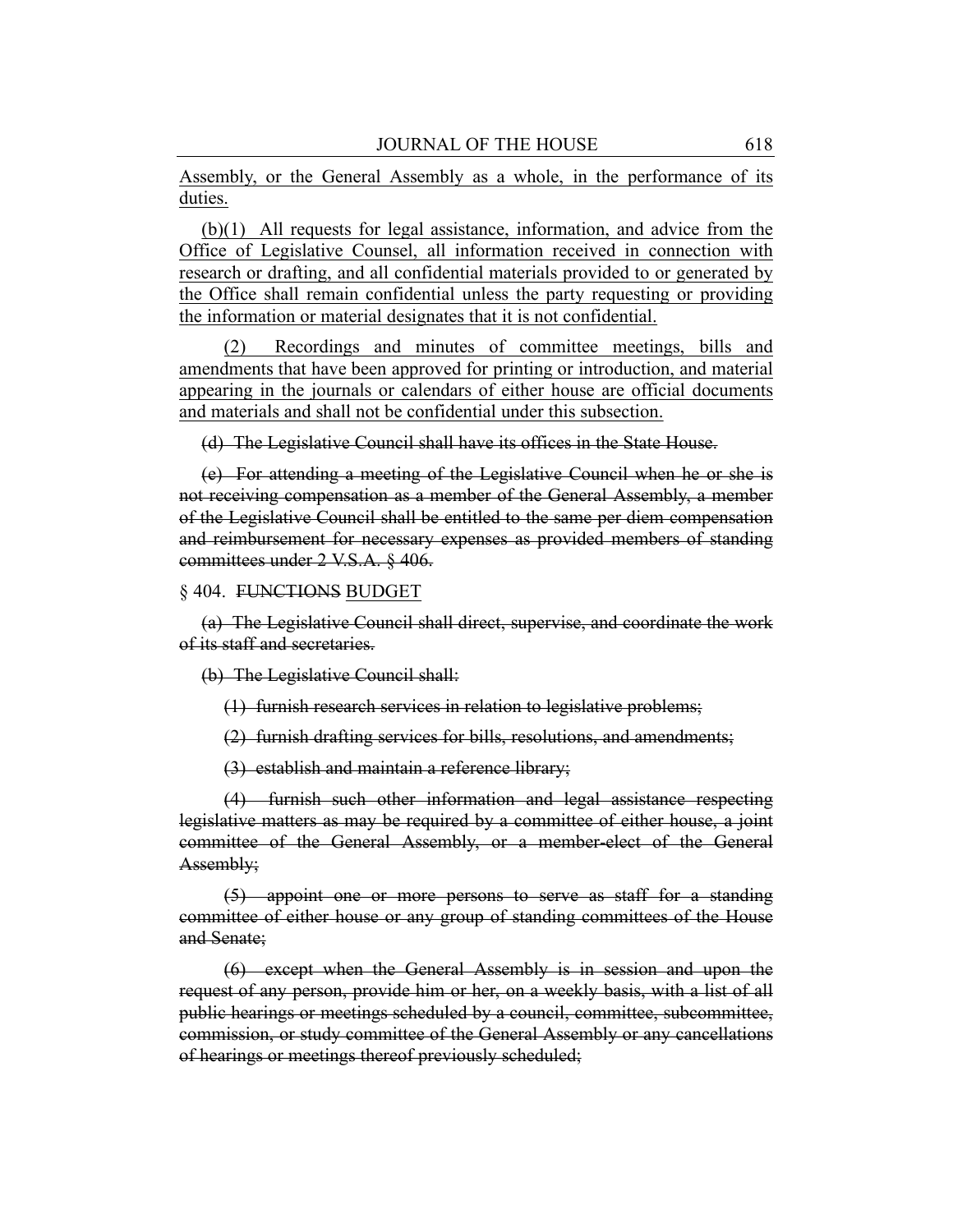(7) keep minutes of its meetings and shall maintain a file thereof.

(c) All requests for legal assistance, information, and advice and all information received in connection with research or drafting shall be confidential unless the party requesting or giving the information designates in the request that it is not confidential. Transcripts and minutes of committee meetings, including written testimony submitted to the committee, bills or amendments that have been released or approved for printing or introduction, and material appearing in the journals or calendars of either house are official documents and shall not be confidential under this subsection.

The Director and Chief Counsel shall propose a budget for the Office of Legislative Counsel to the Joint Legislative Management Committee.

#### § 405. INTERGOVERNMENTAL COOPERATION

For the purposes of carrying out its duties, the Legislative Council and its staff Office of Legislative Counsel shall have access to and the right to copy any public record of all executive, administrative, and judicial departments of the State, except income and franchise tax returns and other documents classified as confidential by law.

\* \* \*

Subchapter 5 2. Statutory Revision

# § 421. LEGISLATIVE COUNCIL OFFICE OF LEGISLATIVE COUNSEL;

# STATUTORY PUBLICATION AND REVISION DUTIES

(a) The Legislative Council Office of Legislative Counsel shall continuously maintain and update a formal topical revision of existing permanent statutory law to be known as the Vermont Statutes Annotated. The topical revision shall be arranged in a systematic and annotated form that is consolidated into the smallest practical number of volumes and indexes.

(b) The Legislative Council Office of Legislative Counsel, on behalf of the State of Vermont, shall hold the copyright to the Vermont Statutes Annotated.

§ 422. CONTRACT FOR PREPARATION OF VERMONT STATUTES

# ANNOTATED

(a) The Legislative Council Office of Legislative Counsel shall contract with a competent legal publisher to revise and publish the Vermont Statutes Annotated.

(b) The contract for publishing the Vermont Statutes Annotated shall provide for the annual editing and publishing of cumulative pocket part supplements after each biennial and adjourned legislative session for the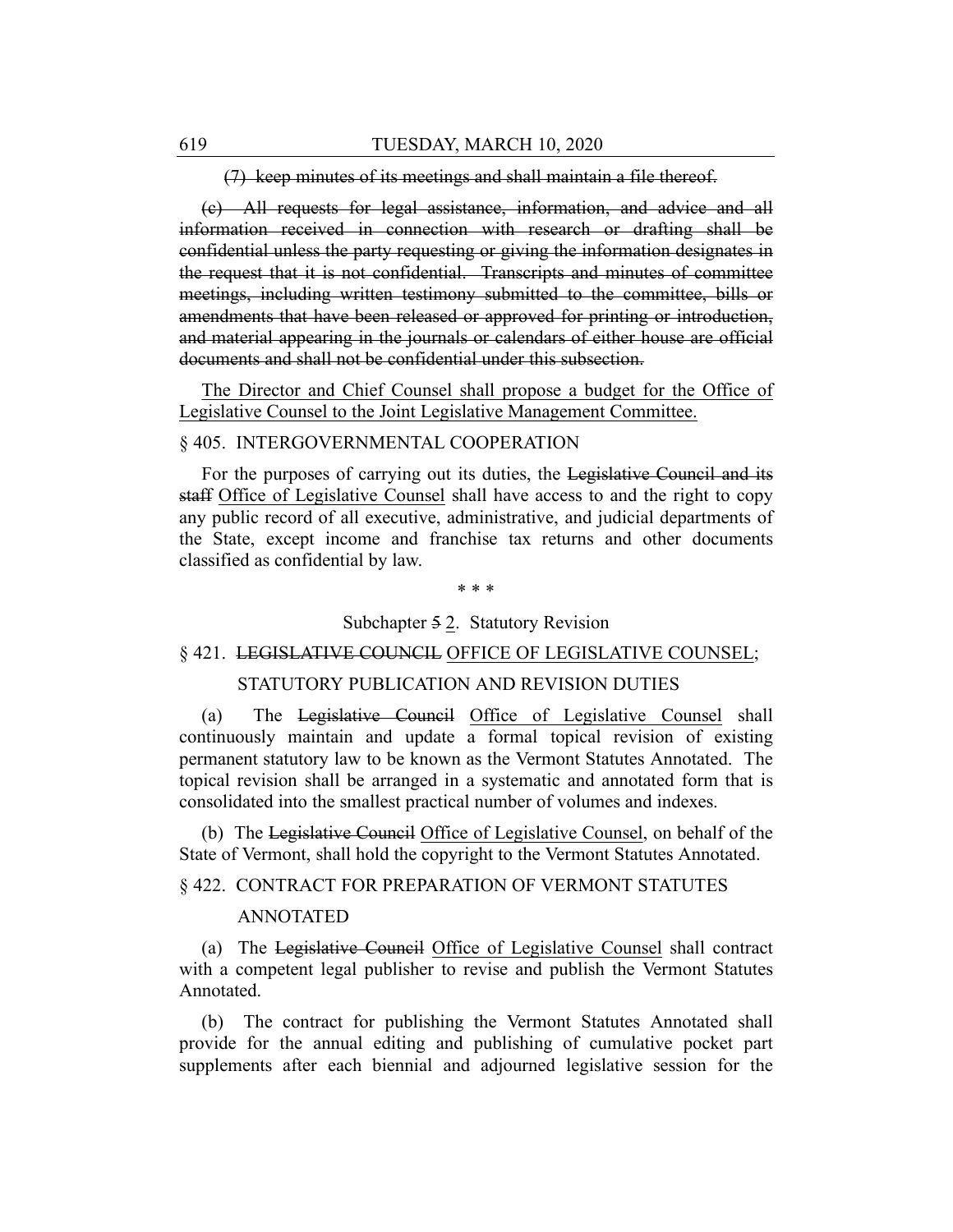duration of the contract. The cumulative pocket part supplements shall include all the codified laws that were enacted during the concluded biennial or adjourned session of the General Assembly, and during any special session that has occurred since the last annual publication. Each edition of the cumulative pocket part supplements to the Vermont Statutes Annotated shall include all annotations of constructions of the Vermont Supreme Court of the State of Vermont and all federal courts of the United States, available at the closing date of each edition of the pocket parts.

(c) The contracted publisher shall, as provided in the contract, or as statutorily directed by the General Assembly, publish replacement volumes of existing titles, or separate volumes of new titles, of the Vermont Statutes Annotated.

#### § 423. ACCEPTANCE AS EVIDENCE OF LAW

(a) The Legislative Council Office of Legislative Counsel shall require the contracted publisher to deliver the cumulative pocket parts and separate supplements to the Vermont Statutes Annotated prior to the convening of the next session of the General Assembly, which shall include a certificate of authenticity that the Legislative Council Office of Legislative Counsel shall issue. The certificate shall entitle the statutes contained in the cumulative pocket parts and separate supplements to admission in all the courts of Vermont as prima facie evidence of the law, and may be cited as "V.S.A.".

(b) The Legislative Council Office of Legislative Counsel shall require the contracted publisher to deliver new and replacement volumes of the Vermont Statutes Annotated with a certificate of authenticity that the Legislative Council Office of Legislative Counsel shall issue. The certificate shall entitle the statutes contained in the new and replacement volumes to admission in all the courts of Vermont as prima facie evidence of the law, and may be cited as "V.S.A.".

(c) A certificate of authority issued by the Statutory Revision Commission pursuant to the authority of the former 1 V.S.A. § 4 shall continue to entitle a cumulative pocket part and separate supplement, or a new and replacement volume, for which it was issued to admission in all the courts of Vermont as prima facie evidence of the law and may be cited as "V.S.A.".

(d) The Vermont Statutes Annotated may be cited as "V.S.A."

# § 424. LEGISLATIVE COUNCIL OFFICE OF LEGISLATIVE COUNSEL;

# REVISION AUTHORITY

In preparing an individual act for codification in the Vermont Statutes Annotated or publication in the Acts and Resolves, the Legislative Council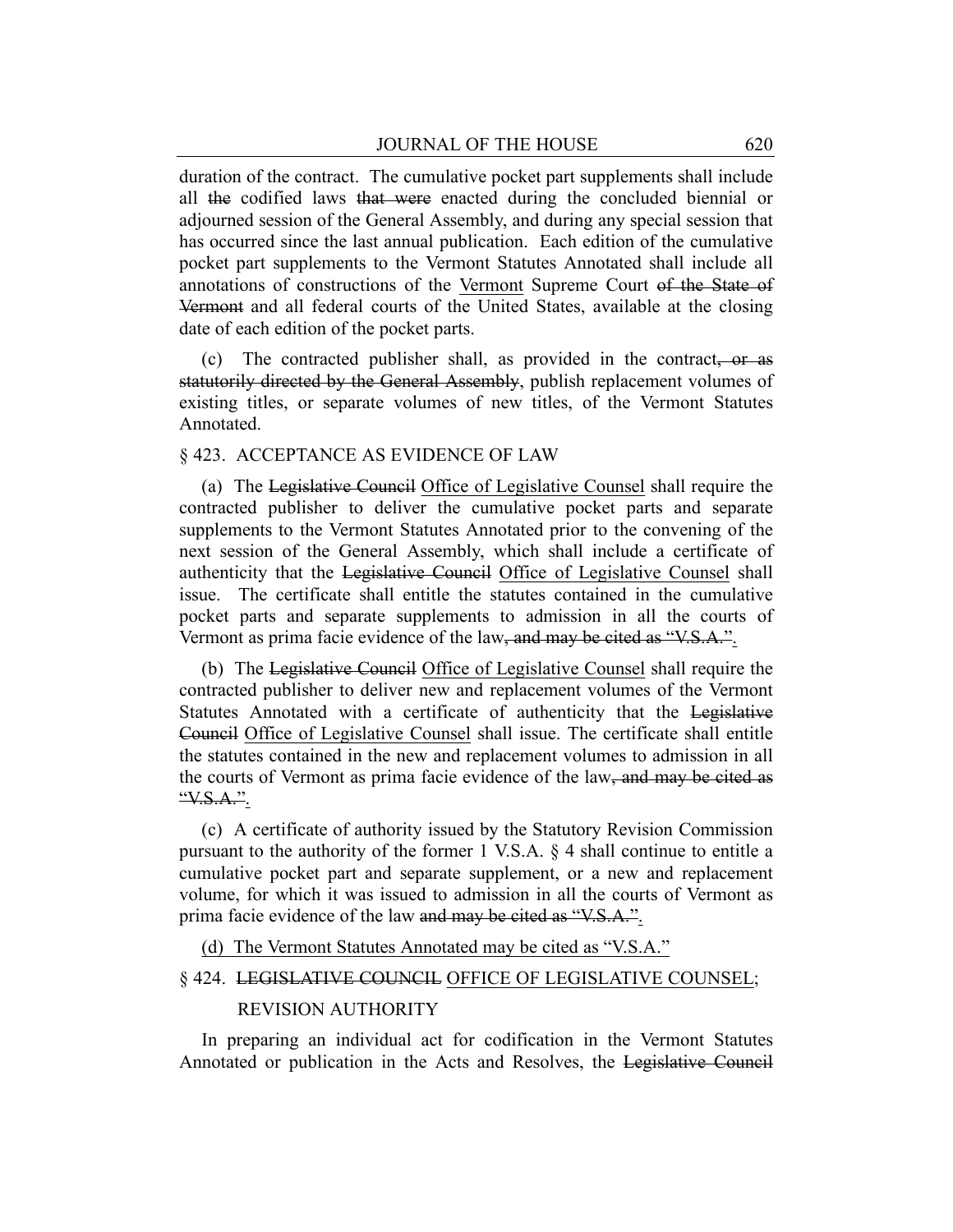Office of Legislative Counsel may not alter the sense, meaning, or effect of any act of the General Assembly, but it may:

\* \* \*

# § 425. STATUTORY DATABASES

(a) The Legislative Council Office of Legislative Counsel, in collaboration with the Office of Legislative Information Technology, shall maintain computerized databases of the Vermont Statutes Annotated, which shall be posted on the General Assembly's website. The databases shall include the enactment history of a codified statutory section, but shall not maintain the revisor's notes, the judicial annotations added by the publisher, or the Acts and Resolves. The Legislative Council shall post these databases on the website of the Vermont General Assembly.

§ 426. ANNUAL STATUTORY REVISION LEGISLATION

Annually, by on or before February 1, the Legislative Council Office of Legislative Counsel may prepare and submit to the General Assembly a bill that proposes recommendations of any additions, repeals, or amendments to the existing statutes.

\* \* \* Joint Legislative Management Committee \* \* \*

Sec. 3. 2 V.S.A. chapter 14 is redesignated and amended to read:

CHAPTER 14 2. JOINT LEGISLATIVE MANAGEMENT COMMITTEE

# § 451 41. CREATION OF COMMITTEE; PURPOSE

(a) Creation. There is created the Joint Legislative Management Committee. The Committee shall provide general oversight and management across the offices of the General Assembly and shall coordinate the operations of the Office of Legislative Operations in its delivery of shared administrative services to the legislative offices and the Legislature General Assembly.

(b) Membership. The Committee shall be composed of the following members:

(1) four members of the House, which shall include representatives of the Legislative Council Committee, representation from the Joint Fiscal Committee, and the House Rules Committee, and shall consist of:

(A) the Speaker of the House; and

(B) three members of the House appointed by the Speaker, not all from the same political party; and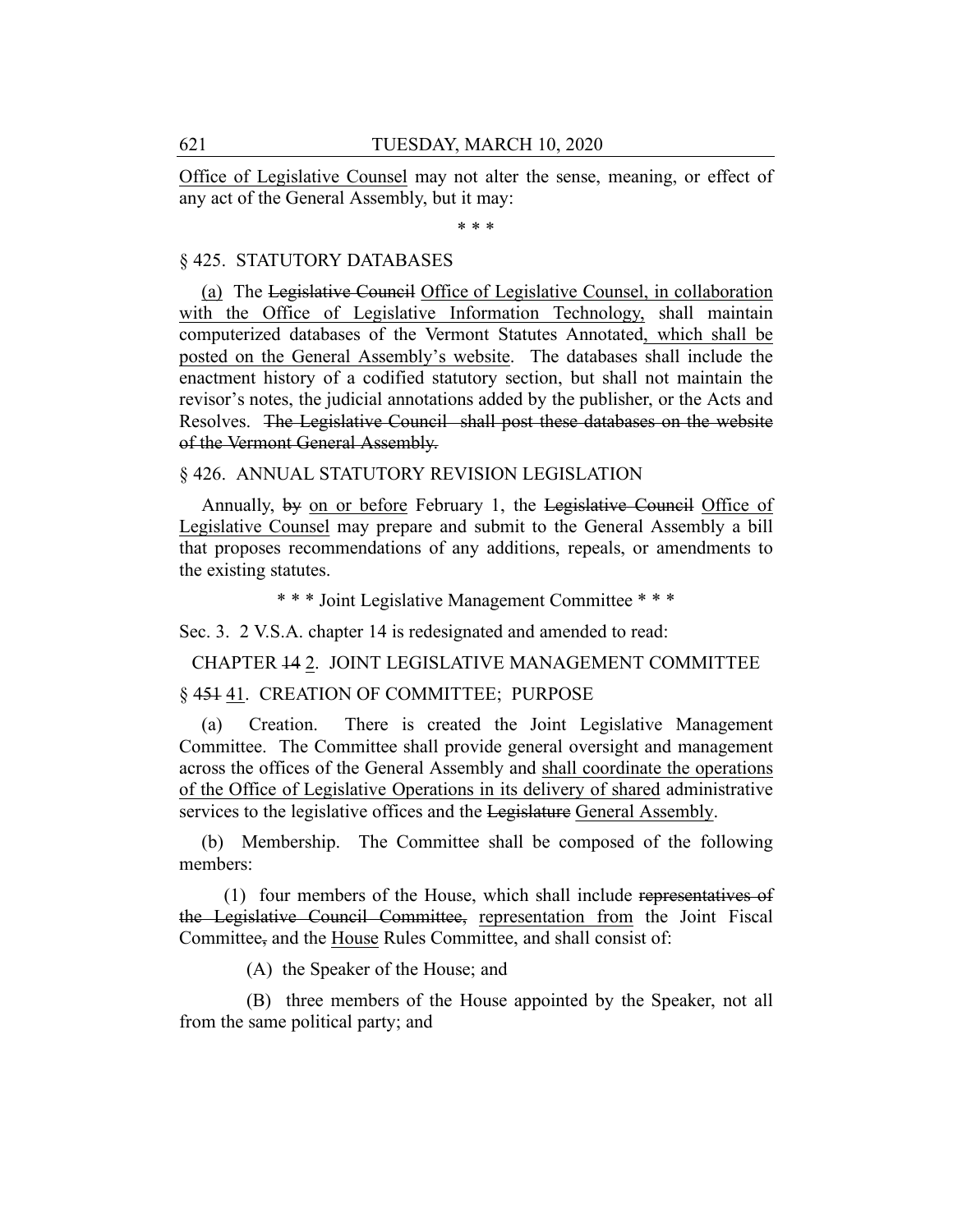(2) four members of the Senate, which shall include representatives of the Legislative Council Committee, representation from the Joint Fiscal Committee, and the Senate Rules Committee, and shall consist of:

(A) the President Pro Tempore; and

(B) three members of the Senate appointed by the Committee on Committees, not all from the same political party.

(c) Appointments and terms.

(1) Appointments shall be made biennially at the same time as standing committees.

(2) Members shall serve a term of two years or until their successors are appointed. The term of a member shall end upon his or her ceasing to be a member of the General Assembly.

 $(d)(3)$  Interim vacancies may be filled by appointment by the Committee on Committees or the Speaker of the House in the same manner as in subsection (b) of this section.

(e) Initial appointments shall be made upon passage of this act, with initial terms concluding at the time new appointments to the Committee are made in January 2021.

(f) Subsequent appointments shall be made biennially at the same time as standing committees.

 $\left(\frac{\alpha}{g}\right)(d)$  Meetings. The Committee shall meet immediately following the appointment of its membership to elect a chair and a vice chair and to organize and conduct its business. The Committee may meet as often as it deems necessary and a majority of the members shall constitute a quorum for the transaction of business. Meetings may be called by the Chair or by a majority of the members.

(h)(e) Compensation; reimbursement. For attending a meeting of the Committee when he or she is not receiving compensation as a member of the General Assembly, a member of the Committee shall be entitled to the same per diem compensation and reimbursement for necessary expenses as provided members of standing committees under section 406 23 of this title.

# § 42. OVERSIGHT AND MANAGEMENT FUNCTIONS

(a) The Joint Legislative Management Committee shall:

(1) prepare a proposed budget for the Legislative Branch that includes a budget for each legislative office;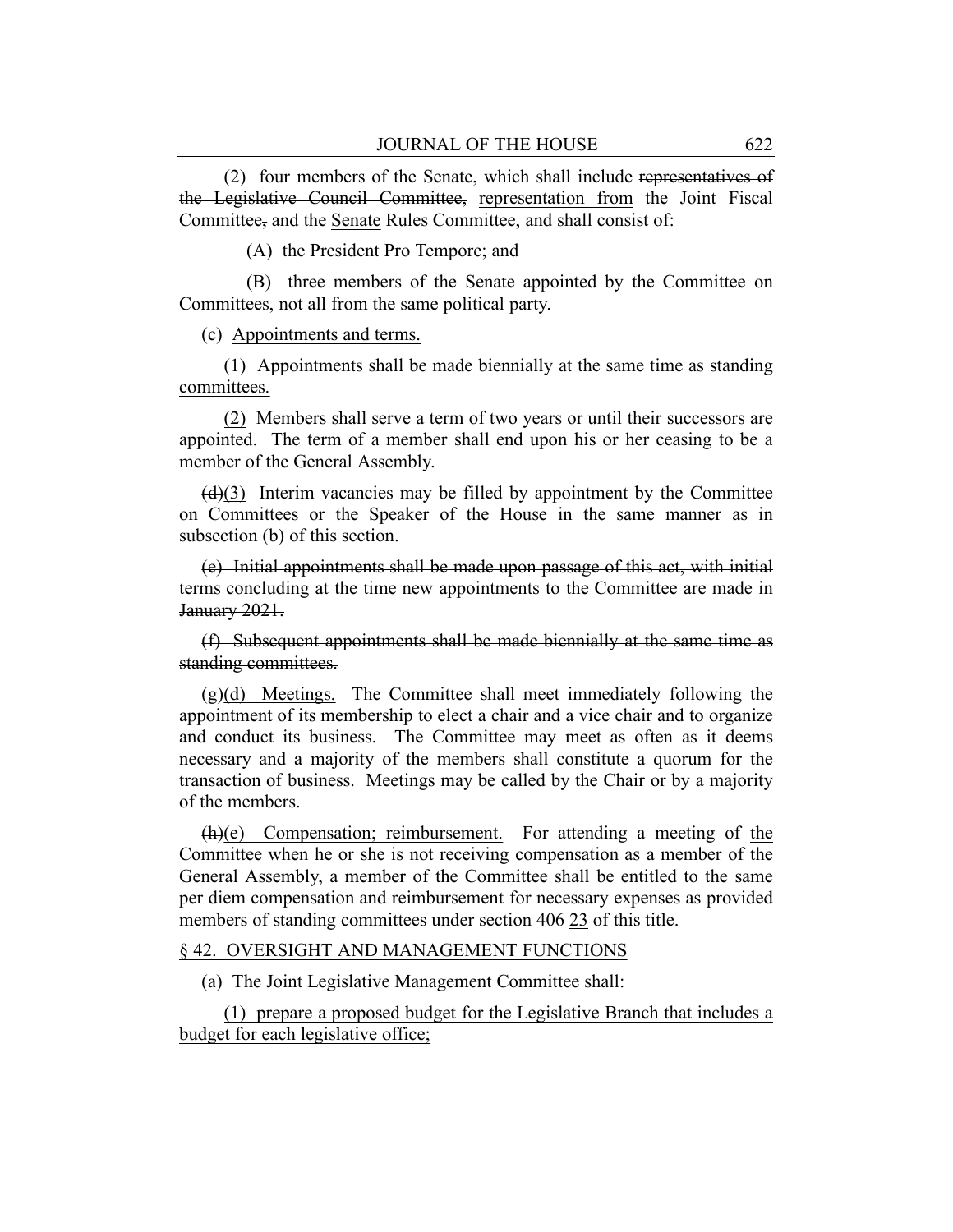(2) approve requests for new, permanent positions in staff offices as appropriate, for inclusion in the proposed Legislative Branch budget;

(3) approve the reallocation of existing positions among staff offices, as appropriate;

(4) approve and adopt policies that apply across the Legislative Branch, including compensation and benefits plans, personnel policies, and policies relating to information technology; and

(5) attend to other relevant management and oversight matters.

(b) The Joint Legislative Management Committee shall have access to legal, financial, administrative, information technology, and other services from legislative offices as needed to serve the needs of the Legislative Branch.

Sec. 4. JOINT LEGISLATIVE MANAGEMENT COMMITTEE;

CONCLUSION OF INITIAL TERMS

The terms of the members appointed to the Joint Legislative Management Committee in 2019 shall conclude in January 2021 at the time the new appointments to the Committee are made.

\* \* \* Joint Fiscal Office \* \* \*

Sec. 5. 2 V.S.A. chapter 15 is amended to read:

CHAPTER 15. JOINT FISCAL COMMITTEE; JOINT FISCAL OFFICE

Subchapter 1. Joint Fiscal Committee

§ 501. CREATION OF COMMITTEE; PURPOSE

(a) There is created a Joint Fiscal Committee whose membership shall be appointed on or before January 15 of each biennial session of the General Assembly. The Committee shall consist of five Representatives and five Senators as follows:

(1) The the Chair of the House Committee on Appropriations;

(2) The the Chair of the House Committee on Ways and Means;

(3) The the Chair of the Senate Committee on Appropriations;

(4) The the Chair of the Senate Committee on Finance;

(5) Two two members of the House, one from each major not both from the same political party, appointed by the Speaker of the House;

(6) Two two members of the Senate, one from each major not both from the same political party, appointed by the Committee on Committees; and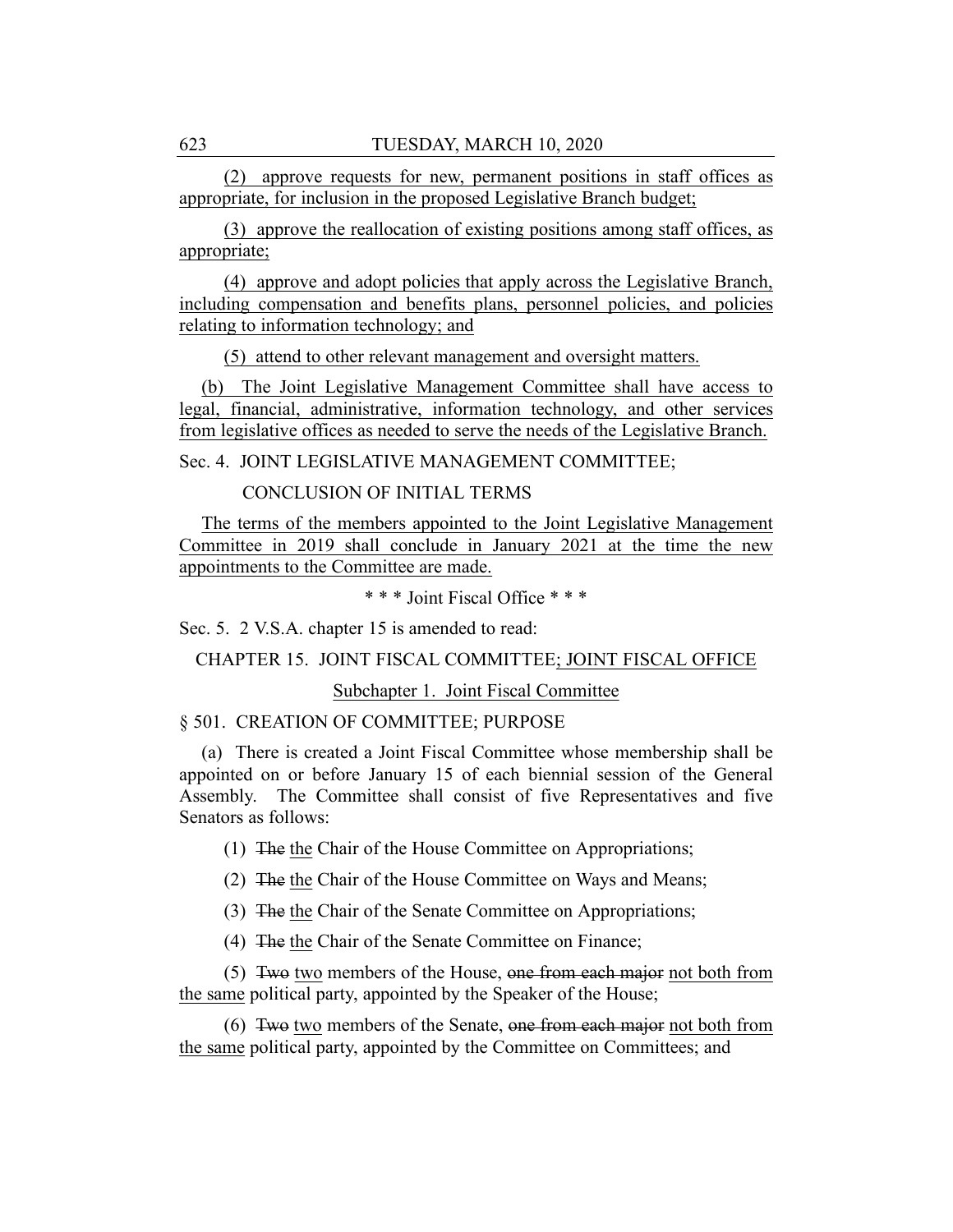(7) One one member of the Senate to be appointed by the Committee on Committees and one member of the House to be appointed by the Speaker.

(b) The Joint Fiscal Committee shall meet immediately following the appointment of its membership to organize and conduct its business. The Committee shall elect a chair, vice chair, and clerk and shall adopt rules of procedure. The Committee may meet at any time at the call of the Chair or a majority of the members of the Committee. A majority of the membership shall constitute a quorum.

(c) For attendance at a meeting when the General Assembly is not in session, members of the Joint Fiscal Committee shall be entitled to the same per diem compensation and reimbursement for actual and necessary expenses as provided members of standing committees under section 406 23 of this title.

#### § 502. EMPLOYEES; RULES; BUDGET

(a) The Joint Fiscal Committee shall meet immediately following the appointment of its membership to organize and conduct its business. The Joint Fiscal Committee shall adopt rules for the operation of its personnel.

(b) The Joint Fiscal Committee shall employ such professional and secretarial staff as are required to carry out its functions and fix their compensation

(1) 3 V.S.A. chapter 13, shall not apply to employees of the Joint Fiscal Committee unless this exception is partially or wholly waived by the Joint Fiscal Committee.

(2) All requests for assistance, information, and advice and all information received in connection with fiscal research or related drafting shall be confidential unless the party requesting or giving the information designates in the request that it is not confidential. Documents, transcripts, and minutes of committee meetings, including written testimony submitted to a committee, fiscal notes and summaries which have been released or approved for printing or introduction, and material appearing in the journals or calendars of either house are official documents and shall not be confidential under this subsection.

(c) The Joint Fiscal Committee shall prepare a budget. [Repealed.]

#### § 503. FUNCTIONS

(a) The Joint Fiscal Committee shall direct, supervise, and coordinate the work of its staff and secretaries.

(b) The Joint Fiscal Committee shall: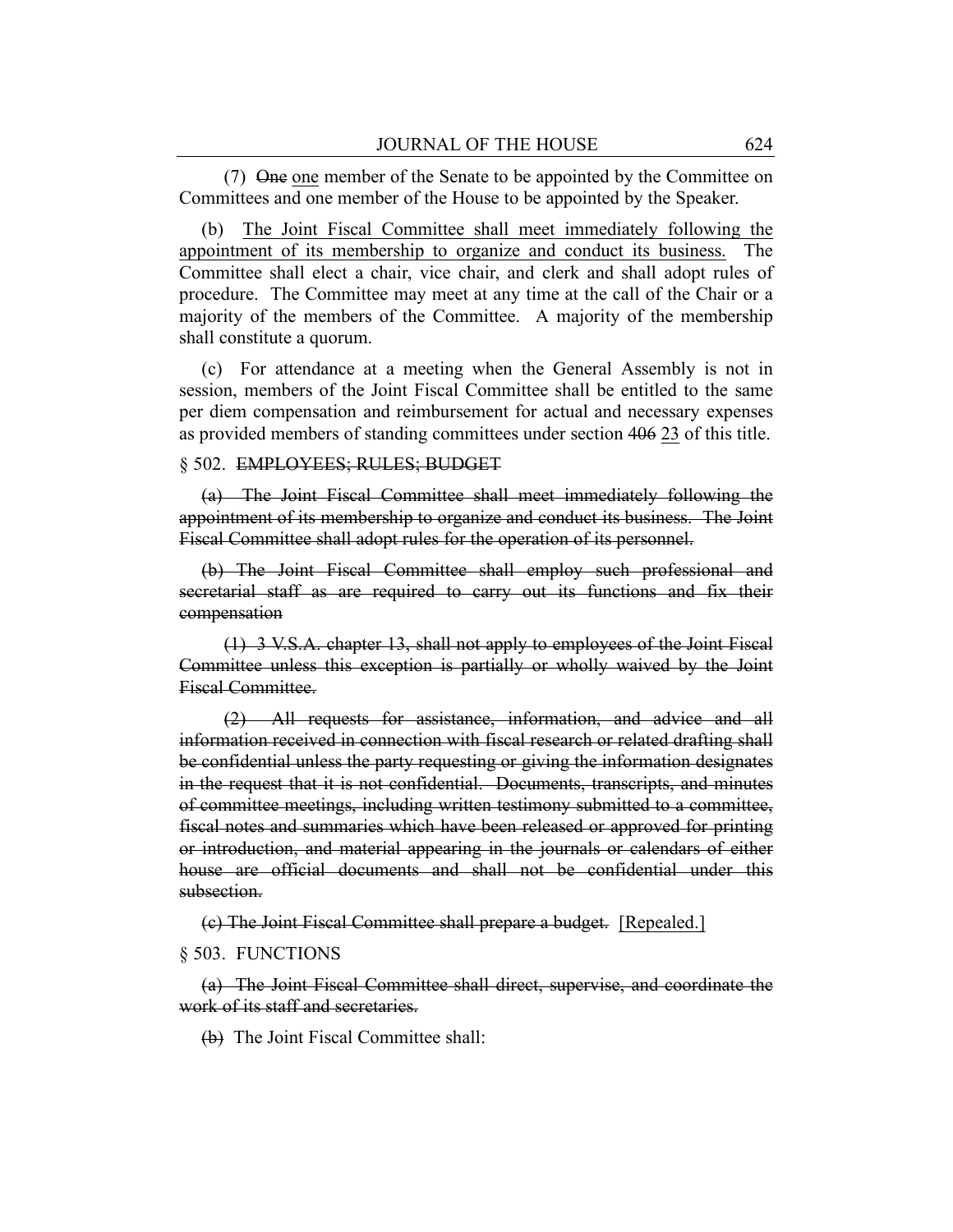(1) furnish research services and secretarial services of a fiscal nature to the House and Senate Committees on Appropriations, the Senate Committee on Finance, the House Committee on Ways and Means, the House and Senate Committees on Transportation, and the Joint Fiscal Committee; hire the Chief Fiscal Officer;

(2) carry on a continuing review of the fiscal operations of the State, including revenues, budgeting, and expenditures;

(3) accept grants and approve any related limited service positions, gifts, loans, or any other thing of value, approved by the Governor, under the provisions of 32 V.S.A.  $\S$  5, when the General Assembly is not in session;

(4) establish prioritization for the work of the Joint Fiscal Office; and

(4)(5) keep minutes of its meetings and maintain a file thereof.

#### § 504. INTERGOVERNMENTAL COOPERATION

For the purposes of carrying out its duties, the Joint Fiscal Committee and its staff shall have access to and the right to copy any public record of all executive, administrative, and judicial Departments of the State, except income and franchise tax returns and other documents classified as confidential by law. [Repealed.]

\* \* \*

# Subchapter 2. Joint Fiscal Office

#### § 521. CREATION AND PURPOSE

The Joint Fiscal Office is created as a permanent agency to provide the General Assembly with services relating to the fiscal operations of the State, including revenues, budgeting, and expenditures.

# § 522. CHIEF FISCAL OFFICER; EMPLOYEES

(a)(1) The Joint Fiscal Committee shall employ an individual to be the Chief Fiscal Officer of the Joint Fiscal Office.

(2) The Chief Fiscal Officer shall employ fiscal, research, and other professional staff as needed to carry out the duties of the Joint Fiscal Office, except that requests for new, permanent positions shall be subject to the approval of the Joint Legislative Management Committee.

(b) All individuals employed by the Joint Fiscal Office shall be subject to the personnel policies adopted by the Joint Legislative Management Committee.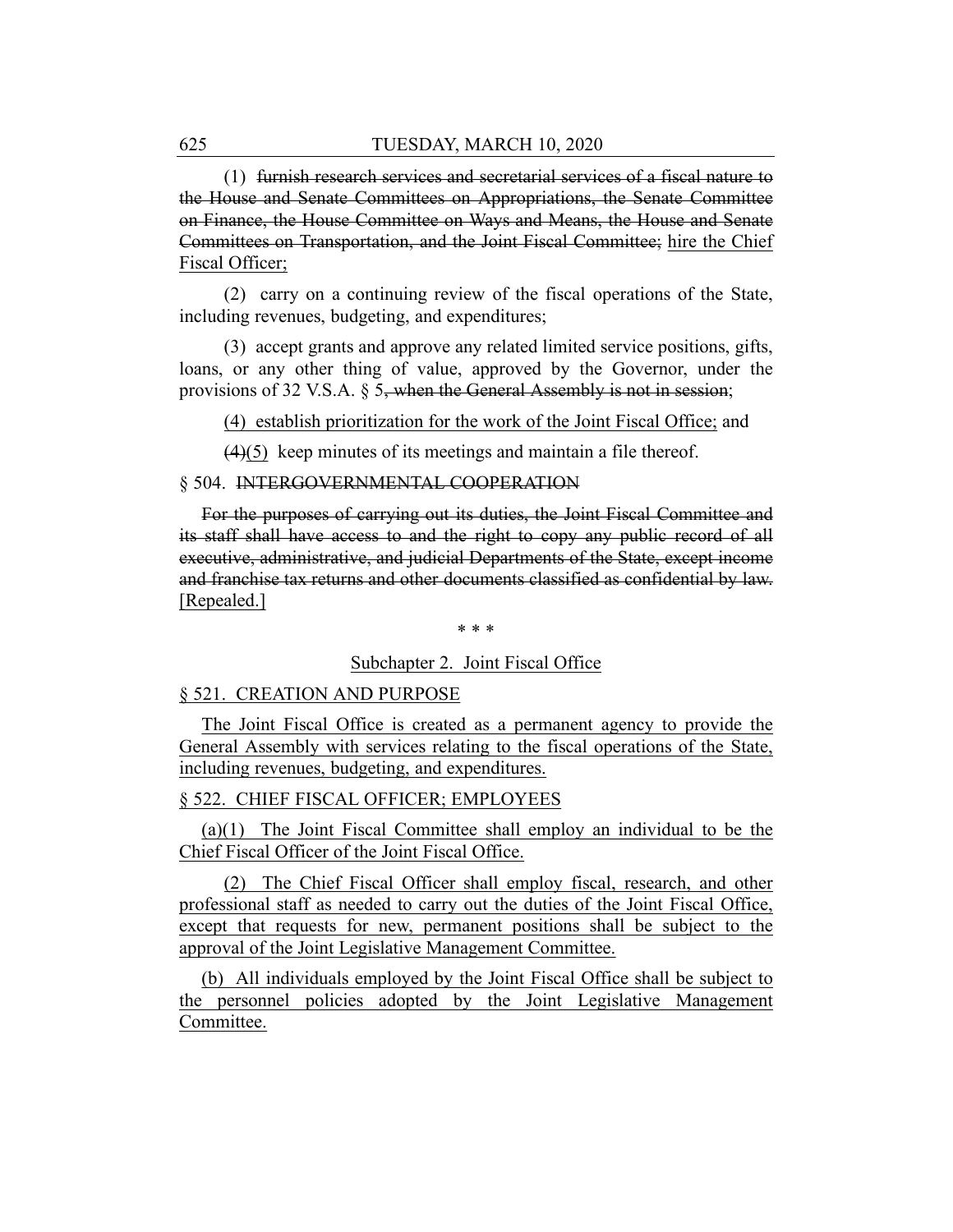(c) The provisions of 3 V.S.A. chapter 13 (classification of State personnel) shall not apply to employees of the Joint Fiscal Office unless this exception is partially or wholly waived by the Joint Legislative Management Committee.

# § 523. FUNCTIONS; CONFIDENTIALITY

(a) The Joint Fiscal Office shall furnish:

(1) nonpartisan research and administrative services of a fiscal nature to the Joint Fiscal Committee and, at the direction of the Joint Fiscal Committee, to the House and Senate Committees on Appropriations, the Senate Committee on Finance, the House Committee on Ways and Means, the House and Senate Committees on Transportation, the House Committee on Corrections and Institutions, and the Senate Committee on Institutions;

(2) nonpartisan research and administrative services of a fiscal nature to other legislative committees and members of the General Assembly, to the extent practicable; and

(3) fiscal and budget assistance to the Joint Legislative Management Committee and to the other legislative offices.

(b)(1) All requests for assistance, information, and advice from the Joint Fiscal Office, all information received in connection with fiscal research or related drafting, and all confidential materials provided to or generated by the Joint Fiscal Office shall remain confidential unless the party requesting or providing the information designates that it is not confidential.

(2) Recordings and minutes of committee meetings and material appearing in the journals or calendars of either house are official documents and materials and shall not be confidential under this subsection.

# § 524. BUDGET

The Chief Fiscal Officer shall propose a budget for the Joint Fiscal Office to the Joint Legislative Management Committee.

# § 525. INTERGOVERNMENTAL COOPERATION

For the purposes of carrying out its duties, the Joint Fiscal Office shall have access to and the right to copy any public record of all executive, administrative, and judicial Departments of the State, except income and franchise tax returns and other documents classified as confidential by law unless permitted under 32 V.S.A. § 3102.

\* \* \* Office of Human Resources \* \* \*

Sec. 6. 2 V.S.A. chapter 14 is added to read:

CHAPTER 14. OFFICE OF HUMAN RESOURCES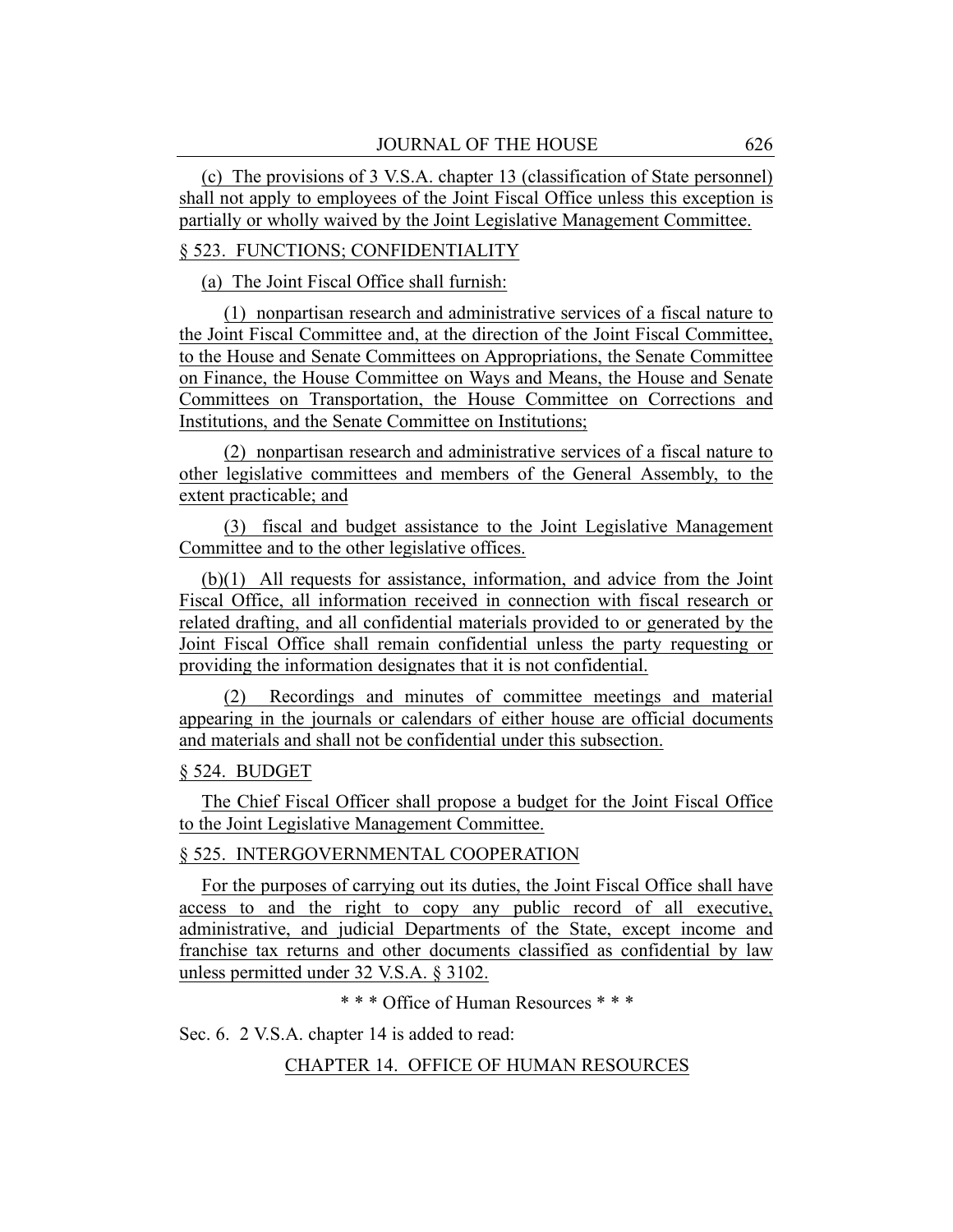# § 461. CREATION AND PURPOSE

The Office of Human Resources is created as a permanent agency to service the members and employees of the General Assembly with nonpartisan human resources services.

# § 462. DIRECTOR; EMPLOYEES

(a) The Joint Legislative Management Committee shall employ an individual with experience and expertise in human resources management to be the Director of Human Resources. The Committee may conduct the hiring process itself or may delegate this duty to a special hiring committee comprising an equal number of members from the House and Senate, not all of whom shall be from the same political party; however, the Joint Legislative Management Committee shall make the final hiring decision.

(b)(1) The Director of Human Resources shall employ human resources and other professional staff as needed to carry out the duties of the Office of Human Resources, except that requests for new, permanent positions shall be subject to the approval of the Joint Legislative Management Committee.

(2) All individuals employed by the Office of Human Resources shall be subject to the personnel policies adopted by the Joint Legislative Management Committee.

(3) The provisions of 3 V.S.A. chapter 13 (classification of State personnel) shall not apply to employees of the Office of Human Resources.

# § 463. FUNCTIONS

The Office of Human Resources shall provide human resources services to members of the General Assembly and legislative employees, including:

(1) developing, in consultation with the heads of the other legislative offices, compensation and benefits plans and personnel policies for legislative offices and employees for Joint Legislative Management Committee approval and providing advice, guidance, and technical assistance in the administration of these plans and policies;

(2) providing training on topics such as the prevention of harassment and discrimination, implicit bias, time management, and other workplace issues;

(3) providing job recruitment services to other legislative offices;

(4) providing performance evaluation services to other legislative offices;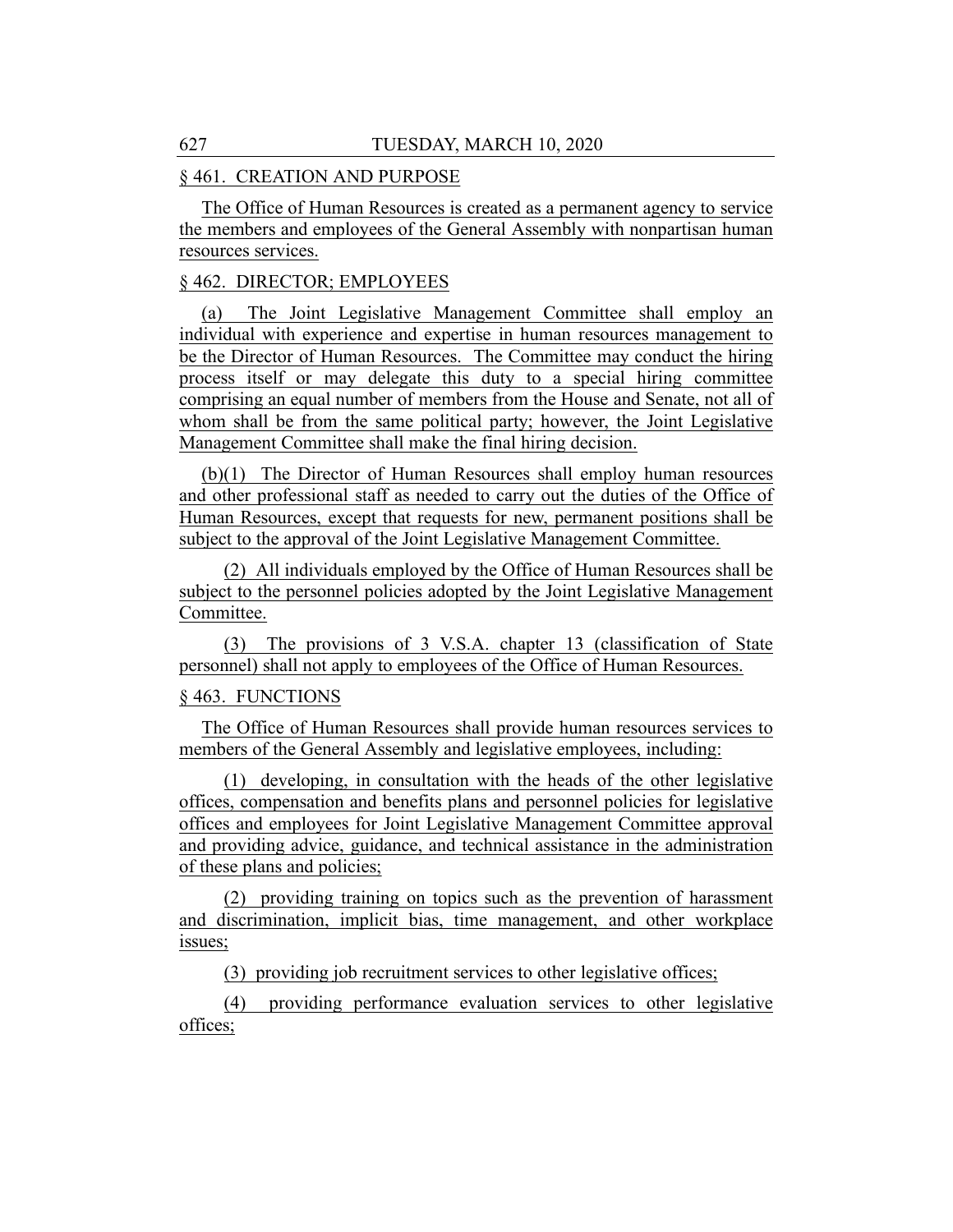(5) providing advice and guidance to legislative employees, supervisors, and members of the General Assembly regarding labor and employment laws, policies, and practices;

(6) coordinating legislative internship opportunities, including registering legislative interns and developing and implementing internship policies and procedures; and

(7) developing processes for investigating and resolving disputes and other interpersonal issues involving members of the General Assembly or legislative employees, or both;

(8) investigating and resolving, and providing guidance and assistance with investigating and resolving, employee disputes and other personnel matters; and

(9) providing guidance and assistance with investigating and resolving conflicts involving members of the General Assembly.

#### § 464. BUDGET

The Director of Human Resources shall propose a budget for the Office of Human Resources to the Joint Legislative Management Committee.

# § 465. INTERGOVERNMENT COOPERATION

For the purposes of carrying out its duties, the Office of Human Resources shall have access to and the right to copy any public record of all executive, administrative, and judicial departments of the State, except income and franchise tax returns and other documents classified as confidential by law.

\* \* \* Office of Legislative Operations \* \* \*

Sec. 7. 2 V.S.A. chapter 16 is added to read:

CHAPTER 16. OFFICE OF LEGISLATIVE OPERATIONS

# § 551. CREATION AND PURPOSE

The Office of Legislative Operations is created as a permanent agency to serve the members and employees of the General Assembly with nonpartisan operational, financial, committee support, and other administrative services and to support the Joint Legislative Management Committee.

#### § 552. DIRECTOR; EMPLOYEES

(a) The Joint Legislative Management Committee shall employ an individual with experience and expertise in administration or management to be the Director of Legislative Operations. The Committee may conduct the hiring process itself or it may delegate this duty to a special hiring committee comprising an equal number of members from the House and Senate, not all of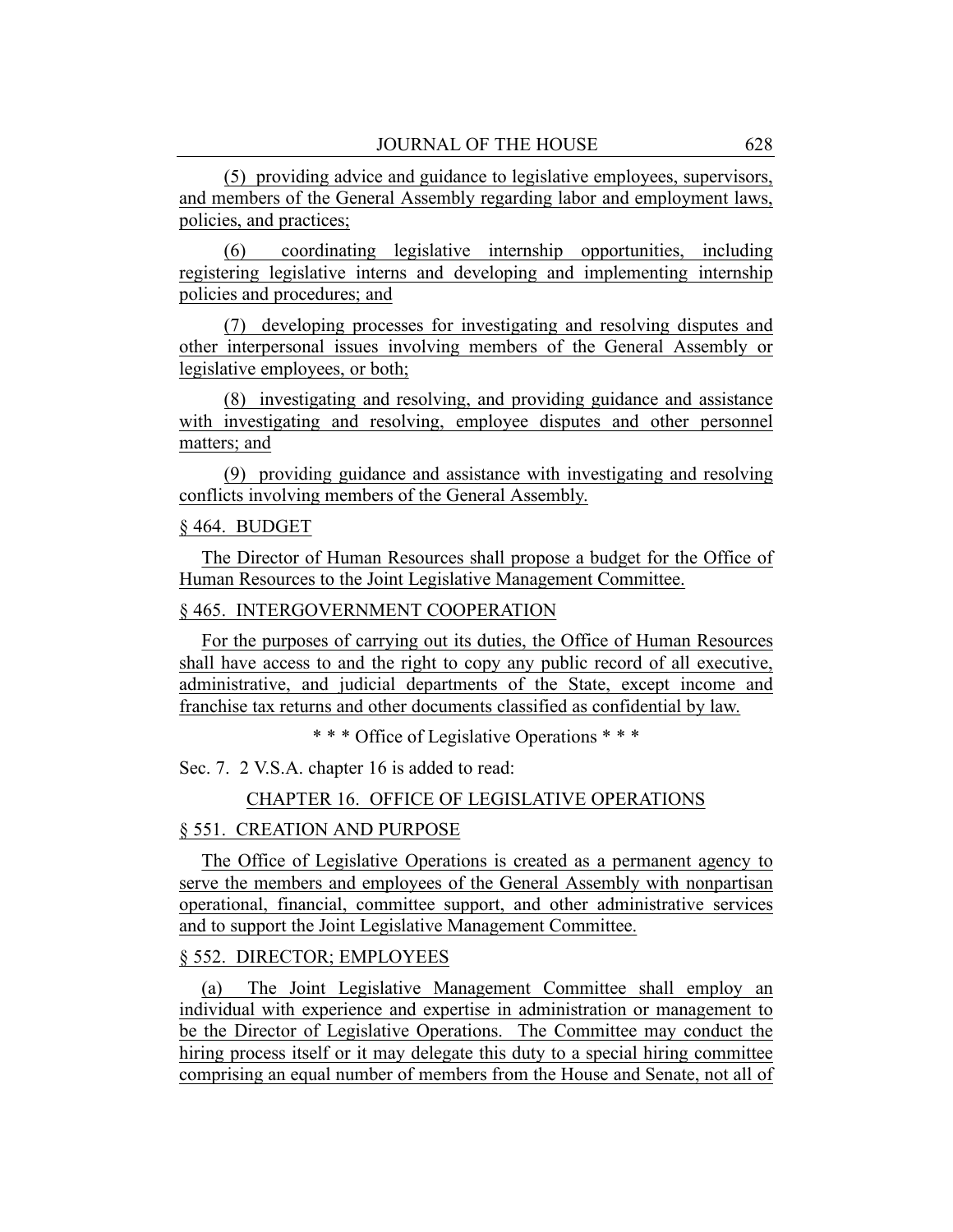whom shall be from the same political party; however, the Joint Legislative Management Committee shall make the final hiring decision.

(b)(1) The Director of Legislative Operations shall employ administrative, committee services, and other professional staff as needed to carry out the duties of the Office of Legislative Operations, except that requests for new, permanent positions shall be subject to the approval of the Joint Legislative Management Committee.

(2) All individuals employed by the Office of Legislative Operations shall be subject to the personnel policies adopted by the Joint Legislative Management Committee.

(3) The provisions of 3 V.S.A. chapter 13 (classification of State personnel) shall not apply to employees of the Office of Legislative Operations.

# § 553. FUNCTIONS

The Office of Legislative Operations shall provide:

(1) administrative support to the Joint Legislative Management Committee;

(2) administrative support to other standing and interim legislative committees;

(3) payroll, billing, and expense reimbursement services to members of the General Assembly and, as needed, to other legislative offices and legislative employees; and

(4) other administrative and operational services as needed to support members of the General Assembly, legislative offices, and legislative employees.

# § 554. BUDGET

The Director of Legislative Operations shall propose a budget for the Office of Legislative Operations to the Joint Legislative Management Committee.

# § 555. INTERGOVERNMENTAL COOPERATION

For the purposes of carrying out its duties, the Office of Legislative Operations shall have access to and the right to copy any public record of all executive, administrative, and judicial departments of the State, except income and franchise tax returns and other documents classified as confidential by law.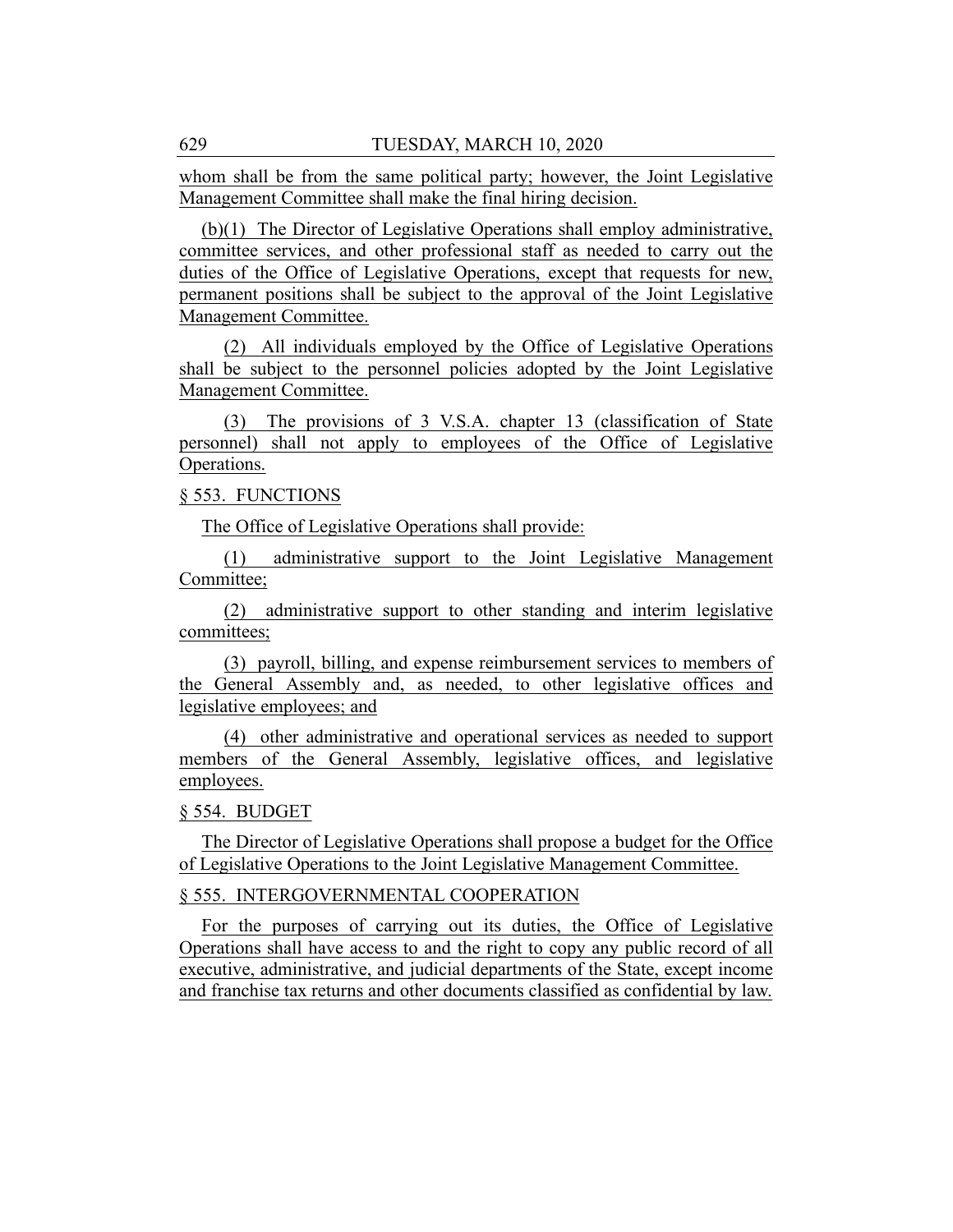\* \* \* Office of Legislative Information Technology \* \* \*

# Sec. 8. 2 V.S.A. chapter 21 is added to read:

# CHAPTER 21. OFFICE OF LEGISLATIVE INFORMATION **TECHNOLOGY**

# § 701. CREATION AND PURPOSE

The Office of Legislative Information Technology is created as a permanent agency to serve the members and employees of the General Assembly with information technology resources and nonpartisan technology-related services.

# § 702. DIRECTOR; EMPLOYEES

(a) The Joint Legislative Management Committee shall employ an individual with experience and expertise in information technology to be the Director of Legislative Information Technology. The Committee may conduct the hiring process itself or it may delegate this duty to a special hiring committee comprising an equal number of members from the House and Senate, not all of whom shall be from the same political party; however, the Joint Legislative Management Committee shall make the final hiring decision.

(b)(1) The Director shall employ additional information technology staff as needed to carry out the duties of the Office of Legislative Information Technology, except that requests for new, permanent positions shall be subject to the approval of the Joint Legislative Management Committee.

(2) All individuals employed by the Office of Legislative Information Technology shall be subject to the personnel policies adopted by the Joint Legislative Management Committee.

(3) The provisions of 3 V.S.A. chapter 13 (classification of State personnel) shall not apply to employees of the Office of Legislative Information Technology unless this exception is partially or wholly waived by the Joint Legislative Management Committee.

# § 703. FUNCTIONS

The Office of Legislative Information Technology shall:

(1) design, support, and maintain the General Assembly's information systems;

(2) provide hardware, software, and customer support to members and employees of the General Assembly to enable them to fulfill their professional responsibilities; and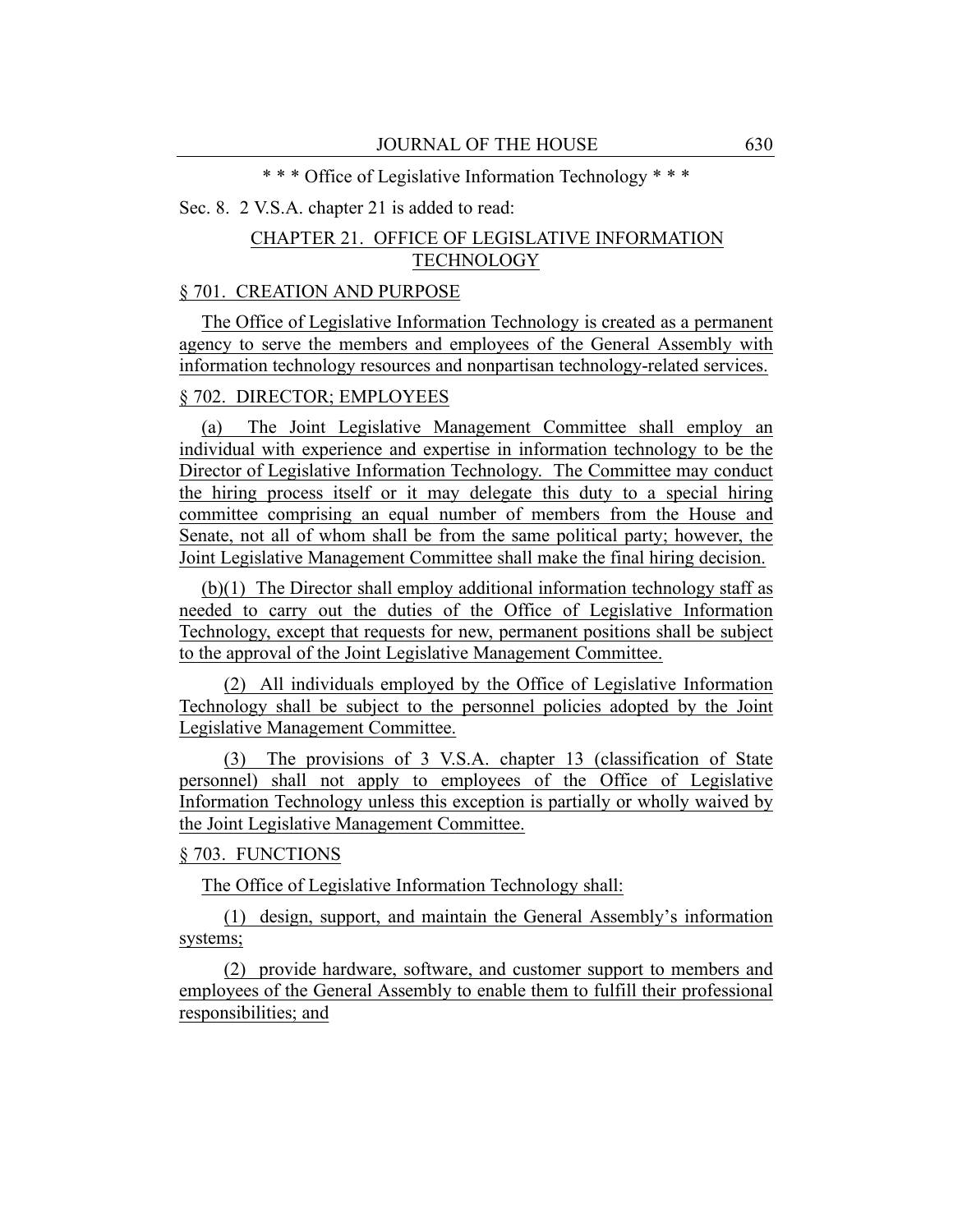(3) ensure that legislative records created, received, stored, or transmitted using information technology are maintained in accordance with the General Assembly's recordkeeping requirements.

## § 704. STRATEGIC PLAN FOR LEGISLATIVE INFORMATION

#### **TECHNOLOGY**

(a) The Director of Legislative Information Technology shall prepare, maintain, and update, at least biennially, a long-range strategic plan for information technology operations and services in the Legislative Branch.

(b) In preparing the plan, the Director or designee shall consult with members of the Joint Information Technology Oversight Committee, other members of the General Assembly, and employees of other legislative staff offices. In addition, the Director or designee may also consult with the State Archivist, representatives of the Executive and Judicial Branches, and members of the public.

(c) The strategic plan shall be subject to review and approval by the Joint Legislative Management Committee.

#### § 705. BUDGET

The Director of Legislative Information Technology shall propose a budget for the Office of Legislative Information Technology to the Joint Legislative Management Committee.

Sec. 9. 2 V.S.A. § 614 is amended to read:

# § 614. JOINT INFORMATION TECHNOLOGY OVERSIGHT

COMMITTEE

(a) Creation. There is created the Joint Information Technology Oversight Committee to oversee investments in and use of information technology in Vermont and to provide periodic advice on legislative information technology issues.

\* \* \*

(c) Powers and duties.

(1) The Committee shall oversee, evaluate, and make recommendations on the following:

(1)(A) the State's current deployment, management, and oversight of information technology in the furtherance of State governmental activities, including data processing systems, telecommunications networks, and related technologies, particularly with regard to issues of compatibility among existing and proposed technologies;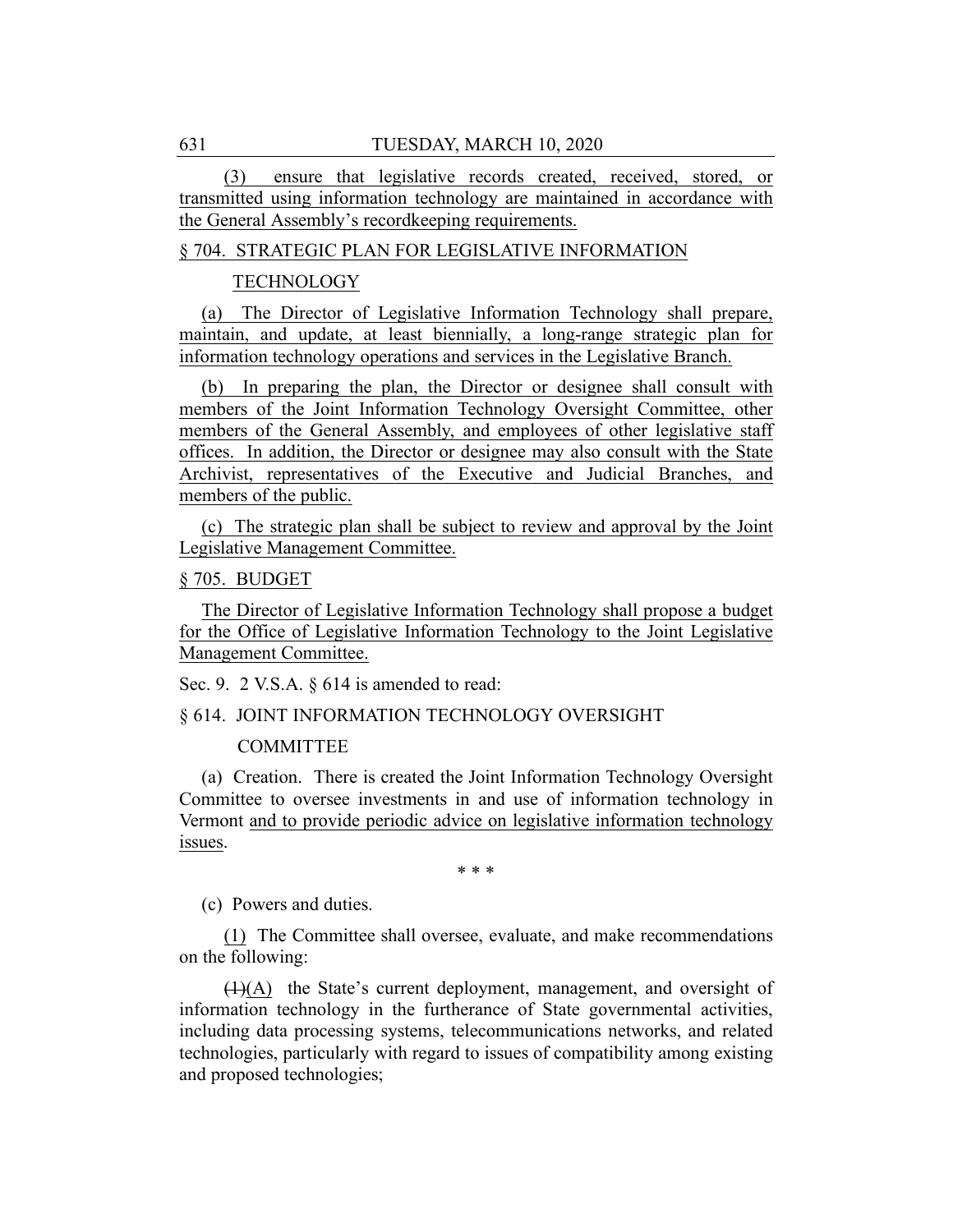$(2)(B)$  issues related to the storage of, maintenance of, access to, privacy of, and restrictions on use of computerized records;

(3)(C) issues of public policy related to the development and promotion of the private, commercial, and nonprofit information infrastructure in the State, its relationship to the State government information infrastructure, and its integration with national and international information networks; and

(4)(D) cybersecurity.

(2) The Committee may provide advice to the Director of Legislative Information Technology and the Joint Legislative Management Committee as appropriate regarding matters related to legislative information technology.

(d) Assistance. The Committee shall have the administrative, technical, and legal assistance of the Office of Legislative Council Counsel, the Office of Legislative Operations, and the Joint Fiscal Office.

\* \* \*

(f) Reimbursement. For attendance at meetings during adjournment of the General Assembly, members of the Committee shall be entitled to per diem compensation and reimbursement of expenses pursuant to section 406 23 of this title.

\* \* \* Redesignations \* \* \*

Sec. 10. 29 V.S.A. chapter 6 is amended to read:

CHAPTER 6. CAPITOL COMPLEX COMMISSION

Subchapter 1. Capitol Complex Commission

§ 181. PURPOSE

\* \* \*

#### Subchapter 2. Capitol Complex; Parking

\* \* \*

Sec. 11. REDESIGNATIONS

(a) 2 V.S.A. § 71 (parking) is redesignated as 29 V.S.A. § 191 in 29 V.S.A. chapter 6, subchapter 2.

(b) 2 V.S.A. § 406 (standing committees; authority to meet; out-of-state business) is redesignated as 2 V.S.A. § 23.

(c) 2 V.S.A. § 505 (basic needs budget and livable wage; report) is redesignated as 2 V.S.A. § 526.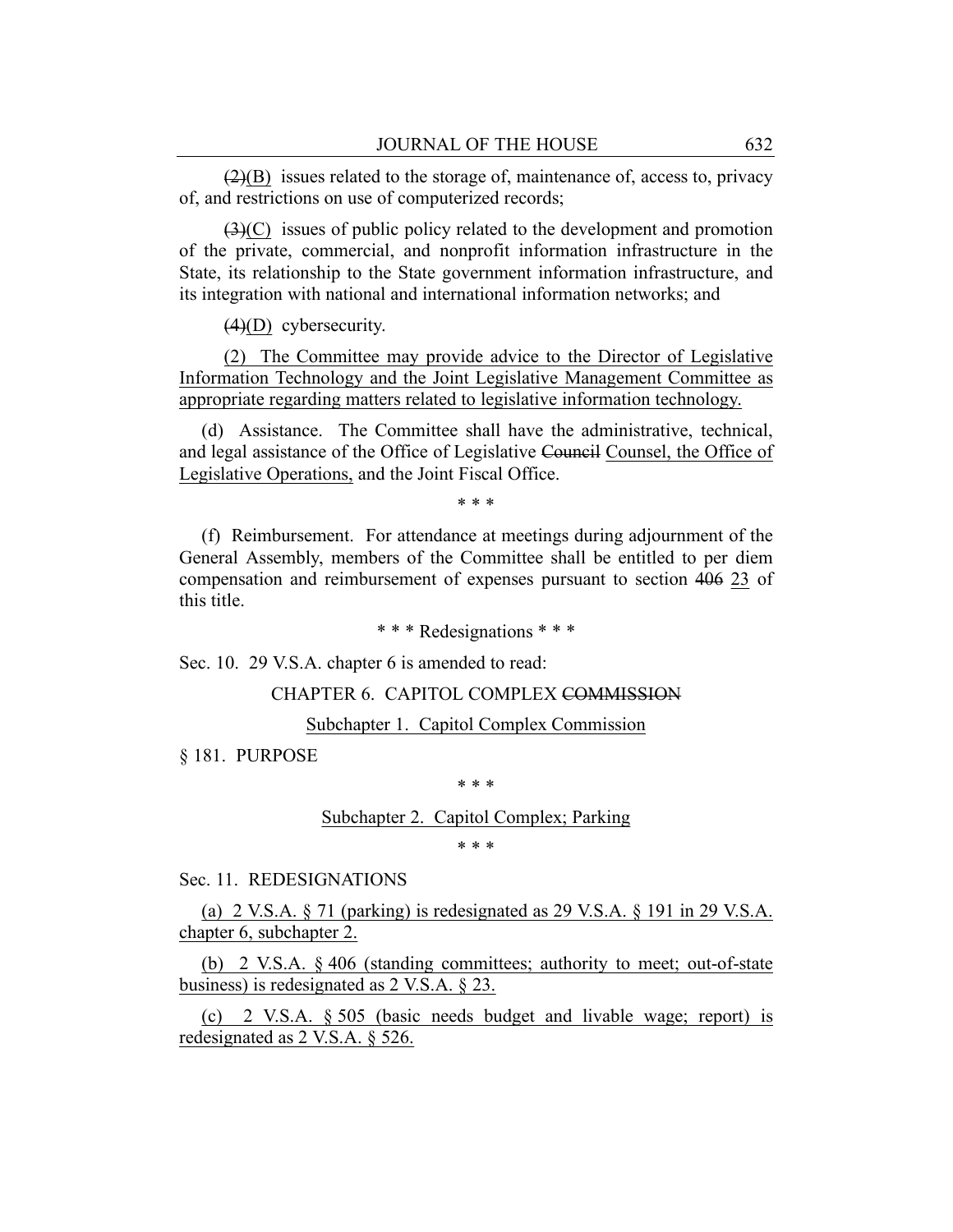(d) 2 V.S.A. § 754 (contracts for Internet service) is redesignated as 2 V.S.A. § 705.

\* \* \* Conforming Revisions \* \* \*

# Sec. 12. CONFORMING REVISIONS

When preparing the cumulative supplements and replacement volumes of the Vermont Statutes Annotated for publication, the Office of Legislative Counsel shall make the following revisions to these supplements and volumes as needed for consistency with this act, as long as the revisions have no other effect on the meaning of the affected statutes:

(1) replace "Legislative Council" and "Office of Legislative Council" with "Legislative Counsel" and "Office of Legislative Counsel" as appropriate;

(2) replace references to 2 V.S.A. § 406 (standing committees; authority to meet; out-of-state business) with 2 V.S.A. § 23 to reflect the redesignation of 2 V.S.A. § 406 pursuant to Sec. 11(b) of this act; and

(3) replace references to 2 V.S.A. § 505 (basic needs budget and livable wage; report) with 2 V.S.A. § 526 to reflect the redesignation of 2 V.S.A.  $\S$  505 pursuant to Sec. 11(c) of this act.

Sec. 13. 2 V.S.A. § 21(c) is amended to read:

(c) Official documents, as defined in subsection 404(c) subdivision 403(b)(2) of this title, shall be admissible under V.R.C.P. 44.

Sec. 14. 2 V.S.A. § 693(a) is amended to read:

(a) The Committee shall have the administrative, technical, and legal assistance of the Legislative Council Office of Legislative Counsel, the Office of Legislative Operations, and the Joint Fiscal Office.

Sec. 15. 2 V.S.A. § 801(f) is amended to read:

(f) The professional and clerical services of the Joint Fiscal Office, the Office of Legislative Operations, and the Office of Legislative Council Counsel shall be available to the Committee.

Sec. 16. 2 V.S.A. § 970(f) is amended to read:

(f) The staff services of the Joint Fiscal Office, the Office of Legislative Operations, and the Office of the Legislative Council Counsel shall be available to the Committee.

Sec. 17. 3 V.S.A. § 23(e) is amended to read:

(e) Staff services. The Commission shall be entitled to staff services of the Agency of Commerce and Community Development, the Legislative Council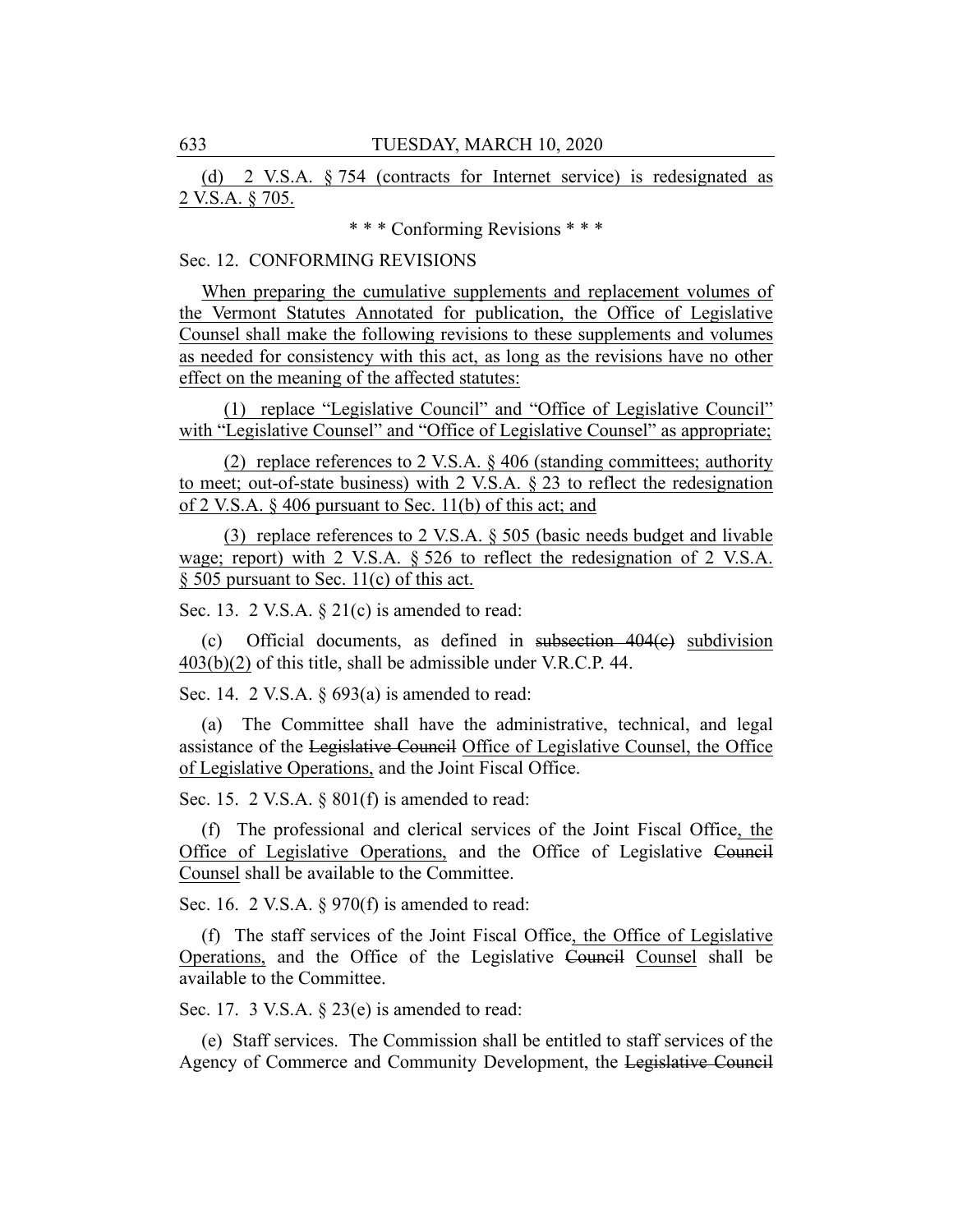Office of Legislative Counsel, the Office of Legislative Operations, and the Joint Fiscal Committee Office.

Sec. 18. 3 V.S.A. § 268(d) is amended to read:

(d) Assistance. The Commission shall have the administrative, technical, and legal assistance of the Office of Legislative Council Counsel, the Office of Legislative Operations, the Joint Fiscal Office, and the Agency of Administration.

Sec. 19. 3 V.S.A.  $\S 311(a)$  is amended to read:

(a) The classified service to which this chapter shall apply shall include all positions and categories of employment by the State, except as otherwise provided by law, and except the following:

(1) The State Legislature General Assembly and its employees and other officers elected by popular vote or by vote of the Legislature General Assembly and persons appointed to fill vacancies in elective offices.

(2) Members of boards and commissions and heads of departments or agencies appointed by the Governor, or with his or her approval.

(3) One principal or executive assistant, one deputy to the head of a department or agency, one private secretary, and one executive director for each board or commission or head of a department or agency elected or appointed by the Governor or Legislature or Legislative Council General Assembly. However, nothing contained herein in this subdivision shall be construed so as to prevent a board, commission, or director or head of a department or agency from designating a classified employee to perform the duties of a principal assistant, deputy, executive director, or private secretary.

\* \* \*

Sec. 20. 3 V.S.A. § 817(b) is amended to read:

(b) The Committee shall meet as necessary for the prompt discharge of its duties and may use the staff and services of the Legislative Council Office of Legislative Counsel and the Office of Legislative Operations. The Committee shall adopt rules to govern its operation and organization. A quorum of the Committee shall consist of five members. For attendance at a meeting when the General Assembly is not in session, members of the Legislative Committee on Administrative Rules shall be entitled to the same per diem compensation and reimbursement for necessary expenses as provided members of standing committees under 2 V.S.A. § 406 23.

Sec. 21. 4 V.S.A.  $\S$  4(d) is amended to read: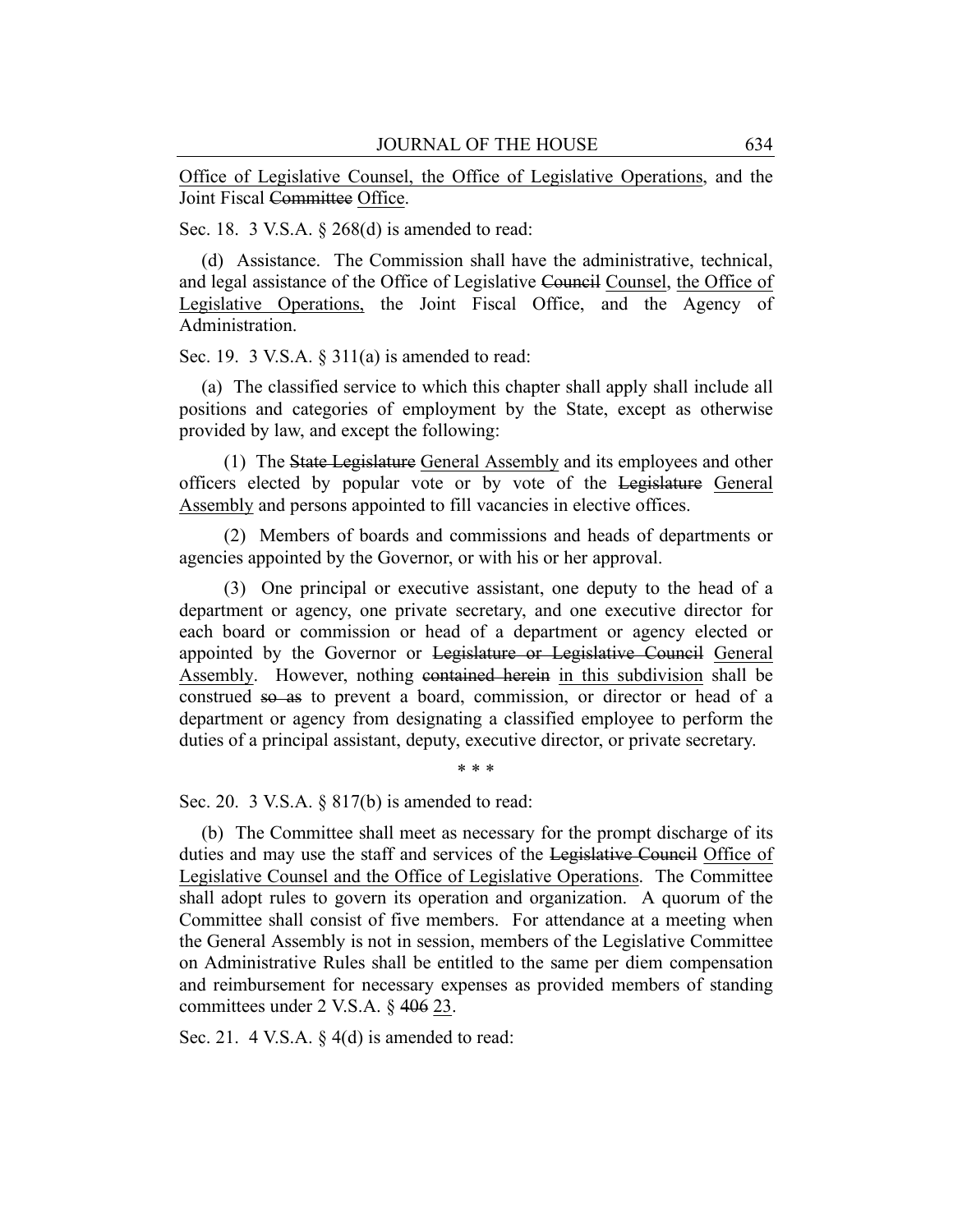(d) The Court Administrator shall notify the Secretary of State whenever a Justice is appointed and takes the oath of office after September 1 of the year preceding the expiration of the term of office to which the Justice has succeeded thereby resulting in automatic notification of an intention to continue in office. Whenever a Justice files a declaration under subsection (c) of this section, or notification occurs automatically, the Secretary of State shall notify the President of the Senate, the Speaker of the House, the Office of Legislative Counsel, and the Legislative Council Office of Legislative Operations forthwith.

Sec. 22. 4 V.S.A. § 71(c) is amended to read:

(c) The Court Administrator shall notify the Secretary of State whenever a Superior judge is appointed and takes the oath of office after September 1 of the year preceding the expiration of the term of office to which the judge has succeeded, thereby resulting in automatic notification of an intention to continue in office. Whenever a Superior judge files a declaration under subsection (b) of this section or notification occurs automatically, the Secretary of State shall notify the President of the Senate, the Speaker of the House, the Office of Legislative Counsel, and the Legislative Council Office of Legislative Operations forthwith.

Sec. 23. 4 V.S.A.  $\S$  461(c)(3) is amended to read:

(3) The Court Administrator shall notify the Secretary of State whenever a magistrate is appointed and takes the oath of office after September 1 of the year preceding the expiration of the term of office to which the magistrate has succeeded, thereby resulting in automatic notification of an intention to continue in office. Whenever a magistrate files a declaration under subsection (a) of this section or when notification occurs automatically, the Secretary of State shall notify the President of the Senate, the Speaker of the House, the Office of Legislative Counsel, and the Legislative Council Office of Legislative Operations forthwith.

Sec. 24. 4 V.S.A. § 601(f) is amended to read:

(f) The Board is authorized to use the staff and services of appropriate State agencies and departments as necessary to conduct investigations of applicants. The Office of Legislative Council Counsel shall assist the Board for the purpose of rulemaking.

Sec. 25. 4 V.S.A.  $\S 607(c)$  is amended to read:

(c) The Committee may use the staff and services of the Legislative Council Office of Legislative Counsel and the Office of Legislative Operations to, in addition to other duties, obtain information on the performance of a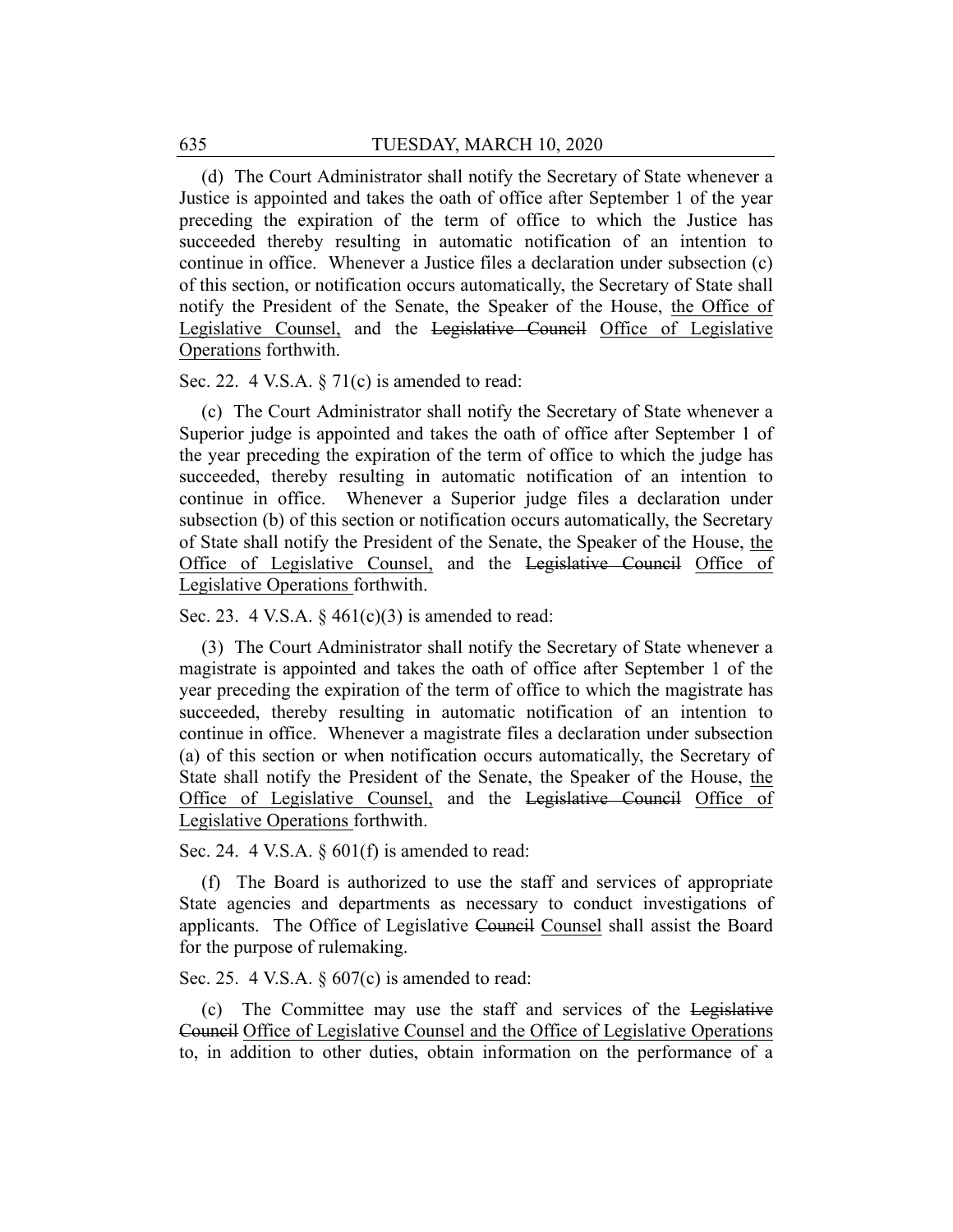judge or Justice by soliciting comments from members of the Vermont Bar and the public.

Sec. 26. 12 V.S.A. § 3(b) is amended to read:

(b) The Committee shall meet as necessary for the prompt discharge of its duties and may use the staff and services of the Legislative Council Office of Legislative Counsel and the Office of Legislative Operations. The Committee shall adopt rules to govern its operation and organization. A quorum of the Committee shall consist of five members. For attendance at a meeting when the General Assembly is not in session, members of the Legislative Committee on Judicial Rules shall be entitled to the same per diem compensation and reimbursement for necessary expenses as provided members of standing committees under 2 V.S.A. § 406 23.

Sec. 27. 16 V.S.A. § 2905(e) is amended to read:

(e) The legislative and higher education staff shall provide support to the Council as appropriate to accomplish its tasks. Primary administrative support shall be provided by the Office of Legislative Council Operations.

Sec. 28. 19 V.S.A. § 12b(b) is amended to read:

(b) The Committee shall meet during adjournment for official duties. Meetings shall be convened by the Chair and when practicable shall be coordinated with the regular meetings of the Joint Fiscal Committee. Members shall be entitled to compensation and reimbursement pursuant to 2 V.S.A. § 406 23. The Committee shall have the assistance of the staff of the Office of Legislative Council Counsel, the Office of Legislative Operations, and the Joint Fiscal Office.

Sec. 29. 29 V.S.A. § 1160(c) is amended to read:

(c) Five copies of the permanent journals of the Senate and of the House of Representatives of each biennial and adjourned session shall be distributed to the Legislative Council and to the Secretary of State. One copy of the permanent journals of the Senate and of the House of Representatives of each biennial and adjourned session shall be distributed to the Office of Legislative Counsel.

Sec. 30. 32 V.S.A. § 1052(b)(3) is amended to read:

(3) Absences. If a member is absent for reasons other than sickness or legislative business for one or more entire days while the House house in which the member sits is in session, the member shall notify the Legislative Council staff Office of Legislative Operations of that absence, and expenses received shall not include the amount which that the legislator specifies was not incurred during the period of that absence.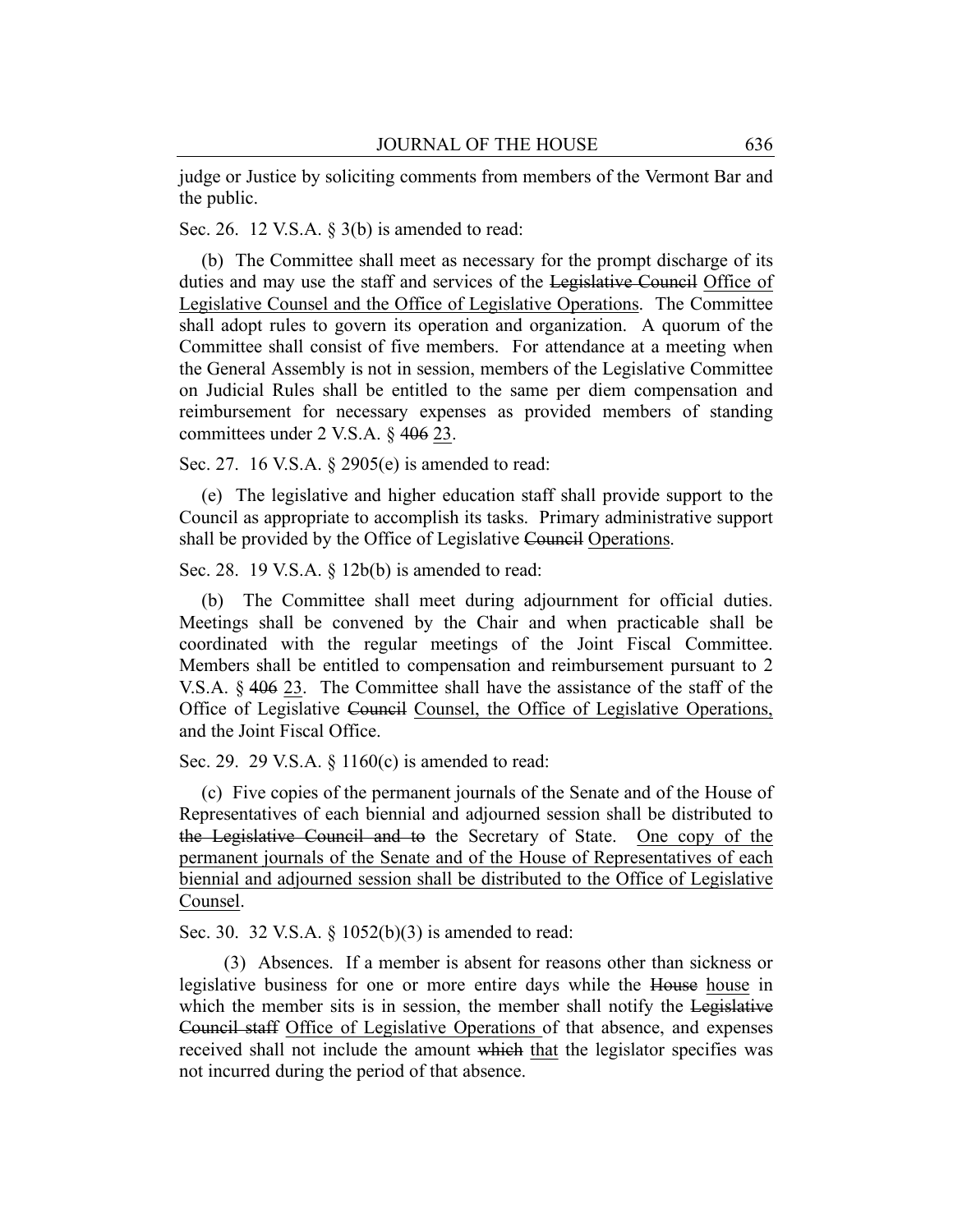Sec. 31. 33 V.S.A. § 1901a(b) is amended to read:

(b) The Secretary of Human Services or his or her designee and the Commissioner of Finance and Management shall provide quarterly to the Joint Fiscal Committee and the Legislative Council such information and analysis as the Committee and the Council reasonably determine determines is necessary to assist the General Assembly in the preparation of the Medicaid budget.

#### \* \* \* Transitional Provision \* \* \*

#### Sec. 32. CONTINUATION OF EXISTING RULES AND POLICIES

The Joint Legislative Management Committee shall continue to apply the rules and policies of the Joint Rules Committee, the Legislative Council Committee, the Joint Fiscal Committee, and the Legislative Information Technology Committee that are in effect on the effective date of this act and that govern the operations of the respective legislative offices until the Joint Legislative Management Committee's adoption of rules and policies to govern the operations of those offices in accordance with the provisions of this act.

\* \* \* Repeals \* \* \*

Sec. 33. REPEAL

2 V.S.A. chapter 22 (Legislative Information Technology Committee) is repealed.

\* \* \* Effective Date \* \* \*

Sec. 34. EFFECTIVE DATE

This act shall take effect on July 1, 2020.

The bill, having appeared on the Calendar one day for Notice, was taken up, read the second time, report of the committee on Rules agreed to and third reading ordered.

# **Second Reading; Bill Amended; Third Reading Ordered**

# **H. 794**

**Rep. Strong of Albany**, for the committee on Agriculture and Forestry, to which had been referred House bill, entitled

An act relating to limiting liability for agritourism

Reported in favor of its passage when amended by striking all after the enacting clause and inserting in lieu thereof the following:

Sec. 1. 12 V.S.A. chapter 212 is added to read: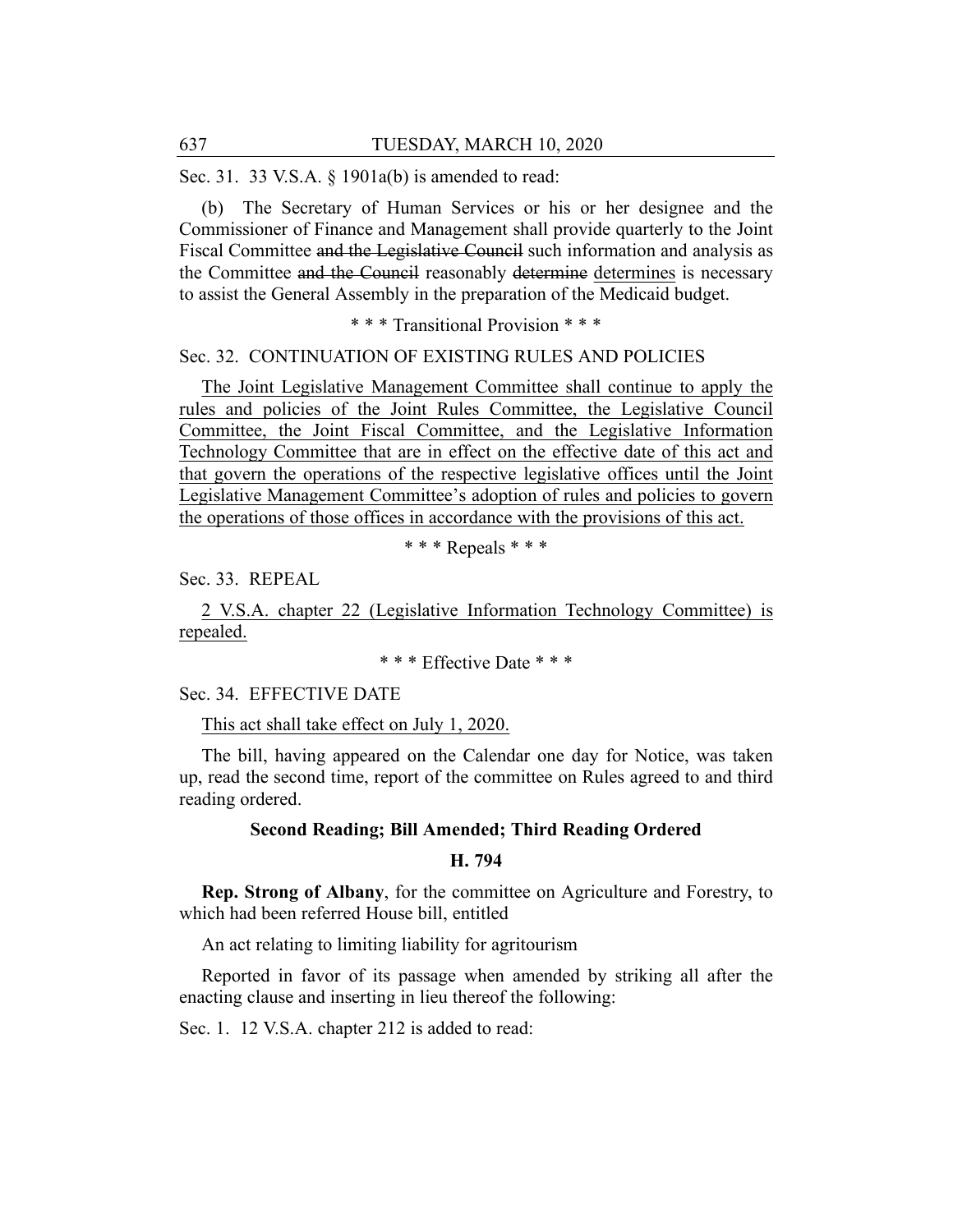# CHAPTER 212. LIMITATION ON LIABILITY FOR AGRITOURISM ACTIVITY

# § 5871. DEFINITIONS

and

As used in this chapter:

(1)(A) "Agritourism activity" means an interactive or passive activity that is:

(i) carried out with or without payment to an agritourism host on a farm regulated under 6 V.S.A. chapter 215, related to farming, food production, historic tradition, or nature watching; or

(ii) conducted by an agritourism host for the education, entertainment, or recreation of participants.

(B) "Agritourism activity" includes a farming activity; the viewing of a historic, cultural, or natural attraction; a pick-your-own activity; nature watching; and an activity involving an animal exhibition at an agricultural fair.

(C) "Agritourism activity" does not include a roadside farm stand or operation exclusively devoted to the sale of merchandise or food at retail.

(2) "Agritourism host" means a person who provides the facilities and equipment necessary to participate in an agritourism activity.

(3) "Farm" means a parcel or parcels of land owned, leased, or managed by a person and devoted primarily to farming that meets the threshold criteria established by the Required Agricultural Practices.

(4) "Farming" has the same meaning as in 10 V.S.A. § 6001.

(5) "Inherent risk" means any danger or condition that is an integral part of, or arises from, an agritourism activity, including:

(A) the propensity of a wild animal or domestic animal to behave in ways that may result in injury or death to persons on or near the wild animal or domestic animal;

(B) a hazard such as a surface or subsurface condition;

(C) a natural condition of land, vegetation, or waters;

(D) the ordinary dangers of structures or equipment used in farming;

(E) the potential of a participant to act in a negligent way that may contribute to injury or death to the participant or others, such as failing to follow safety procedures or failing to act with reasonable caution while engaging in an agritourism activity.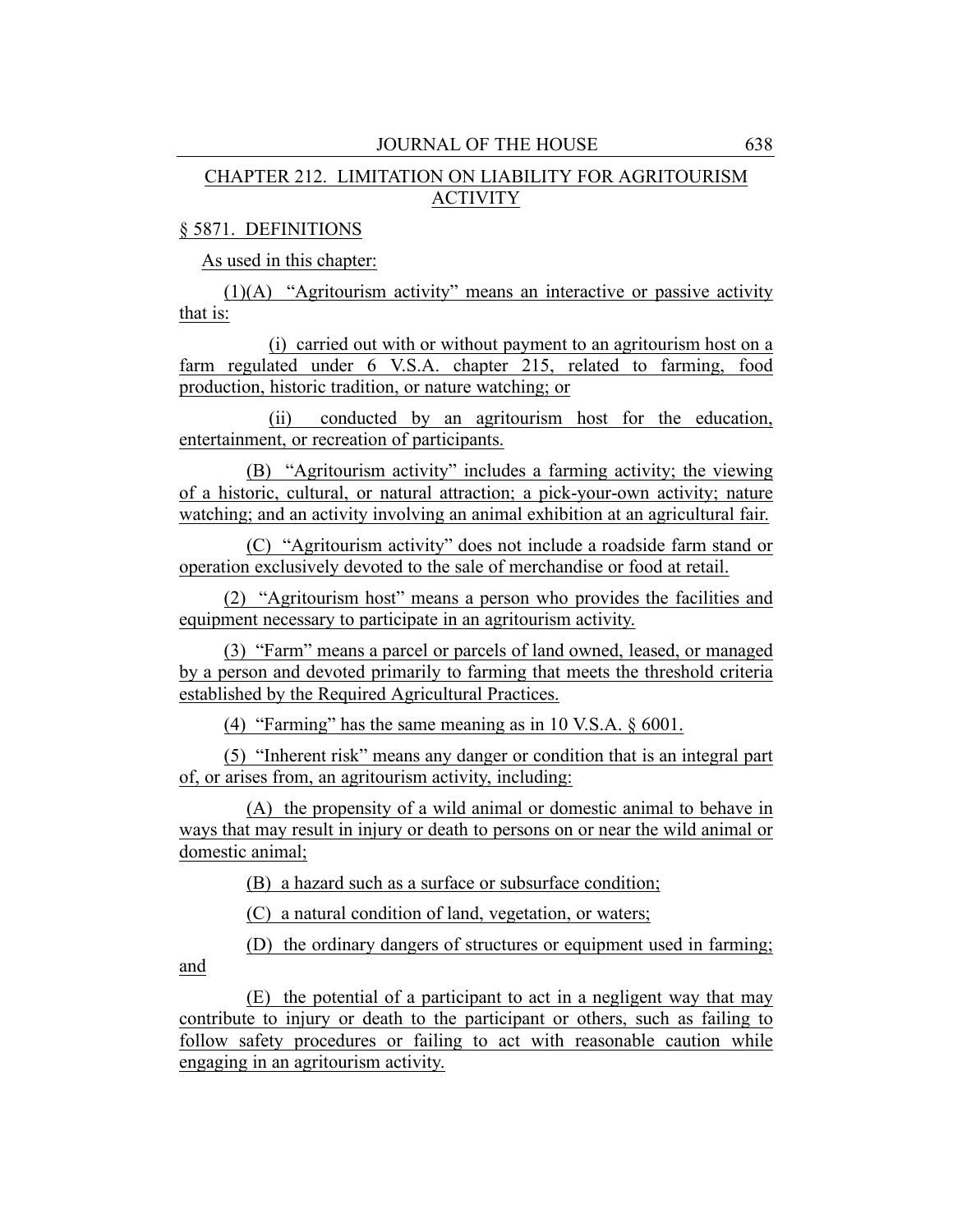(6) "Participant" means any person who is invited onto the farm for the purpose of participating in an agritourism activity.

# § 5872. LIMITATION ON DUTY TO PROTECT

(a) Except as provided in subsection (b) of this section, an agritourism host shall not have a legal duty to protect a participant from the inherent risks of an agritourism activity and shall not be liable for injury to or death of a participant resulting from the inherent risks of an agritourism activity, provided that the agritourism host posts the warning required under section 5873 of this title.

(b) Nothing in subsection (a) of this section shall limit the liability of an agritourism host who:

(1) commits a negligent act or omission concerning the safety of a participant that proximately causes injury or death to the participant;

(2) has actual knowledge of:

(A) a dangerous condition on the land, facilities, or equipment used in the activity, or

(B) the dangerous propensity of an animal used in the activity, which proximately causes injury or death to the participant, and does not make that danger known to the participant;

(3) intentionally injures a participant; or

(4) commits any other act, error, or omission that constitutes willful or wanton misconduct, negligence, or criminal conduct that proximately causes injury or death to the participant.

(c) Any limitation on liability afforded by this section to an agritourism host is in addition to any other limitations on liability otherwise provided by law.

§ 5873. WARNING NOTICE; POSTING; CONTRACTS

(a) To qualify for the limitation on liability under section 5872 of this title:

(1) an agritourism host shall post and maintain a sign in a clearly visible location at or near the main entrance to each agritourism activity and in black letters at least one inch in height containing the warning notice specified in subsection (b) of this section; and

(2) every written contract entered into between an agritourism host and a participant for goods or services related to an agritourism activity shall contain in clearly visible print the warning notice specified in subsection (b) of this section.